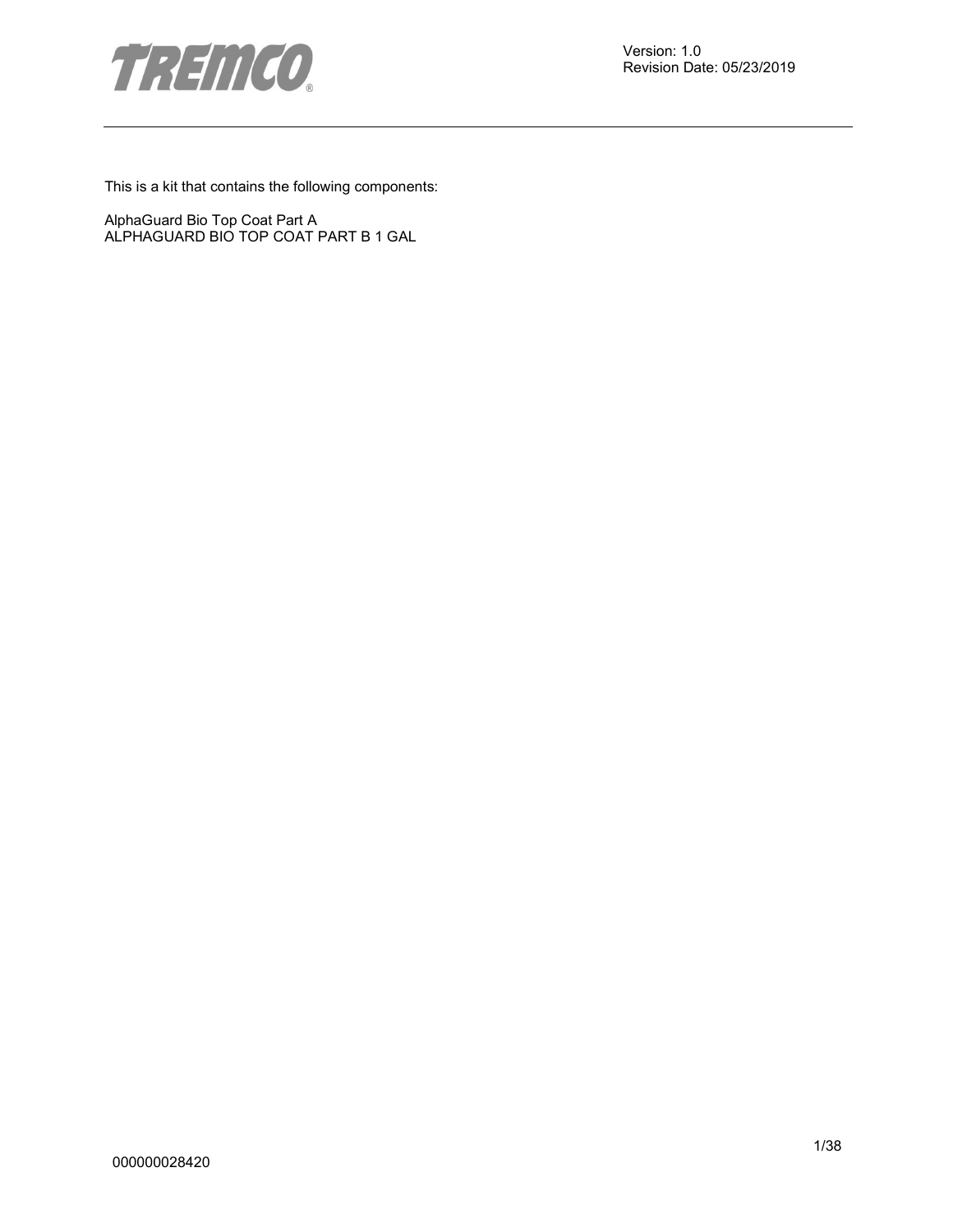

# **SAFETY DATA SHEET**

#### **1. Identification**

**Product identifier:** AlphaGuard Bio Top Coat Part A **Product Code:** 351710T800

#### **Recommended use and restriction on use**

**Recommended use:** Coatings **Restrictions on use:** Not known.

#### **Manufacturer/Importer/Supplier/Distributor Information**

Tremco U.S. Roofing 3735 Green Road Beachwood OH 44122 US

**Contact person:** EH&S Department<br>
Telephone: 216-292-5000 **Telephone:** 216-292-5000

**Emergency telephone number:** 1-800-424-9300 (US); 1-613-996-6666 (Canada)

#### **2. Hazard(s) identification**

#### **Hazard Classification**

#### **Physical Hazards**

| Flammable liquids | Category 4 |
|-------------------|------------|
|-------------------|------------|

#### **Health Hazards**

| Acute toxicity (Inhalation - dust and<br>mist) | Category 4  |
|------------------------------------------------|-------------|
| <b>Skin Corrosion/Irritation</b>               | Category 2  |
| Serious Eye Damage/Eye Irritation              | Category 2A |
| Carcinogenicity                                | Category 1A |

#### **Unknown toxicity - Health**

| Acute toxicity, oral                        | 55.7 %  |
|---------------------------------------------|---------|
| Acute toxicity, dermal                      | 80.01 % |
| Acute toxicity, inhalation, vapor           | 97.08 % |
| Acute toxicity, inhalation, dust<br>or mist | 87.08 % |

#### **Label Elements**

**Hazard Symbol:**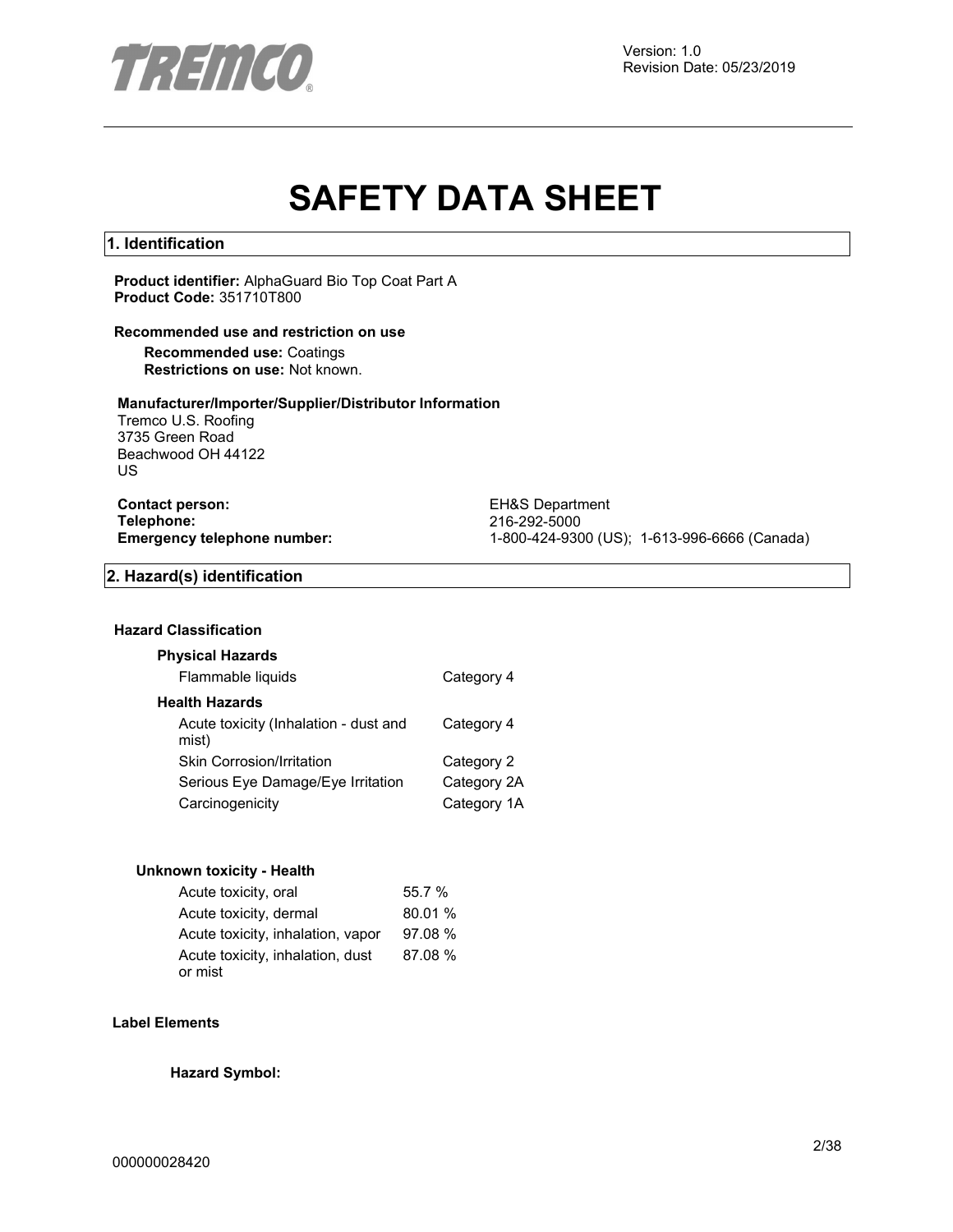

| <b>Signal Word:</b>                           | Danger                                                                                                                                                                                                                                                                                                                                                                                                                                                                                                                                                 |
|-----------------------------------------------|--------------------------------------------------------------------------------------------------------------------------------------------------------------------------------------------------------------------------------------------------------------------------------------------------------------------------------------------------------------------------------------------------------------------------------------------------------------------------------------------------------------------------------------------------------|
| <b>Hazard Statement:</b>                      | Combustible liquid.<br>Harmful if inhaled.<br>Causes skin irritation.<br>Causes serious eye irritation.<br>May cause cancer.                                                                                                                                                                                                                                                                                                                                                                                                                           |
| Precautionary<br><b>Statements</b>            |                                                                                                                                                                                                                                                                                                                                                                                                                                                                                                                                                        |
| <b>Prevention:</b>                            | Keep away from heat, hot surfaces, sparks, open flames and other ignition<br>sources. No smoking. Wear protective gloves/protective clothing/eye<br>protection/face protection. Avoid breathing dust/fume/gas/mist/vapors/spray.<br>Use only outdoors or in a well-ventilated area. Wash thoroughly after<br>handling. Obtain special instructions before use. Do not handle until all<br>safety precautions have been read and understood. Use personal protective<br>equipment as required.                                                          |
| Response:                                     | IF INHALED: Remove person to fresh air and keep comfortable for<br>breathing. IF IN EYES: Rinse cautiously with water for several minutes.<br>Remove contact lenses, if present and easy to do. Continue rinsing. If eye<br>irritation persists: Get medical advice/attention. IF ON SKIN: Wash with<br>plenty of water/ If skin irritation occurs: Get medical advice/attention. Call<br>a POISON CENTER/doctor if you feel unwell. Specific treatment (see on<br>this label). Take off contaminated clothing. In case of fire: Use to<br>extinguish. |
| Storage:                                      | Store in a well-ventilated place. Keep cool. Store locked up.                                                                                                                                                                                                                                                                                                                                                                                                                                                                                          |
| Disposal:                                     | Dispose of contents/container to an appropriate treatment and disposal<br>facility in accordance with applicable laws and regulations, and product<br>characteristics at time of disposal.                                                                                                                                                                                                                                                                                                                                                             |
| Hazard(s) not otherwise<br>classified (HNOC): | None.                                                                                                                                                                                                                                                                                                                                                                                                                                                                                                                                                  |

# **3. Composition/information on ingredients**

#### **Mixtures**

| <b>Chemical Identity</b>      | <b>CAS number</b> | Content in percent $(\%)^*$ |
|-------------------------------|-------------------|-----------------------------|
| Low acid filtered neutral oil | 8001-79-4         | $20 - 50\%$                 |
| Titanium dioxide              | 13463-67-7        | $10 - 20%$                  |
| Talc                          | 14807-96-6        | $10 - 20%$                  |
| Aluminum hydroxide            | 21645-51-2        | $5 - 10\%$                  |
| Calcium carbonate             | 471-34-1          | $5 - 10\%$                  |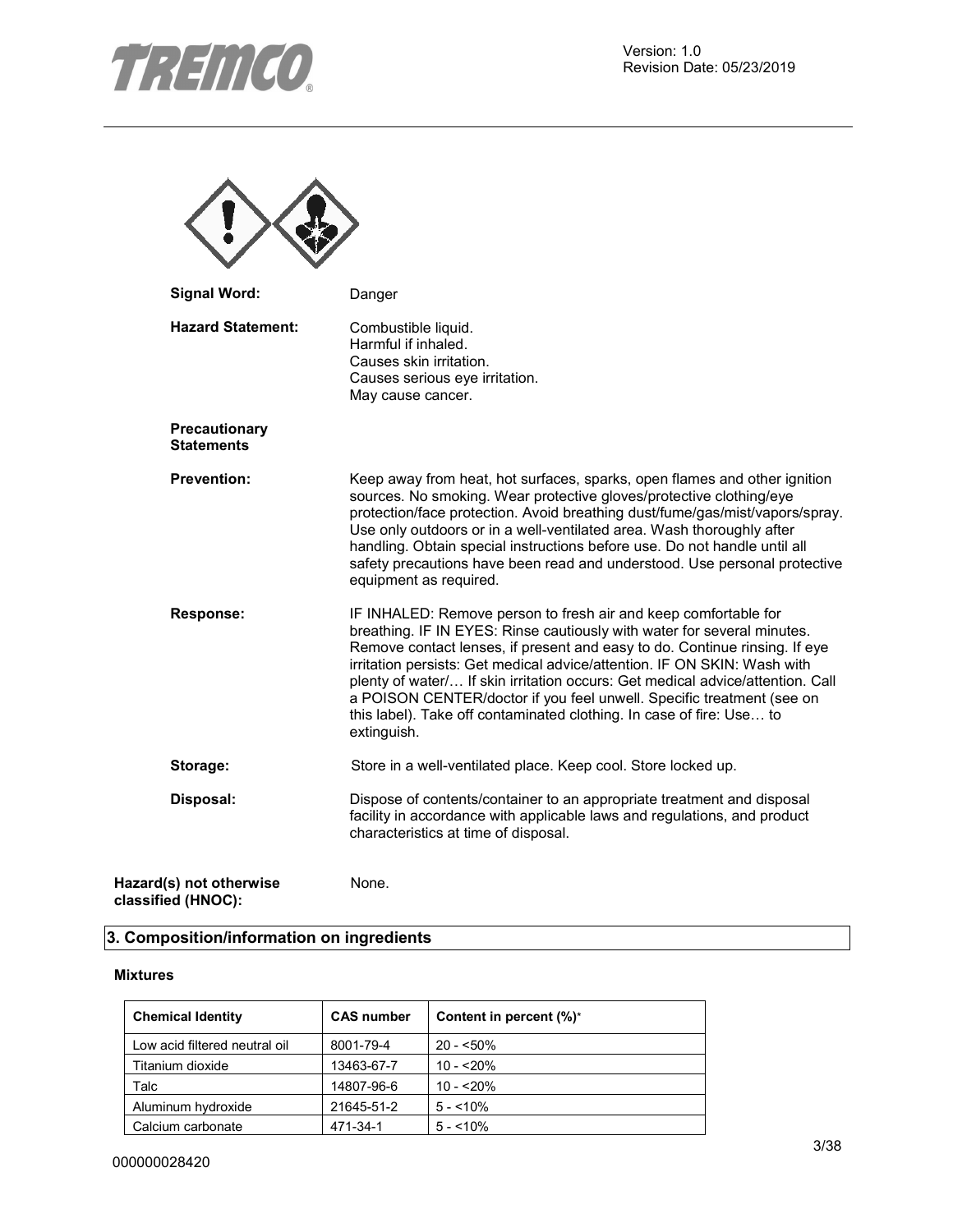

| Calcium oxide                               | 1305-78-8  | 1 - $< 5\%$ |
|---------------------------------------------|------------|-------------|
| Zinc oxide                                  | 1314-13-2  | $1 - 5\%$   |
| Aluminum oxide                              | 1344-28-1  | $0.1 - 1\%$ |
| Amorphous silica                            | 7631-86-9  | $0.1 - 1\%$ |
| Hydrotreated heavy<br>naphthenic distillate | 64742-52-5 | $0.1 - 1\%$ |
| Dolomite                                    | 16389-88-1 | $0.1 - 1\%$ |
| Magnesite<br>.                              | 546-93-0   | $0.1 - 1\%$ |

\* All concentrations are percent by weight unless ingredient is a gas. Gas concentrations are in percent by volume.

| 4. First-aid measures                                    |                                                                                                                                                                                      |  |  |  |
|----------------------------------------------------------|--------------------------------------------------------------------------------------------------------------------------------------------------------------------------------------|--|--|--|
| Description of necessary first-aid measures              |                                                                                                                                                                                      |  |  |  |
| Inhalation:                                              | Move to fresh air.                                                                                                                                                                   |  |  |  |
| <b>Skin Contact:</b>                                     | Immediately flush with plenty of water for at least 15 minutes while<br>removing contaminated clothing and shoes. Wash contaminated<br>clothing before reuse. Get medical attention. |  |  |  |
| Eye contact:                                             | Immediately flush with plenty of water for at least 15 minutes. If easy<br>to do, remove contact lenses. Get medical attention.                                                      |  |  |  |
| Ingestion:                                               | Call a POISON CENTER/doctor if you feel unwell. Rinse mouth.                                                                                                                         |  |  |  |
| <b>Personal Protection for First-</b><br>aid Responders: | Firefighters must use standard protective equipment including flame<br>retardant coat, helmet with face shield, gloves, rubber boots, and in<br>enclosed spaces, SCBA.               |  |  |  |
| Most important symptoms/effects, acute and delayed       |                                                                                                                                                                                      |  |  |  |
| <b>Symptoms:</b>                                         | Respiratory tract irritation.<br>Prolonged or repeated contact with skin<br>may cause redness, itching, irritation and eczema/chapping.                                              |  |  |  |
| Hazards:                                                 | No data available.                                                                                                                                                                   |  |  |  |
|                                                          | Indication of immediate medical attention and special treatment needed                                                                                                               |  |  |  |
| Treatment:                                               | Symptoms may be delayed.                                                                                                                                                             |  |  |  |
| 5. Fire-fighting measures                                |                                                                                                                                                                                      |  |  |  |
| <b>General Fire Hazards:</b>                             | Move containers from fire area if you can do so without risk.                                                                                                                        |  |  |  |
| Suitable (and unsuitable) extinguishing media            |                                                                                                                                                                                      |  |  |  |
| Suitable extinguishing<br>media:                         | Use fire-extinguishing media appropriate for surrounding materials.                                                                                                                  |  |  |  |
| Unsuitable extinguishing<br>media:                       | Avoid water in straight hose stream; will scatter and spread fire.                                                                                                                   |  |  |  |
| Specific hazards arising from<br>the chemical:           | During fire, gases hazardous to health may be formed.                                                                                                                                |  |  |  |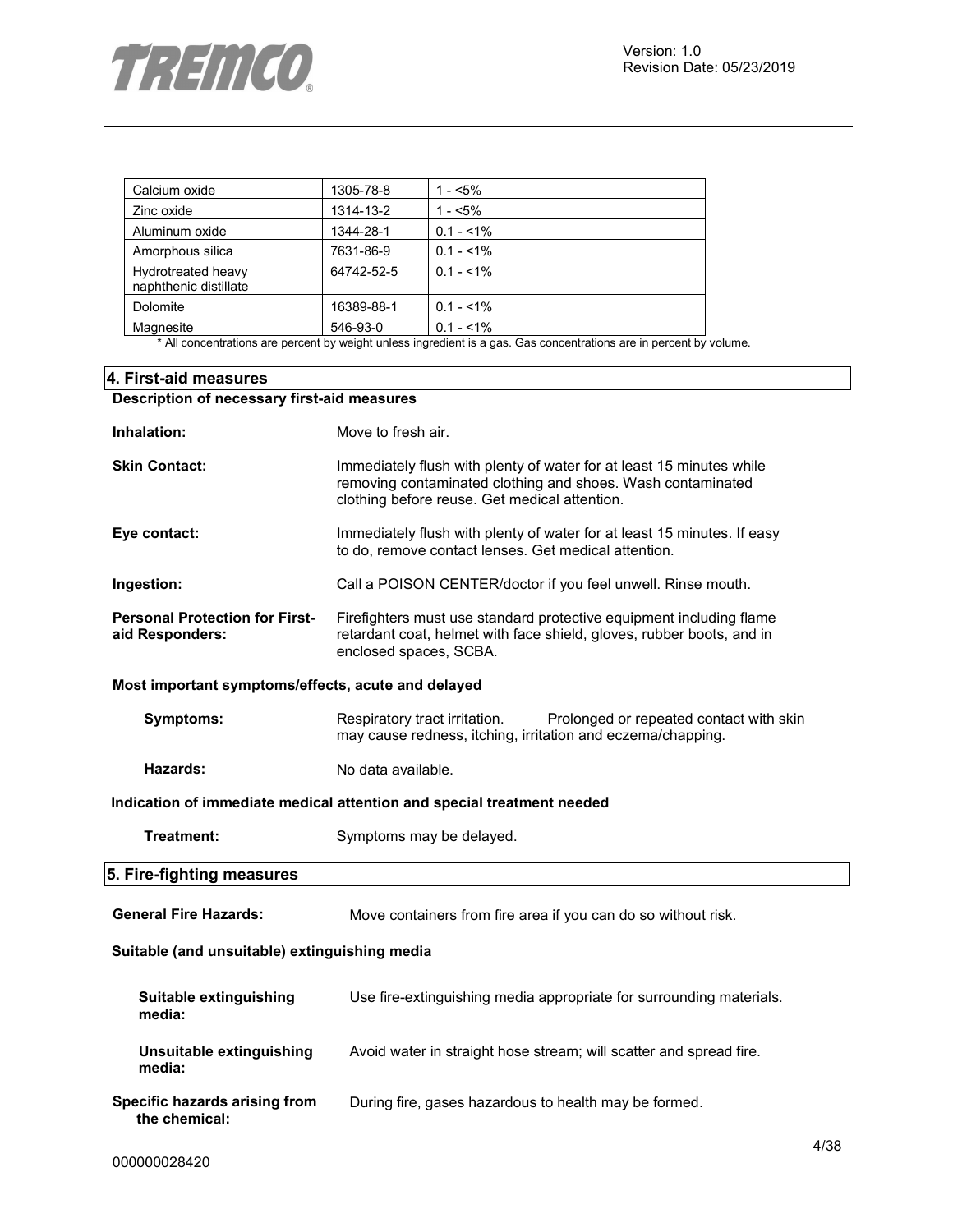

#### **Special protective equipment and precautions for firefighters**

| Special fire fighting<br>procedures:               | No data available.                                                                                                                                                     |
|----------------------------------------------------|------------------------------------------------------------------------------------------------------------------------------------------------------------------------|
| Special protective equipment<br>for fire-fighters: | Firefighters must use standard protective equipment including flame<br>retardant coat, helmet with face shield, gloves, rubber boots, and in<br>enclosed spaces, SCBA. |

| 6. Accidental release measures                                             |                                                                                                                                                                                                                                                                                                                                                                                                                                                                                                    |  |  |
|----------------------------------------------------------------------------|----------------------------------------------------------------------------------------------------------------------------------------------------------------------------------------------------------------------------------------------------------------------------------------------------------------------------------------------------------------------------------------------------------------------------------------------------------------------------------------------------|--|--|
| Personal precautions,<br>protective equipment and<br>emergency procedures: | ELIMINATE all ignition sources (no smoking, flares, sparks or flames in<br>immediate area). See Section 8 of the SDS for Personal Protective<br>Equipment. Do not touch damaged containers or spilled material unless<br>wearing appropriate protective clothing. Keep unauthorized personnel<br>away.                                                                                                                                                                                             |  |  |
| Accidental release measures:                                               | In the event of a spill or accidental release, notify relevant authorities in<br>accordance with all applicable regulations.                                                                                                                                                                                                                                                                                                                                                                       |  |  |
| <b>Methods and material for</b><br>containment and cleaning<br>up:         | Dam and absorb spillages with sand, earth or other non-combustible<br>material. Collect spillage in containers, seal securely and deliver for<br>disposal according to local regulations.                                                                                                                                                                                                                                                                                                          |  |  |
| <b>Environmental Precautions:</b>                                          | Do not contaminate water sources or sewer. Prevent further leakage or<br>spillage if safe to do so.                                                                                                                                                                                                                                                                                                                                                                                                |  |  |
| 7. Handling and storage                                                    |                                                                                                                                                                                                                                                                                                                                                                                                                                                                                                    |  |  |
| <b>Handling</b>                                                            |                                                                                                                                                                                                                                                                                                                                                                                                                                                                                                    |  |  |
| <b>Technical measures (e.g. Local</b><br>and general ventilation):         | Observe good industrial hygiene practices. Observe occupational exposure<br>limits and minimize the risk of inhalation of vapors and mist. Mechanical<br>ventilation or local exhaust ventilation may be required.                                                                                                                                                                                                                                                                                 |  |  |
| Safe handling advice:                                                      | Provide adequate ventilation. Wear appropriate personal protective<br>equipment. Observe good industrial hygiene practices. Wash hands<br>thoroughly after handling. Do not handle until all safety precautions have<br>been read and understood. Obtain special instructions before use. Use<br>personal protective equipment as required. Avoid contact with eyes. Keep<br>away from heat, hot surfaces, sparks, open flames and other ignition<br>sources. No smoking. Avoid contact with skin. |  |  |
| <b>Contact avoidance measures:</b>                                         | No data available.                                                                                                                                                                                                                                                                                                                                                                                                                                                                                 |  |  |
| <b>Hygiene measures:</b>                                                   | Observe good industrial hygiene practices. Wash hands before breaks and<br>immediately after handling the product. Avoid contact with eyes. When<br>using do not smoke. Wash contaminated clothing before reuse. Avoid<br>contact with skin.                                                                                                                                                                                                                                                       |  |  |
| <b>Storage</b>                                                             |                                                                                                                                                                                                                                                                                                                                                                                                                                                                                                    |  |  |

Safe storage conditions: Store locked up. Store in a well-ventilated place. Store in a cool place.

Safe packaging materials: No data available.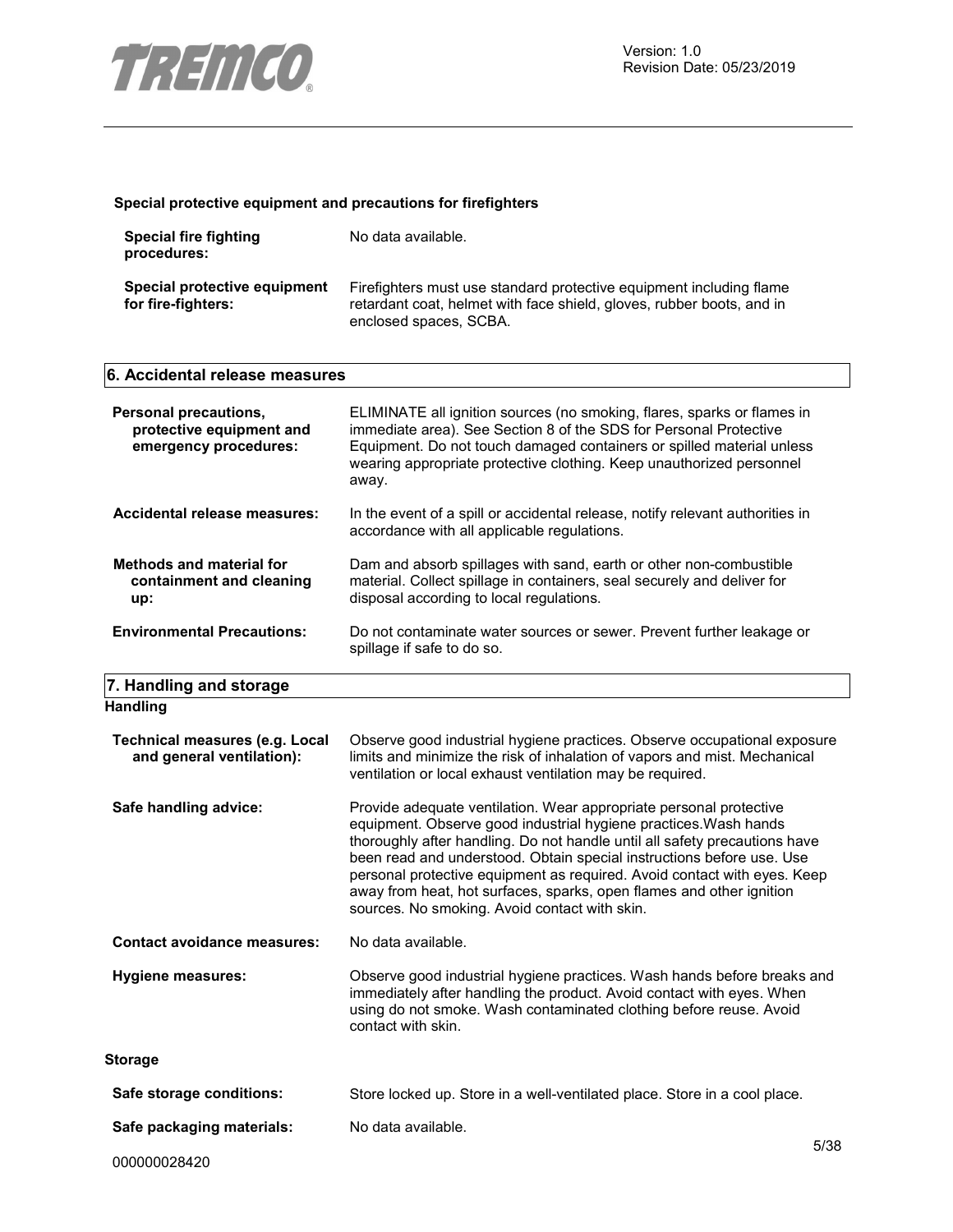

# **8. Exposure controls/personal protection**

#### **Control Parameters**

#### **Occupational Exposure Limits**

| <b>Chemical Identity</b>                     | <b>Type</b> | <b>Exposure Limit Values</b>                             | <b>Source</b>                                                                  |
|----------------------------------------------|-------------|----------------------------------------------------------|--------------------------------------------------------------------------------|
| Titanium dioxide                             | <b>TWA</b>  | 10 mg/m3                                                 | US. ACGIH Threshold Limit Values (2011)                                        |
| Titanium dioxide - Total dust.               | PEL         | 15 mg/m3                                                 | US. OSHA Table Z-1 Limits for Air<br>Contaminants (29 CFR 1910.1000) (02 2006) |
| Titanium dioxide - Respirable<br>fraction.   | <b>TWA</b>  | 15 millions of<br>particles per<br>cubic foot of<br>air  | US. OSHA Table Z-3 (29 CFR 1910.1000) (03<br>2016)                             |
| Titanium dioxide - Total dust.               | <b>TWA</b>  | $\overline{15}$ mg/m3                                    | US. OSHA Table Z-3 (29 CFR 1910.1000) (03<br>2016)                             |
| Titanium dioxide - Respirable<br>fraction.   | <b>TWA</b>  | $5$ mg/m $3$                                             | US. OSHA Table Z-3 (29 CFR 1910.1000) (03<br>2016)                             |
| Titanium dioxide - Total dust.               | <b>TWA</b>  | 50 millions of<br>particles per<br>cubic foot of<br>air  | US. OSHA Table Z-3 (29 CFR 1910.1000) (03<br>2016)                             |
| Talc - Respirable fraction.                  | <b>TWA</b>  | $2$ mg/m $3$                                             | US. ACGIH Threshold Limit Values (2011)                                        |
| Talc                                         | <b>TWA</b>  | 20 millions of<br>particles per<br>cubic foot of<br>air  | US. OSHA Table Z-3 (29 CFR 1910.1000)<br>(2000)                                |
| Talc - Respirable.                           | <b>TWA</b>  | 2.4 millions<br>of particles<br>per cubic foot<br>of air | US. OSHA Table Z-3 (29 CFR 1910.1000)<br>(2000)                                |
|                                              | <b>TWA</b>  | $0.1 \text{ mg/m}$                                       | US. OSHA Table Z-3 (29 CFR 1910.1000)<br>(2000)                                |
| Aluminum hydroxide -<br>Respirable fraction. | <b>TWA</b>  | 1 $mg/m3$                                                | US. ACGIH Threshold Limit Values (2011)                                        |
|                                              | <b>TWA</b>  | $5 \,\mathrm{mg/m}$                                      | US. OSHA Table Z-3 (29 CFR 1910.1000) (03<br>2016)                             |
| Aluminum hydroxide - Total<br>dust.          | <b>TWA</b>  | 15 mg/m3                                                 | US. OSHA Table Z-3 (29 CFR 1910.1000) (03<br>2016)                             |
|                                              | <b>TWA</b>  | 50 millions of<br>particles per<br>cubic foot of<br>air  | US. OSHA Table Z-3 (29 CFR 1910.1000) (03<br>2016)                             |
| Aluminum hydroxide -<br>Respirable fraction. | <b>TWA</b>  | 15 millions of<br>particles per<br>cubic foot of<br>air  | US. OSHA Table Z-3 (29 CFR 1910.1000) (03<br>2016)                             |
| Calcium carbonate - Total<br>dust.           | PEL         | 15 mg/m3                                                 | US. OSHA Table Z-1 Limits for Air<br>Contaminants (29 CFR 1910.1000) (02 2006) |
| Calcium carbonate -<br>Respirable fraction.  | PEL         | 5 mg/m3                                                  | US. OSHA Table Z-1 Limits for Air<br>Contaminants (29 CFR 1910.1000) (02 2006) |
| Calcium oxide                                | <b>TWA</b>  | $2$ mg/m $3$                                             | US. ACGIH Threshold Limit Values (2011)                                        |
|                                              | <b>PEL</b>  | $5 \overline{\mathrm{mg}}$ m3                            | US. OSHA Table Z-1 Limits for Air<br>Contaminants (29 CFR 1910.1000) (02 2006) |
| Zinc oxide - Respirable<br>fraction.         | <b>TWA</b>  | $2$ mg/m $3$                                             | US. ACGIH Threshold Limit Values (2011)                                        |
|                                              | <b>STEL</b> | 10 $mg/m3$                                               | US. ACGIH Threshold Limit Values (2011)                                        |
| Zinc oxide - Fume.                           | <b>PEL</b>  | $5 \text{ mg/m}$ 3                                       | US. OSHA Table Z-1 Limits for Air<br>Contaminants (29 CFR 1910.1000) (02 2006) |
| Zinc oxide - Total dust.                     | PEL         | 15 mg/m3                                                 | US. OSHA Table Z-1 Limits for Air<br>Contaminants (29 CFR 1910.1000) (02 2006) |
| Zinc oxide - Respirable<br>fraction.         | PEL         | $5$ mg/m $3$                                             | US. OSHA Table Z-1 Limits for Air<br>Contaminants (29 CFR 1910.1000) (02 2006) |
| Aluminum oxide - Respirable<br>fraction.     | <b>TWA</b>  | $1$ mg/m $3$                                             | US. ACGIH Threshold Limit Values (2011)                                        |
|                                              | PEL         | 5 mg/m3                                                  | US. OSHA Table Z-1 Limits for Air                                              |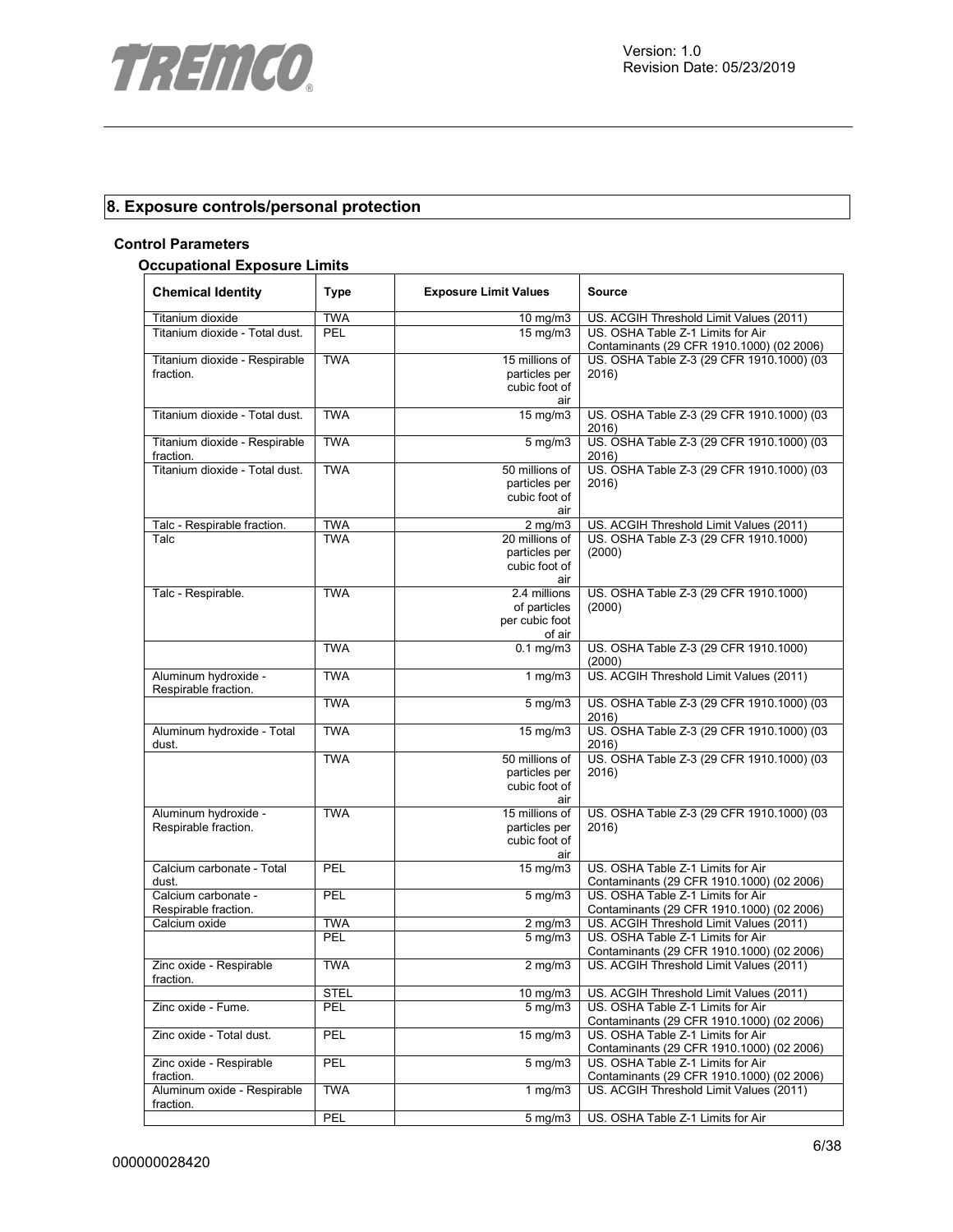

|                               |            |                     | Contaminants (29 CFR 1910.1000) (02 2006)  |
|-------------------------------|------------|---------------------|--------------------------------------------|
| Aluminum oxide - Total dust.  | PEL        | $15 \text{ mg/m}$   | US. OSHA Table Z-1 Limits for Air          |
|                               |            |                     | Contaminants (29 CFR 1910.1000) (02 2006)  |
|                               | <b>TWA</b> | 50 millions of      | US. OSHA Table Z-3 (29 CFR 1910.1000) (03  |
|                               |            | particles per       | 2016)                                      |
|                               |            | cubic foot of       |                                            |
|                               |            | air                 |                                            |
| Aluminum oxide - Respirable   | <b>TWA</b> | 15 millions of      | US. OSHA Table Z-3 (29 CFR 1910.1000) (03  |
| fraction.                     |            | particles per       | 2016)                                      |
|                               |            | cubic foot of       |                                            |
|                               |            | air                 |                                            |
|                               | <b>TWA</b> | $5$ mg/m $3$        | US. OSHA Table Z-3 (29 CFR 1910.1000) (03  |
|                               |            |                     |                                            |
|                               |            |                     | 2016)                                      |
| Aluminum oxide - Total dust.  | <b>TWA</b> | 15 mg/m3            | US. OSHA Table Z-3 (29 CFR 1910.1000) (03  |
|                               |            |                     | 2016)                                      |
| Amorphous silica              | <b>TWA</b> | 20 millions of      | US. OSHA Table Z-3 (29 CFR 1910.1000)      |
|                               |            | particles per       | (2000)                                     |
|                               |            | cubic foot of       |                                            |
|                               |            | air                 |                                            |
|                               | <b>TWA</b> | $0.8$ mg/m $3$      | US. OSHA Table Z-3 (29 CFR 1910.1000)      |
|                               |            |                     | (2000)                                     |
| Hydrotreated heavy            | <b>TWA</b> | $5 \text{ mg/m}$    | US. ACGIH Threshold Limit Values (03 2014) |
| naphthenic distillate -       |            |                     |                                            |
| Inhalable fraction.           |            |                     |                                            |
| Hydrotreated heavy            | PEL        | 500 ppm 2,000 mg/m3 | US. OSHA Table Z-1 Limits for Air          |
| naphthenic distillate         |            |                     | Contaminants (29 CFR 1910.1000) (02 2006)  |
| Hydrotreated heavy            | PEL        | $5$ mg/m $3$        | US. OSHA Table Z-1 Limits for Air          |
| naphthenic distillate - Mist. |            |                     | Contaminants (29 CFR 1910.1000) (02 2006)  |
| Dolomite - Inhalable          | <b>TWA</b> | $10 \text{ mg/m}$   | US. ACGIH Threshold Limit Values (03 2016) |
| particles.                    |            |                     |                                            |
| Dolomite - Respirable         | <b>TWA</b> | $3$ mg/m $3$        | US. ACGIH Threshold Limit Values (03 2016) |
| particles.                    |            |                     |                                            |
| Dolomite - Respirable         | <b>TWA</b> | 15 millions of      | US. OSHA Table Z-3 (29 CFR 1910.1000) (03  |
|                               |            |                     |                                            |
| fraction.                     |            | particles per       | 2016)                                      |
|                               |            | cubic foot of       |                                            |
|                               |            | air                 |                                            |
| Dolomite - Total dust.        | <b>TWA</b> | 50 millions of      | US. OSHA Table Z-3 (29 CFR 1910.1000) (03  |
|                               |            | particles per       | 2016)                                      |
|                               |            | cubic foot of       |                                            |
|                               |            | air                 |                                            |
|                               | <b>TWA</b> | 15 mg/m3            | US. OSHA Table Z-3 (29 CFR 1910.1000) (03  |
|                               |            |                     | 2016)                                      |
| Dolomite - Respirable         | <b>TWA</b> | $5 \text{ mg/m}$    | US. OSHA Table Z-3 (29 CFR 1910.1000) (03  |
| fraction.                     |            |                     | 2016)                                      |
| Magnesite - Total dust.       | PEL        | 15 mg/m3            | US. OSHA Table Z-1 Limits for Air          |
|                               |            |                     | Contaminants (29 CFR 1910.1000) (02 2006)  |
| Magnesite - Respirable        | PEL        | $5$ mg/m $3$        | US. OSHA Table Z-1 Limits for Air          |
| fraction.                     |            |                     | Contaminants (29 CFR 1910.1000) (02 2006)  |
|                               |            |                     |                                            |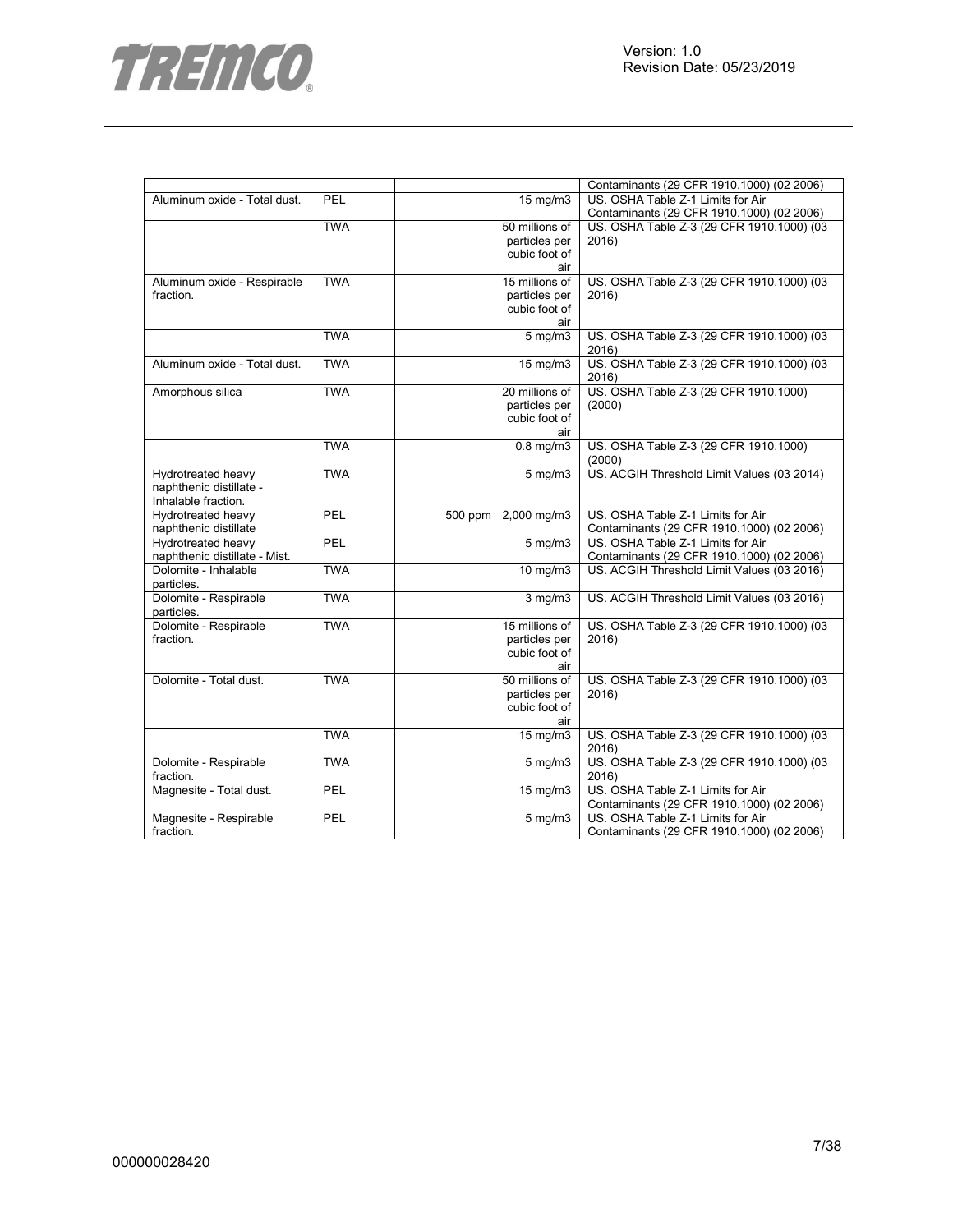

| <b>Chemical name</b>                         | <b>Type</b> | <b>Exposure Limit Values</b> | <b>Source</b>                                                                                                                                                          |
|----------------------------------------------|-------------|------------------------------|------------------------------------------------------------------------------------------------------------------------------------------------------------------------|
| Titanium dioxide - Total dust.               | <b>TWA</b>  | 10 mg/m3                     | Canada. British Columbia OELs. (Occupational<br>Exposure Limits for Chemical Substances,<br>Occupational Health and Safety Regulation<br>296/97, as amended) (07 2007) |
| Titanium dioxide - Respirable<br>fraction.   | <b>TWA</b>  | $3$ mg/m $3$                 | Canada. British Columbia OELs. (Occupational<br>Exposure Limits for Chemical Substances,<br>Occupational Health and Safety Regulation<br>296/97, as amended) (07 2007) |
| Titanium dioxide                             | <b>TWA</b>  | 10 mg/m3                     | Canada. Ontario OELs. (Control of Exposure to<br>Biological or Chemical Agents) (11 2010)                                                                              |
| Titanium dioxide - Total dust.               | <b>TWA</b>  | 10 mg/m3                     | Canada. Quebec OELs. (Ministry of Labor -<br>Regulation Respecting the Quality of the Work<br>Environment) (09 2017)                                                   |
| Talc - Respirable.                           | <b>TWA</b>  | $2$ mg/m $3$                 | Canada. British Columbia OELs. (Occupational<br>Exposure Limits for Chemical Substances,<br>Occupational Health and Safety Regulation<br>296/97, as amended) (07 2007) |
| Talc - Respirable dust.                      | <b>TWA</b>  | $3$ mg/m $3$                 | Canada. Quebec OELs. (Ministry of Labor -<br>Regulation Respecting the Quality of the Work<br>Environment) (09 2017)                                                   |
| Talc                                         | <b>TWA</b>  | $\overline{2}$ Fibers/cc     | Canada. Ontario OELs. (Control of Exposure to<br>Biological or Chemical Agents) (08 2017)                                                                              |
| Talc - Respirable fraction.                  | <b>TWA</b>  | $2$ mg/m $3$                 | Canada. Ontario OELs. (Control of Exposure to<br>Biological or Chemical Agents) (08 2017)                                                                              |
| Aluminum hydroxide -<br>Respirable.          | <b>TWA</b>  | $1$ mg/m $3$                 | Canada. British Columbia OELs. (Occupational<br>Exposure Limits for Chemical Substances,<br>Occupational Health and Safety Regulation<br>296/97, as amended) (07 2007) |
| Aluminum hydroxide -<br>Respirable fraction. | <b>TWA</b>  | $3$ mg/m $3$                 | Canada. British Columbia OELs. (Occupational<br>Exposure Limits for Chemical Substances,<br>Occupational Health and Safety Regulation<br>296/97, as amended) (05 2013) |
| Aluminum hydroxide - Total<br>dust.          | <b>TWA</b>  | 10 mg/m3                     | Canada. British Columbia OELs. (Occupational<br>Exposure Limits for Chemical Substances,<br>Occupational Health and Safety Regulation<br>296/97, as amended) (05 2013) |
| Aluminum hydroxide -<br>Respirable fraction. | <b>TWA</b>  | 1 $mg/m3$                    | Canada. Ontario OELs. (Control of Exposure to<br>Biological or Chemical Agents) (11 2010)                                                                              |
| Aluminum hydroxide -<br>Inhalable fraction.  | <b>TWA</b>  | 10 mg/m3                     | Canada. Ontario OELs. (Control of Exposure to<br>Biological or Chemical Agents) (06 2015)                                                                              |
| Aluminum hydroxide -<br>Respirable fraction. | <b>TWA</b>  | $3$ mg/m $3$                 | Canada. Ontario OELs. (Control of Exposure to<br>Biological or Chemical Agents) (06 2015)                                                                              |
| Aluminum hydroxide - Total<br>dust.          | <b>TWA</b>  | 10 mg/m3                     | Canada. Quebec OELs. (Ministry of Labor -<br>Regulation Respecting the Quality of the Work<br>Environment) (09 2017)                                                   |
| Calcium carbonate - Total<br>dust.           | <b>STEL</b> | 20 mg/m3                     | Canada. British Columbia OELs. (Occupational<br>Exposure Limits for Chemical Substances,<br>Occupational Health and Safety Regulation<br>296/97, as amended) (07 2007) |
| Calcium carbonate -<br>Respirable fraction.  | <b>TWA</b>  | $3$ mg/m $3$                 | Canada. British Columbia OELs. (Occupational<br>Exposure Limits for Chemical Substances,<br>Occupational Health and Safety Regulation<br>296/97, as amended) (07 2007) |
| Calcium carbonate - Total<br>dust.           | <b>TWA</b>  | 10 mg/m3                     | Canada. British Columbia OELs. (Occupational<br>Exposure Limits for Chemical Substances,<br>Occupational Health and Safety Regulation<br>296/97, as amended) (07 2007) |
| Calcium carbonate - Total<br>dust.           | <b>TWA</b>  | 10 mg/m3                     | Canada. Quebec OELs. (Ministry of Labor -<br>Regulation Respecting the Quality of the Work<br>Environment) (09 2017)                                                   |
| Calcium oxide                                | <b>TWA</b>  | $2$ mg/m $3$                 | Canada. British Columbia OELs. (Occupational<br>Exposure Limits for Chemical Substances,<br>Occupational Health and Safety Regulation<br>296/97, as amended) (07 2007) |
| Calcium oxide                                | <b>TWA</b>  | $2$ mg/m $3$                 | Canada. Ontario OELs. (Control of Exposure to                                                                                                                          |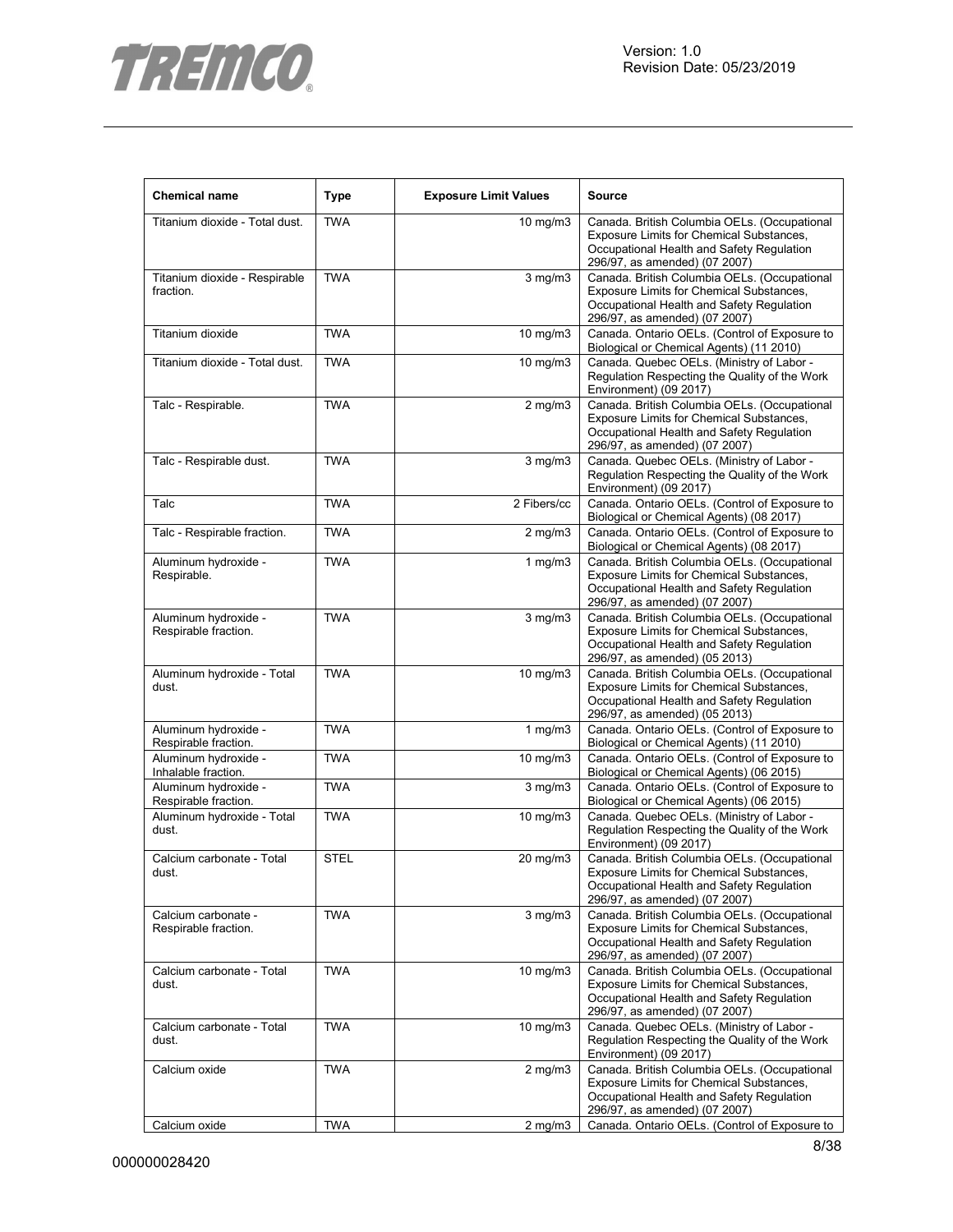



|                                                                      |             |                        | Biological or Chemical Agents) (11 2010)                                                                                                                               |
|----------------------------------------------------------------------|-------------|------------------------|------------------------------------------------------------------------------------------------------------------------------------------------------------------------|
| Calcium oxide                                                        | <b>TWA</b>  | $2$ mg/m $3$           | Canada. Quebec OELs. (Ministry of Labor -<br>Regulation Respecting the Quality of the Work<br>Environment) (09 2017)                                                   |
| Zinc oxide - Respirable.                                             | <b>TWA</b>  | $2$ mg/m $3$           | Canada. British Columbia OELs. (Occupational<br>Exposure Limits for Chemical Substances,<br>Occupational Health and Safety Regulation<br>296/97, as amended) (07 2007) |
|                                                                      | <b>STEL</b> | 10 mg/m3               | Canada. British Columbia OELs. (Occupational<br>Exposure Limits for Chemical Substances,<br>Occupational Health and Safety Regulation<br>296/97, as amended) (07 2007) |
| Zinc oxide - Respirable<br>fraction.                                 | <b>TWA</b>  | $2$ mg/m $3$           | Canada. Ontario OELs. (Control of Exposure to<br>Biological or Chemical Agents) (11 2010)                                                                              |
|                                                                      | <b>STEL</b> | 10 mg/m3               | Canada. Ontario OELs. (Control of Exposure to<br>Biological or Chemical Agents) (11 2010)                                                                              |
| Zinc oxide - Fume.                                                   | <b>TWA</b>  | $5$ mg/m $3$           | Canada. Quebec OELs. (Ministry of Labor -<br>Regulation Respecting the Quality of the Work<br>Environment) (09 2017)                                                   |
|                                                                      | <b>STEL</b> | 10 mg/m3               | Canada. Quebec OELs. (Ministry of Labor -<br>Regulation Respecting the Quality of the Work<br>Environment) (09 2017)                                                   |
| Zinc oxide - Total dust.                                             | <b>TWA</b>  | $10$ mg/m $3$          | Canada. Quebec OELs. (Ministry of Labor -<br>Regulation Respecting the Quality of the Work<br>Environment) (09 2017)                                                   |
| Hydrotreated heavy<br>naphthenic distillate - Mist.                  | <b>TWA</b>  | $\overline{0.2}$ mg/m3 | Canada. British Columbia OELs. (Occupational<br>Exposure Limits for Chemical Substances,<br>Occupational Health and Safety Regulation<br>296/97, as amended) (05 2013) |
|                                                                      | <b>TWA</b>  | 1 $mg/m3$              | Canada. British Columbia OELs. (Occupational<br>Exposure Limits for Chemical Substances,<br>Occupational Health and Safety Regulation<br>296/97, as amended) (05 2013) |
| Hydrotreated heavy<br>naphthenic distillate -<br>Inhalable fraction. | <b>TWA</b>  | $5$ mg/m $3$           | Canada. Ontario OELs. (Control of Exposure to<br>Biological or Chemical Agents) (06 2015)                                                                              |
|                                                                      | <b>TWA</b>  | $5$ mg/m $3$           | Canada. Ontario OELs. (Control of Exposure to<br>Biological or Chemical Agents) (06 2015)                                                                              |
| Hydrotreated heavy<br>naphthenic distillate - Mist.                  | <b>STEL</b> | 10 mg/m3               | Canada. Quebec OELs. (Ministry of Labor -<br>Regulation Respecting the Quality of the Work<br>Environment) (09 2017)                                                   |
|                                                                      | <b>TWA</b>  | $5$ mg/m $3$           | Canada. Quebec OELs. (Ministry of Labor -<br>Regulation Respecting the Quality of the Work<br>Environment) (09 2017)                                                   |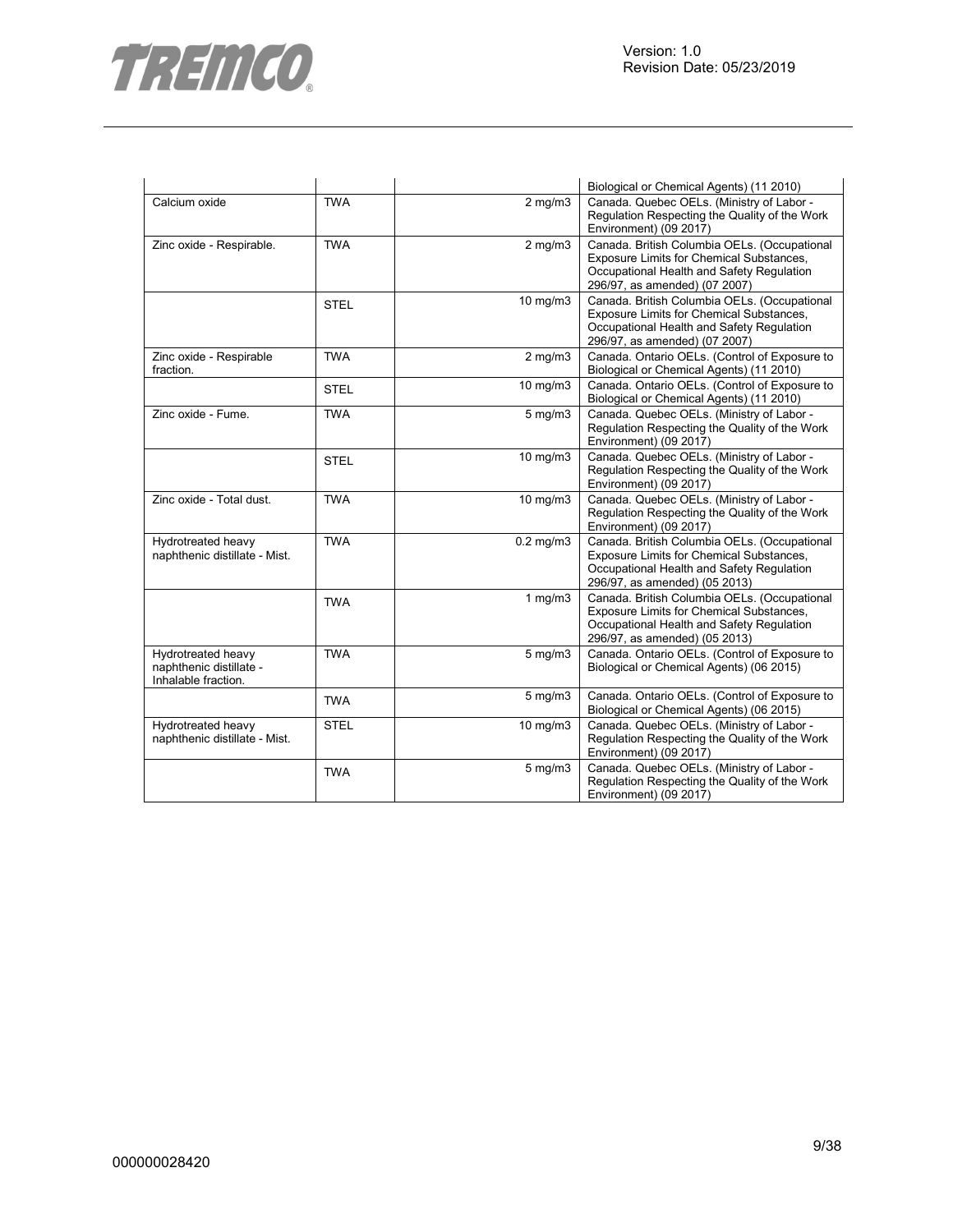

| <b>Chemical name</b>                         | <b>Type</b> | <b>Exposure Limit Values</b> | <b>Source</b>                                                                                                                                                          |
|----------------------------------------------|-------------|------------------------------|------------------------------------------------------------------------------------------------------------------------------------------------------------------------|
| Titanium dioxide - Total dust.               | <b>TWA</b>  | 10 mg/m3                     | Canada. British Columbia OELs. (Occupational<br>Exposure Limits for Chemical Substances,<br>Occupational Health and Safety Regulation<br>296/97, as amended) (07 2007) |
| Titanium dioxide - Respirable<br>fraction.   | <b>TWA</b>  | $3$ mg/m $3$                 | Canada. British Columbia OELs. (Occupational<br>Exposure Limits for Chemical Substances,<br>Occupational Health and Safety Regulation<br>296/97, as amended) (07 2007) |
| Titanium dioxide                             | <b>TWA</b>  | 10 mg/m3                     | Canada. Ontario OELs. (Control of Exposure to<br>Biological or Chemical Agents) (11 2010)                                                                              |
| Titanium dioxide - Total dust.               | <b>TWA</b>  | 10 mg/m3                     | Canada. Quebec OELs. (Ministry of Labor -<br>Regulation Respecting the Quality of the Work<br>Environment) (09 2017)                                                   |
| Talc - Respirable.                           | <b>TWA</b>  | $2$ mg/m $3$                 | Canada. British Columbia OELs. (Occupational<br>Exposure Limits for Chemical Substances,<br>Occupational Health and Safety Regulation<br>296/97, as amended) (07 2007) |
| Talc - Respirable dust.                      | <b>TWA</b>  | $3$ mg/m $3$                 | Canada. Quebec OELs. (Ministry of Labor -<br>Regulation Respecting the Quality of the Work<br>Environment) (09 2017)                                                   |
| Talc                                         | <b>TWA</b>  | 2 Fibers/cc                  | Canada. Ontario OELs. (Control of Exposure to<br>Biological or Chemical Agents) (08 2017)                                                                              |
| Talc - Respirable fraction.                  | <b>TWA</b>  | $2$ mg/m $3$                 | Canada. Ontario OELs. (Control of Exposure to<br>Biological or Chemical Agents) (08 2017)                                                                              |
| Aluminum hydroxide -<br>Respirable.          | <b>TWA</b>  | $1$ mg/m $3$                 | Canada. British Columbia OELs. (Occupational<br>Exposure Limits for Chemical Substances,<br>Occupational Health and Safety Regulation<br>296/97, as amended) (07 2007) |
| Aluminum hydroxide -<br>Respirable fraction. | <b>TWA</b>  | $3$ mg/m $3$                 | Canada. British Columbia OELs. (Occupational<br>Exposure Limits for Chemical Substances,<br>Occupational Health and Safety Regulation<br>296/97, as amended) (05 2013) |
| Aluminum hydroxide - Total<br>dust.          | <b>TWA</b>  | 10 mg/m3                     | Canada. British Columbia OELs. (Occupational<br>Exposure Limits for Chemical Substances,<br>Occupational Health and Safety Regulation<br>296/97, as amended) (05 2013) |
| Aluminum hydroxide -<br>Respirable fraction. | <b>TWA</b>  | 1 $mg/m3$                    | Canada. Ontario OELs. (Control of Exposure to<br>Biological or Chemical Agents) (11 2010)                                                                              |
| Aluminum hydroxide -<br>Inhalable fraction.  | <b>TWA</b>  | 10 mg/m3                     | Canada. Ontario OELs. (Control of Exposure to<br>Biological or Chemical Agents) (06 2015)                                                                              |
| Aluminum hydroxide -<br>Respirable fraction. | <b>TWA</b>  | $\overline{3}$ mg/m $3$      | Canada. Ontario OELs. (Control of Exposure to<br>Biological or Chemical Agents) (06 2015)                                                                              |
| Aluminum hydroxide - Total<br>dust.          | <b>TWA</b>  | 10 mg/m3                     | Canada. Quebec OELs. (Ministry of Labor -<br>Regulation Respecting the Quality of the Work<br>Environment) (09 2017)                                                   |
| Calcium carbonate - Total<br>dust.           | <b>STEL</b> | 20 mg/m3                     | Canada. British Columbia OELs. (Occupational<br>Exposure Limits for Chemical Substances,<br>Occupational Health and Safety Regulation<br>296/97, as amended) (07 2007) |
| Calcium carbonate -<br>Respirable fraction.  | <b>TWA</b>  | $3$ mg/m $3$                 | Canada. British Columbia OELs. (Occupational<br>Exposure Limits for Chemical Substances,<br>Occupational Health and Safety Regulation<br>296/97, as amended) (07 2007) |
| Calcium carbonate - Total<br>dust.           | <b>TWA</b>  | 10 mg/m3                     | Canada. British Columbia OELs. (Occupational<br>Exposure Limits for Chemical Substances,<br>Occupational Health and Safety Regulation<br>296/97, as amended) (07 2007) |
| Calcium carbonate - Total<br>dust.           | <b>TWA</b>  | 10 mg/m3                     | Canada. Quebec OELs. (Ministry of Labor -<br>Regulation Respecting the Quality of the Work<br>Environment) (09 2017)                                                   |
| Calcium oxide                                | <b>TWA</b>  | $2$ mg/m $3$                 | Canada. British Columbia OELs. (Occupational<br>Exposure Limits for Chemical Substances,<br>Occupational Health and Safety Regulation<br>296/97, as amended) (07 2007) |
| Calcium oxide                                | <b>TWA</b>  | $2$ mg/m $3$                 | Canada. Ontario OELs. (Control of Exposure to                                                                                                                          |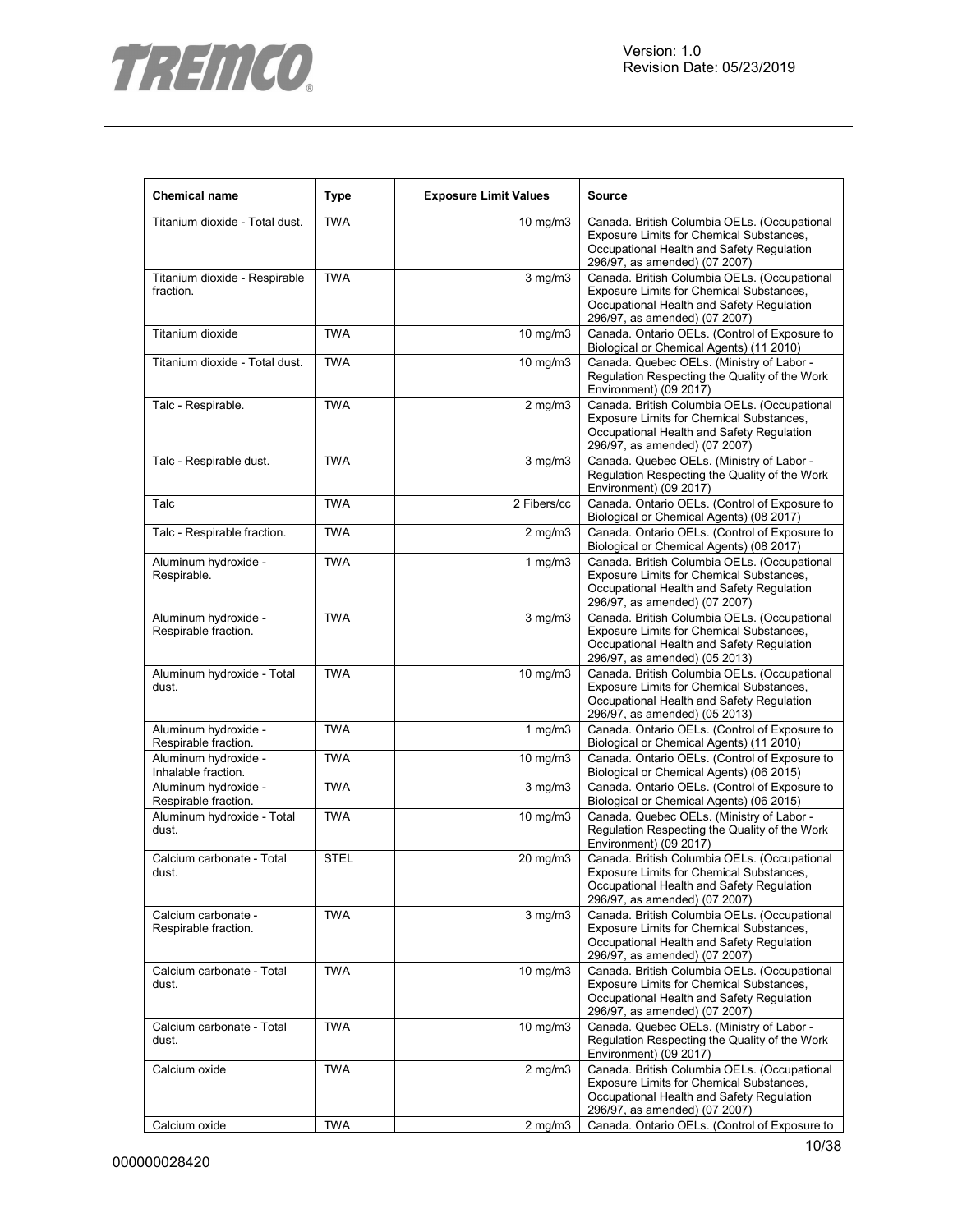



|                                                     |             |                    | Biological or Chemical Agents) (11 2010)                                                                                                                                      |
|-----------------------------------------------------|-------------|--------------------|-------------------------------------------------------------------------------------------------------------------------------------------------------------------------------|
| Calcium oxide                                       | <b>TWA</b>  | $2$ mg/m $3$       | Canada. Quebec OELs. (Ministry of Labor -<br>Regulation Respecting the Quality of the Work<br>Environment) (09 2017)                                                          |
| Zinc oxide - Respirable.                            | <b>TWA</b>  | $2$ mg/m $3$       | Canada. British Columbia OELs. (Occupational<br>Exposure Limits for Chemical Substances,<br>Occupational Health and Safety Regulation<br>296/97, as amended) (07 2007)        |
|                                                     | <b>STEL</b> | 10 mg/m3           | Canada. British Columbia OELs. (Occupational<br>Exposure Limits for Chemical Substances,<br>Occupational Health and Safety Regulation<br>296/97, as amended) (07 2007)        |
| Zinc oxide - Respirable<br>fraction.                | <b>TWA</b>  | $2$ mg/m $3$       | Canada. Ontario OELs. (Control of Exposure to<br>Biological or Chemical Agents) (11 2010)                                                                                     |
|                                                     | <b>STEL</b> | 10 mg/m3           | Canada. Ontario OELs. (Control of Exposure to<br>Biological or Chemical Agents) (11 2010)                                                                                     |
| Zinc oxide - Fume.                                  | <b>TWA</b>  | $5$ mg/m $3$       | Canada. Quebec OELs. (Ministry of Labor -<br>Regulation Respecting the Quality of the Work<br>Environment) (09 2017)                                                          |
|                                                     | STEL        | 10 mg/m3           | Canada. Quebec OELs. (Ministry of Labor -<br>Regulation Respecting the Quality of the Work<br>Environment) (09 2017)                                                          |
| Zinc oxide - Total dust.                            | <b>TWA</b>  | 10 mg/m3           | Canada. Quebec OELs. (Ministry of Labor -<br>Regulation Respecting the Quality of the Work<br>Environment) (09 2017)                                                          |
| Aluminum oxide - Respirable.                        | <b>TWA</b>  | $1$ mg/m $3$       | Canada. British Columbia OELs. (Occupational<br>Exposure Limits for Chemical Substances,<br>Occupational Health and Safety Regulation<br>296/97, as amended) (07 2007)        |
| Aluminum oxide - Total dust.                        | <b>TWA</b>  | 10 mg/m3           | Canada. British Columbia OELs. (Occupational<br>Exposure Limits for Chemical Substances,<br>Occupational Health and Safety Regulation<br>296/97, as amended) (05 2013)        |
| Aluminum oxide - Respirable<br>fraction.            | <b>TWA</b>  | $3$ mg/m $3$       | Canada. British Columbia OELs. (Occupational<br>Exposure Limits for Chemical Substances,<br>Occupational Health and Safety Regulation<br>296/97, as amended) (05 2013)        |
| Aluminum oxide - Respirable<br>fraction.            | <b>TWA</b>  | $1$ mg/m $3$       | Canada. Ontario OELs. (Control of Exposure to<br>Biological or Chemical Agents) (11 2010)                                                                                     |
| Aluminum oxide - Inhalable<br>fraction.             | <b>TWA</b>  | 10 mg/m3           | Canada. Ontario OELs. (Control of Exposure to<br>Biological or Chemical Agents) (06 2015)                                                                                     |
| Aluminum oxide - Respirable<br>fraction.            | <b>TWA</b>  | $3$ mg/m $3$       | Canada. Ontario OELs. (Control of Exposure to<br>Biological or Chemical Agents) (06 2015)                                                                                     |
| Aluminum oxide - Total dust.<br>- as Al             | <b>TWA</b>  | $10 \text{ mg/m}$  | Canada. Quebec OELs. (Ministry of Labor -<br>Regulation Respecting the Quality of the Work<br>Environment) (09 2017)                                                          |
| Amorphous silica - Total                            | <b>TWA</b>  | $4$ mg/m $3$       | Canada. British Columbia OELs. (Occupational<br>Exposure Limits for Chemical Substances,<br>Occupational Health and Safety Regulation<br>296/97, as amended) (07 2007)        |
| Amorphous silica -<br>Respirable.                   | <b>TWA</b>  | $1.5 \text{ mg/m}$ | Canada. British Columbia OELs. (Occupational<br>Exposure Limits for Chemical Substances,<br>Occupational Health and Safety Regulation<br>296/97, as amended) (07 2007)        |
| Amorphous silica -<br>Respirable dust.              | <b>TWA</b>  | $6$ mg/m $3$       | Canada. Quebec OELs. (Ministry of Labor -<br>Regulation Respecting the Quality of the Work<br>Environment) (09 2017)                                                          |
| Hydrotreated heavy<br>naphthenic distillate - Mist. | <b>TWA</b>  | $0.2$ mg/m $3$     | Canada. British Columbia OELs. (Occupational<br>Exposure Limits for Chemical Substances,<br>Occupational Health and Safety Regulation<br>296/97, as amended) (05 2013)        |
|                                                     | <b>TWA</b>  | 1 $mg/m3$          | Canada. British Columbia OELs. (Occupational<br><b>Exposure Limits for Chemical Substances,</b><br>Occupational Health and Safety Regulation<br>296/97, as amended) (05 2013) |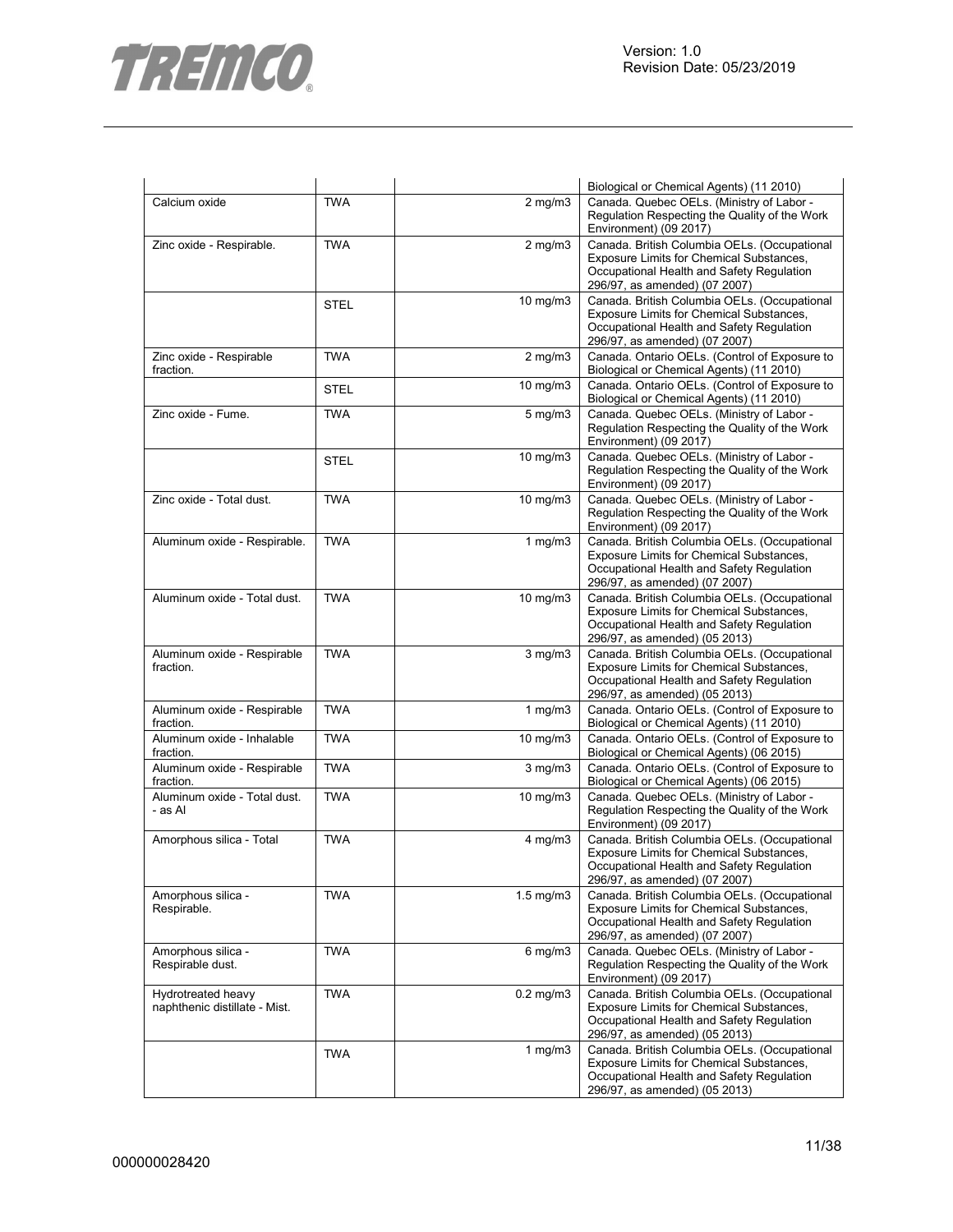



| Hydrotreated heavy<br>naphthenic distillate -<br>Inhalable fraction. | <b>TWA</b>  |           | $5$ mg/m $3$   | Canada. Ontario OELs. (Control of Exposure to<br>Biological or Chemical Agents) (06 2015)                                                                              |
|----------------------------------------------------------------------|-------------|-----------|----------------|------------------------------------------------------------------------------------------------------------------------------------------------------------------------|
|                                                                      | <b>TWA</b>  |           | 5 mg/m3        | Canada. Ontario OELs. (Control of Exposure to<br>Biological or Chemical Agents) (06 2015)                                                                              |
| Hydrotreated heavy<br>naphthenic distillate - Mist.                  | <b>STEL</b> |           | 10 mg/m3       | Canada. Quebec OELs. (Ministry of Labor -<br>Regulation Respecting the Quality of the Work<br>Environment) (09 2017)                                                   |
|                                                                      | <b>TWA</b>  |           | $5$ mg/m $3$   | Canada. Quebec OELs. (Ministry of Labor -<br>Regulation Respecting the Quality of the Work<br>Environment) (09 2017)                                                   |
| Dolomite - Respirable<br>fraction.                                   | <b>TWA</b>  |           | $3$ mg/m $3$   | Canada. British Columbia OELs. (Occupational<br>Exposure Limits for Chemical Substances,<br>Occupational Health and Safety Regulation<br>296/97, as amended) (05 2013) |
| Dolomite - Total dust.                                               | <b>TWA</b>  |           | 10 mg/m3       | Canada. British Columbia OELs. (Occupational<br>Exposure Limits for Chemical Substances,<br>Occupational Health and Safety Regulation<br>296/97, as amended) (05 2013) |
| Dolomite - Respirable<br>fraction.                                   | <b>TWA</b>  |           | $3$ mg/m $3$   | Canada. Ontario OELs. (Control of Exposure to<br>Biological or Chemical Agents) (06 2015)                                                                              |
| Dolomite - Inhalable fraction.                                       | <b>TWA</b>  |           | 10 mg/m3       | Canada. Ontario OELs. (Control of Exposure to<br>Biological or Chemical Agents) (06 2015)                                                                              |
| Dolomite - Total dust.                                               | <b>TWA</b>  |           | 10 mg/m3       | Canada. Quebec OELs. (Ministry of Labor -<br>Regulation Respecting the Quality of the Work<br>Environment) (09 2017)                                                   |
| Magnesite - Total dust.                                              | <b>TWA</b>  |           | 10 mg/m3       | Canada. Quebec OELs. (Ministry of Labor -<br>Regulation Respecting the Quality of the Work<br>Environment) (09 2017)                                                   |
| Stearic acid                                                         | <b>TWA</b>  |           | 10 mg/m3       | Canada. British Columbia OELs. (Occupational<br>Exposure Limits for Chemical Substances,<br>Occupational Health and Safety Regulation<br>296/97, as amended) (07 2007) |
| Stearic acid                                                         | <b>TWA</b>  |           | 10 mg/m3       | Canada. Ontario OELs. (Control of Exposure to<br>Biological or Chemical Agents) (11 2010)                                                                              |
| Dibutyl tin dilaurate - as Sn                                        | <b>STEL</b> |           | $0.2$ mg/m $3$ | Canada. British Columbia OELs. (Occupational<br>Exposure Limits for Chemical Substances,<br>Occupational Health and Safety Regulation<br>296/97, as amended) (07 2007) |
|                                                                      | <b>TWA</b>  |           | $0.1$ mg/m $3$ | Canada. British Columbia OELs. (Occupational<br>Exposure Limits for Chemical Substances,<br>Occupational Health and Safety Regulation<br>296/97, as amended) (07 2007) |
| Dibutyl tin dilaurate - as Sn                                        | <b>TWA</b>  |           | $0.1$ mg/m $3$ | Canada. Ontario OELs. (Control of Exposure to<br>Biological or Chemical Agents) (11 2010)                                                                              |
| Dibutyl tin dilaurate - as Sn                                        | <b>STEL</b> |           | $0.2$ mg/m $3$ | Canada. Quebec OELs. (Ministry of Labor -<br>Regulation Respecting the Quality of the Work<br>Environment) (09 2017)                                                   |
|                                                                      | <b>TWA</b>  |           | $0.1$ mg/m $3$ | Canada. Quebec OELs. (Ministry of Labor -<br>Regulation Respecting the Quality of the Work<br>Environment) (09 2017)                                                   |
| Dipropylene glycol methyl<br>ether                                   | <b>TWA</b>  | 100 ppm   |                | Canada. British Columbia OELs. (Occupational<br>Exposure Limits for Chemical Substances,<br>Occupational Health and Safety Regulation<br>296/97, as amended) (07 2007) |
|                                                                      | <b>STEL</b> | 150 ppm   |                | Canada. British Columbia OELs. (Occupational<br>Exposure Limits for Chemical Substances,<br>Occupational Health and Safety Regulation<br>296/97, as amended) (07 2007) |
| Dipropylene glycol methyl<br>ether                                   | <b>TWA</b>  | $100$ ppm |                | Canada. Ontario OELs. (Control of Exposure to<br>Biological or Chemical Agents) (11 2010)                                                                              |
|                                                                      | <b>STEL</b> | $150$ ppm |                | Canada. Ontario OELs. (Control of Exposure to<br>Biological or Chemical Agents) (11 2010)                                                                              |
| Dipropylene glycol methyl<br>ether                                   | <b>STEL</b> | $150$ ppm | 909 mg/m3      | Canada. Quebec OELs. (Ministry of Labor -<br>Regulation Respecting the Quality of the Work<br>Environment) (09 2017)                                                   |
|                                                                      | <b>TWA</b>  | 100 ppm   | 606 mg/m3      | Canada. Quebec OELs. (Ministry of Labor -                                                                                                                              |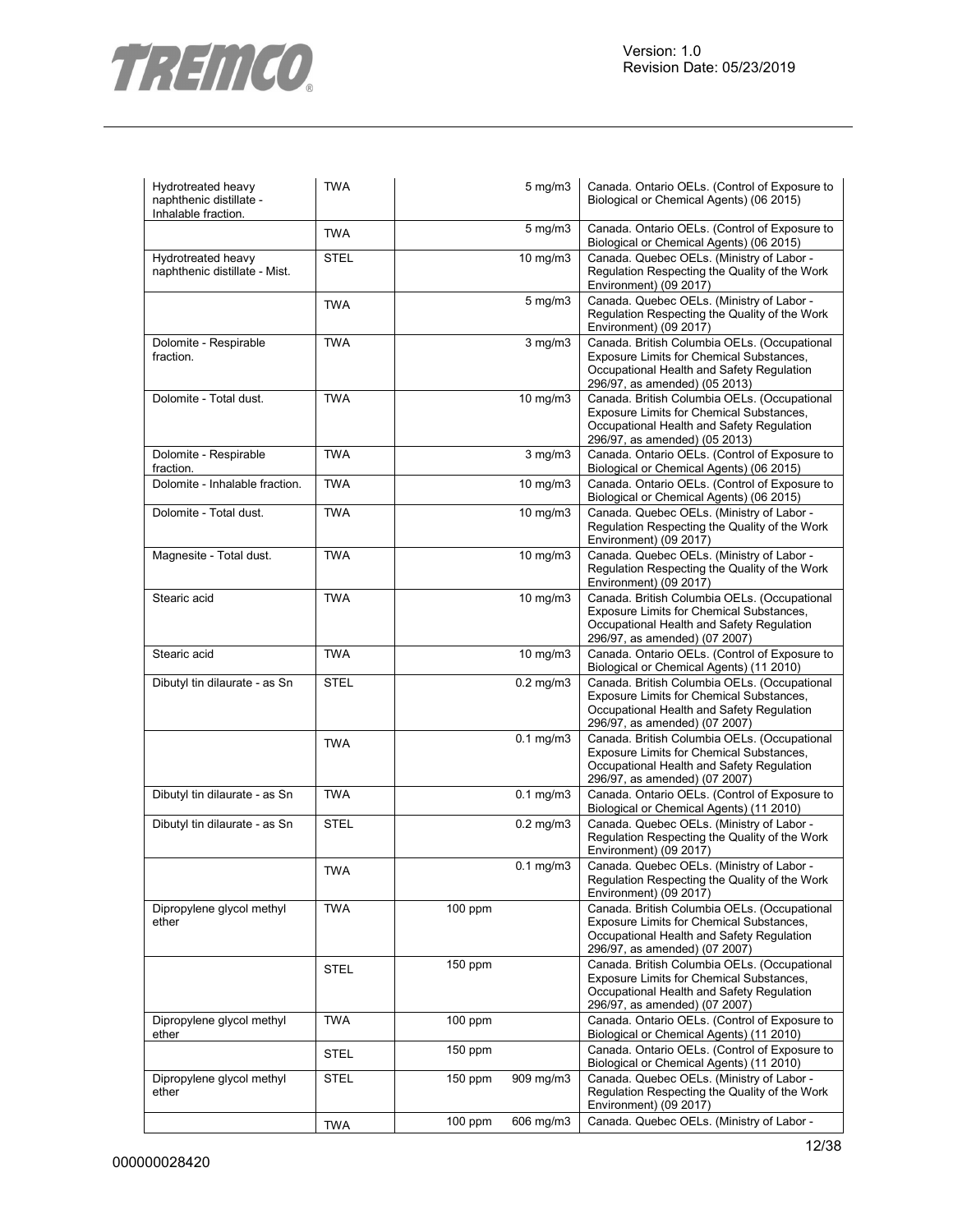

|                                                                       |            |                    | Regulation Respecting the Quality of the Work<br>Environment) (09 2017)                                                                                                |
|-----------------------------------------------------------------------|------------|--------------------|------------------------------------------------------------------------------------------------------------------------------------------------------------------------|
| Crystalline Silica (Quartz)/<br>Silica Sand - Respirable<br>fraction. | <b>TWA</b> | $0.025$ mg/m $3$   | Canada. British Columbia OELs. (Occupational<br>Exposure Limits for Chemical Substances,<br>Occupational Health and Safety Regulation<br>296/97, as amended) (07 2007) |
| Crystalline Silica (Quartz)/<br>Silica Sand - Respirable<br>fraction. | <b>TWA</b> | $0.10$ mg/m $3$    | Canada. Ontario OELs. (Control of Exposure to<br>Biological or Chemical Agents) (06 2015)                                                                              |
| Crystalline Silica (Quartz)/<br>Silica Sand - Respirable dust.        | <b>TWA</b> | $0.1$ mg/m $3$     | Canada. Quebec OELs. (Ministry of Labor -<br>Regulation Respecting the Quality of the Work<br>Environment) (09 2017)                                                   |
| Propionic acid                                                        | <b>TWA</b> | 10 ppm             | Canada. British Columbia OELs. (Occupational<br>Exposure Limits for Chemical Substances,<br>Occupational Health and Safety Regulation<br>296/97, as amended) (07 2007) |
| Propionic acid                                                        | <b>TWA</b> | 10 ppm             | Canada. Ontario OELs. (Control of Exposure to<br>Biological or Chemical Agents) (11 2010)                                                                              |
| Propionic acid                                                        | <b>TWA</b> | 30 mg/m3<br>10 ppm | Canada. Quebec OELs. (Ministry of Labor -<br>Regulation Respecting the Quality of the Work<br>Environment) (09 2017)                                                   |
| Cadmium - as Cd                                                       | <b>TWA</b> | $0.01$ mg/m $3$    | Canada. British Columbia OELs. (Occupational<br>Exposure Limits for Chemical Substances,<br>Occupational Health and Safety Regulation<br>296/97, as amended) (07 2007) |
| Cadmium - Respirable. - as<br>Cd                                      | <b>TWA</b> | $0.002$ mg/m $3$   | Canada. British Columbia OELs. (Occupational<br>Exposure Limits for Chemical Substances,<br>Occupational Health and Safety Regulation<br>296/97, as amended) (07 2007) |
| Cadmium - as Cd                                                       | <b>TWA</b> | $0.01$ mg/m $3$    | Canada. Ontario OELs. (Control of Exposure to<br>Biological or Chemical Agents) (11 2010)                                                                              |
| Cadmium - Respirable<br>fraction. - as Cd                             | <b>TWA</b> | $0.002$ mg/m $3$   | Canada. Ontario OELs. (Control of Exposure to<br>Biological or Chemical Agents) (06 2015)                                                                              |
| Cadmium - as Cd                                                       | <b>TWA</b> | $0.025$ mg/m $3$   | Canada. Quebec OELs. (Ministry of Labor -<br>Regulation Respecting the Quality of the Work<br>Environment) (09 2017)                                                   |
| Lead and compounds<br>(inorganic)                                     | <b>TWA</b> | $0.05$ mg/m $3$    | Canada. British Columbia OELs. (Occupational<br>Exposure Limits for Chemical Substances,<br>Occupational Health and Safety Regulation<br>296/97, as amended) (07 2007) |
| Lead and compounds<br>(inorganic) - as Pb                             | <b>TWA</b> | $0.05$ mg/m $3$    | Canada. Ontario OELs. (Control of Exposure to<br>Biological or Chemical Agents) (06 2015)                                                                              |
| Lead and compounds<br>(inorganic) - as Pb                             | <b>TWA</b> | $0.05$ mg/m $3$    | Canada. Quebec OELs. (Ministry of Labor -<br>Regulation Respecting the Quality of the Work<br>Environment) (09 2017)                                                   |

**Appropriate Engineering Controls**  Observe good industrial hygiene practices. Observe occupational exposure limits and minimize the risk of inhalation of vapors and mist. Mechanical ventilation or local exhaust ventilation may be required.

#### **Individual protection measures, such as personal protective equipment**

| <b>General information:</b> | Provide easy access to water supply and eye wash facilities. Good general<br>ventilation (typically 10 air changes per hour) should be used. Ventilation<br>rates should be matched to conditions. If applicable, use process<br>enclosures, local exhaust ventilation, or other engineering controls to<br>maintain airborne levels below recommended exposure limits. If exposure<br>limits have not been established, maintain airborne levels to an acceptable<br>level. |
|-----------------------------|------------------------------------------------------------------------------------------------------------------------------------------------------------------------------------------------------------------------------------------------------------------------------------------------------------------------------------------------------------------------------------------------------------------------------------------------------------------------------|
| <b>Eye/face protection:</b> | Wear safety glasses with side shields (or goggles).                                                                                                                                                                                                                                                                                                                                                                                                                          |
| <b>Skin Protection</b>      |                                                                                                                                                                                                                                                                                                                                                                                                                                                                              |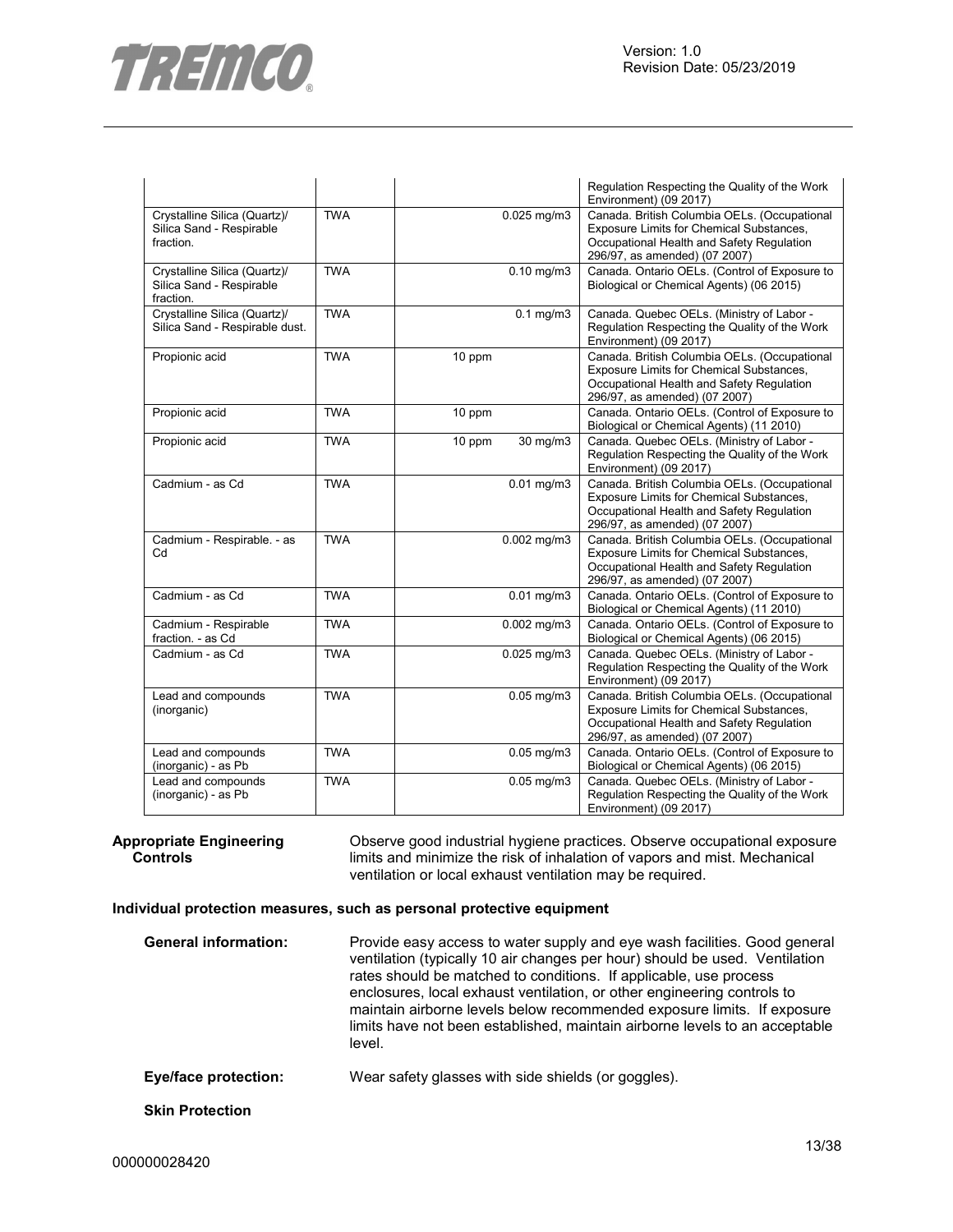

| <b>Hand Protection:</b>        | Use suitable protective gloves if risk of skin contact.                                                                                                                                                                                      |
|--------------------------------|----------------------------------------------------------------------------------------------------------------------------------------------------------------------------------------------------------------------------------------------|
| Other:                         | Wear suitable protective clothing. Wear chemical-resistant gloves, footwear,<br>and protective clothing appropriate for the risk of exposure. Contact health<br>and safety professional or manufacturer for specific information.            |
| <b>Respiratory Protection:</b> | In case of inadequate ventilation use suitable respirator. Seek advice from<br>local supervisor.                                                                                                                                             |
| <b>Hygiene measures:</b>       | Observe good industrial hygiene practices. Wash hands before breaks and<br>immediately after handling the product. Avoid contact with eyes. When<br>using do not smoke. Wash contaminated clothing before reuse. Avoid<br>contact with skin. |

# **9. Physical and chemical properties**

| Appearance                                            |                                                                                                |
|-------------------------------------------------------|------------------------------------------------------------------------------------------------|
| <b>Physical state:</b>                                | liquid                                                                                         |
| Form:                                                 | liquid                                                                                         |
| Color:                                                | White                                                                                          |
| Odor:                                                 | Mild                                                                                           |
| <b>Odor threshold:</b>                                | No data available.                                                                             |
| pH:                                                   | No data available.                                                                             |
| Melting point/freezing point:                         | No data available.                                                                             |
| Initial boiling point and boiling range:              | No data available.                                                                             |
| <b>Flash Point:</b>                                   | 77 °C 171 °F                                                                                   |
| <b>Evaporation rate:</b>                              | Slower than Ether                                                                              |
| Flammability (solid, gas):                            | No                                                                                             |
| Upper/lower limit on flammability or explosive limits |                                                                                                |
| Flammability limit - upper (%):                       | No data available.                                                                             |
| Flammability limit - lower (%):                       | No data available.                                                                             |
| Explosive limit - upper (%):                          | No data available.                                                                             |
| Explosive limit - lower (%):                          | No data available.                                                                             |
| Vapor pressure:                                       | No data available.                                                                             |
| Vapor density:                                        | Vapors are heavier than air and may travel along the floor and<br>in the bottom of containers. |
| <b>Relative density:</b>                              | 1.472                                                                                          |
| Solubility(ies)                                       |                                                                                                |
| Solubility in water:                                  | Soluble                                                                                        |
| Solubility (other):                                   | No data available.                                                                             |
| Partition coefficient (n-octanol/water):              | No data available.                                                                             |
| Auto-ignition temperature:                            | No data available.                                                                             |
| <b>Decomposition temperature:</b>                     | No data available.                                                                             |
| <b>Viscosity:</b>                                     | No data available.                                                                             |

# **10. Stability and reactivity**

**Reactivity:** No data available.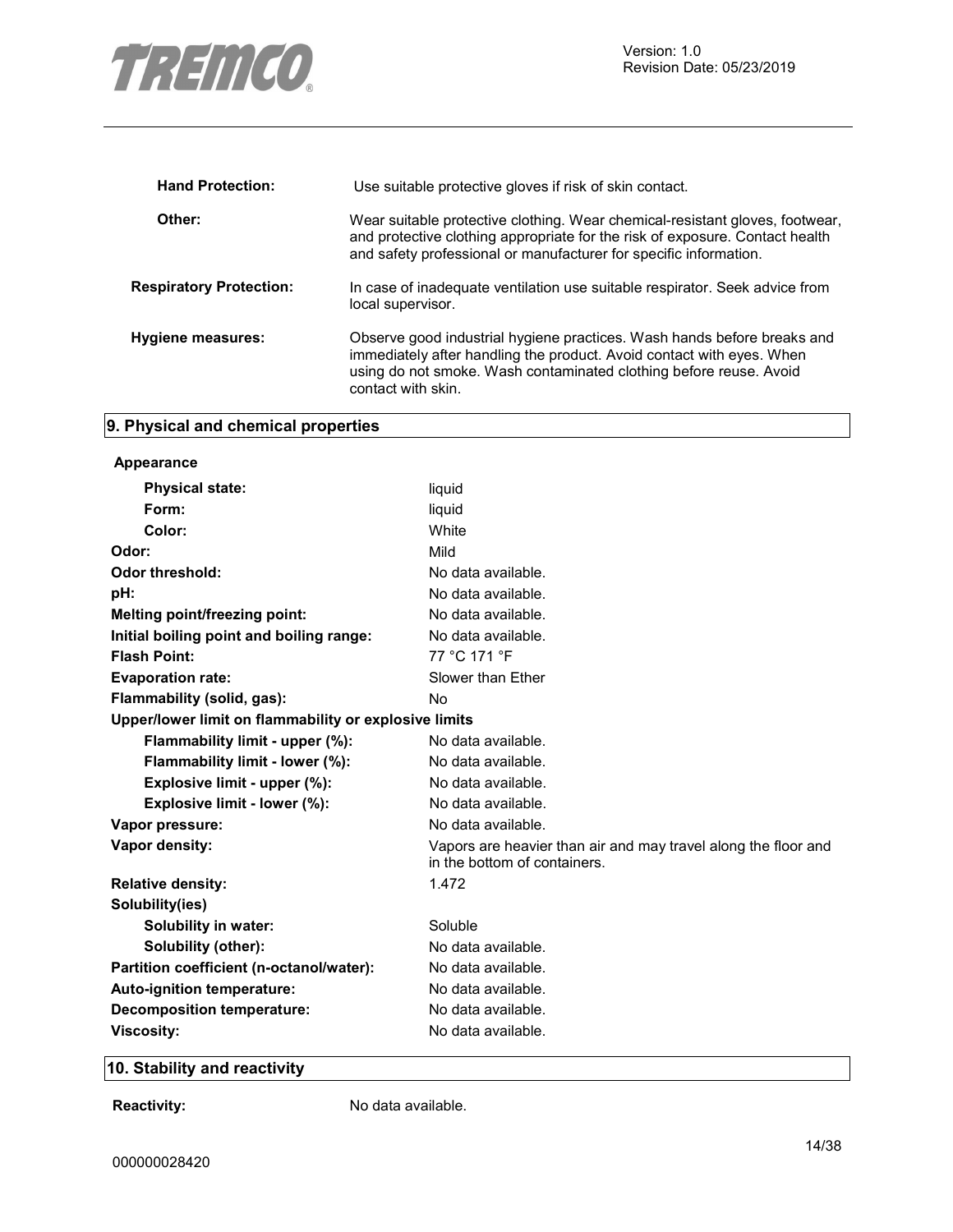

| <b>Chemical Stability:</b>                         | Material is stable under normal conditions.                                                        |
|----------------------------------------------------|----------------------------------------------------------------------------------------------------|
| <b>Possibility of hazardous</b><br>reactions:      | No data available.                                                                                 |
| <b>Conditions to avoid:</b>                        | Heat, sparks, flames.                                                                              |
| Incompatible Materials:                            | Strong acids. Strong bases.                                                                        |
| <b>Hazardous Decomposition</b><br><b>Products:</b> | Thermal decomposition or combustion may liberate carbon oxides and<br>other toxic gases or vapors. |

# **11. Toxicological information**

| Information on likely routes of exposure |                                                                                                  |
|------------------------------------------|--------------------------------------------------------------------------------------------------|
| Inhalation:                              | In high concentrations, vapors, fumes or mists may irritate nose, throat and<br>mucus membranes. |
| <b>Skin Contact:</b>                     | May be harmful in contact with skin. Causes skin irritation.                                     |
| Eye contact:                             | Causes serious eve irritation.                                                                   |
| Ingestion:                               | May be harmful if swallowed.                                                                     |
|                                          |                                                                                                  |

#### **Symptoms related to the physical, chemical and toxicological characteristics**

| Inhalation:          | No data available. |
|----------------------|--------------------|
| <b>Skin Contact:</b> | No data available. |
| Eye contact:         | No data available. |
| Ingestion:           | No data available. |

#### **Information on toxicological effects**

#### **Acute toxicity (list all possible routes of exposure)**

# Oral<br>**Product:**

Not classified for acute toxicity based on available data.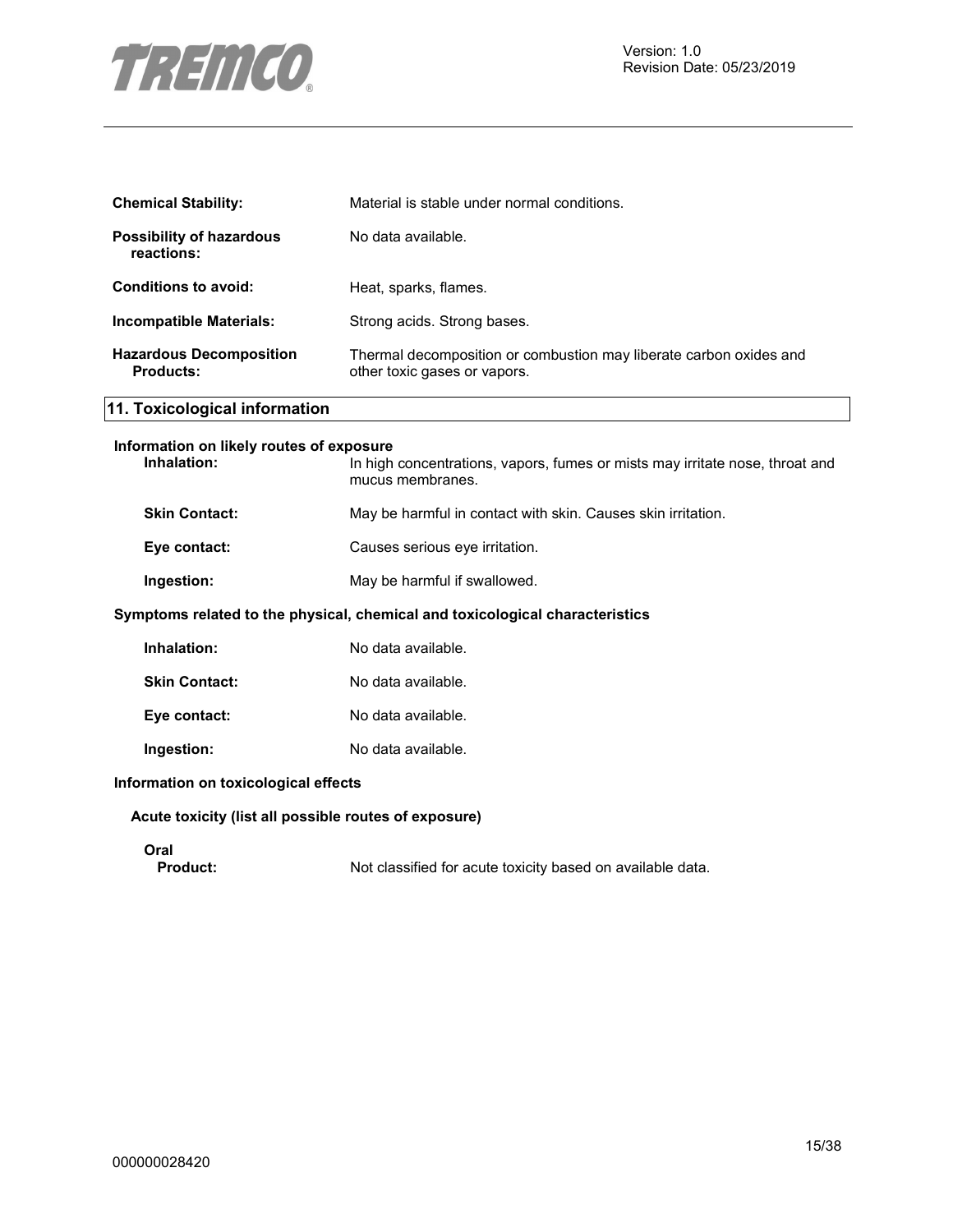

| Specified substance(s):<br>Titanium dioxide         | LD 50 (Rat): > 5,000 mg/kg                                 |
|-----------------------------------------------------|------------------------------------------------------------|
| Aluminum hydroxide                                  | LD 50 (Rat): > 2,000 mg/kg                                 |
| Calcium carbonate                                   | LD 50 (Rat): > 2,000 mg/kg                                 |
| Zinc oxide                                          | LD 50 (Rat): > 5,000 mg/kg                                 |
| Aluminum oxide                                      | LD 50 (Rat): > 10,000 mg/kg                                |
| Amorphous silica                                    | LD 50 (Rat): > 5,000 mg/kg                                 |
| Hydrotreated heavy<br>naphthenic distillate         | LD 50 (Rat): > 5,000 mg/kg                                 |
| Magnesite                                           | LD 50 (Rat): > 2,000 mg/kg                                 |
| Dermal<br><b>Product:</b>                           | Not classified for acute toxicity based on available data. |
| Specified substance(s):<br>Calcium carbonate        | LD 50 (Rat): > 2,000 mg/kg                                 |
| Zinc oxide                                          | LD 50 (Rat): > 2,000 mg/kg                                 |
| Amorphous silica                                    | LD 50 (Rabbit): > 2,000 mg/kg                              |
| Hydrotreated heavy<br>naphthenic distillate         | LD 50 (Rabbit): > 5,000 mg/kg                              |
| <b>Inhalation</b><br>Product:                       | ATEmix: 2.77 mg/l                                          |
| <b>Repeated dose toxicity</b><br><b>Product:</b>    | No data available.                                         |
| <b>Skin Corrosion/Irritation</b><br><b>Product:</b> | No data available.                                         |
| Specified substance(s):                             |                                                            |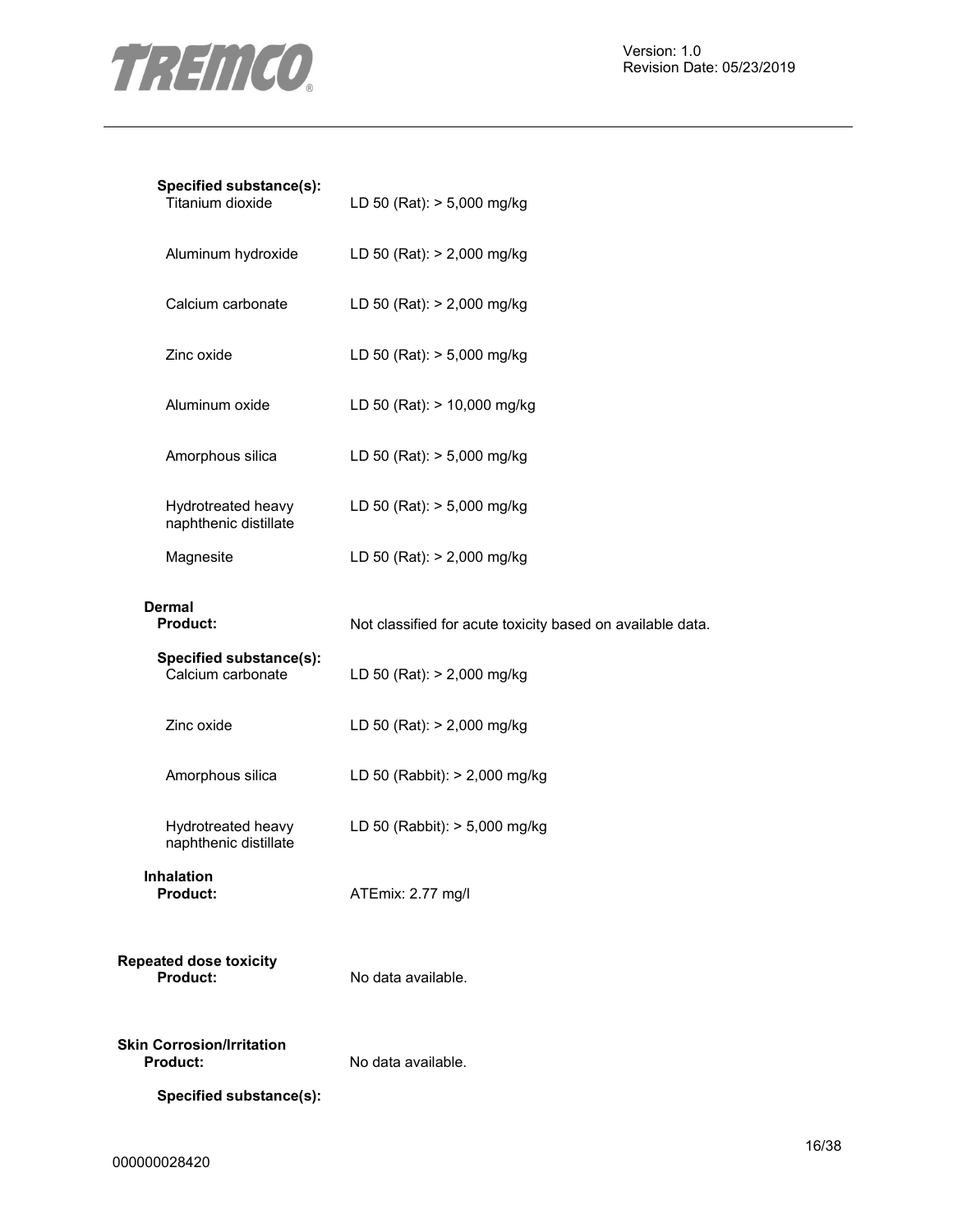

| Titanium dioxide                            | in vivo (Rabbit): Not irritant                                         |
|---------------------------------------------|------------------------------------------------------------------------|
| Aluminum hydroxide                          | in vivo (Rabbit): Not classified as an Irritant                        |
| Calcium carbonate                           | in vivo (Rabbit): Not irritant                                         |
| Zinc oxide                                  | in vivo (Rabbit): Not irritant                                         |
| Aluminum oxide                              | in vivo (Rabbit): Not irritant                                         |
| Amorphous silica                            | in vivo (Rabbit): Not irritant                                         |
| Hydrotreated heavy<br>naphthenic distillate | in vivo (Rabbit): Not irritant                                         |
| Magnesite                                   | In vitro (Human, in vitro reconstituted epidermis model): Not irritant |

# **Serious Eye Damage/Eye Irritation**

| Product:<br>Specified substance(s):         | No data available.                                             |  |
|---------------------------------------------|----------------------------------------------------------------|--|
| Titanium dioxide                            | Rabbit, 24 hrs: Not irritating                                 |  |
| Aluminum hydroxide                          | Rabbit, 24 hrs: Not irritating                                 |  |
| Calcium carbonate                           | Rabbit, 24 - 72 hrs: Not irritating                            |  |
| Zinc oxide                                  | Rabbit, 24 - 72 hrs: Not irritating                            |  |
| Aluminum oxide                              | Rabbit, 24 hrs: Not irritating                                 |  |
| Amorphous silica                            | Rabbit, 24 hrs: Not irritating                                 |  |
| Hydrotreated heavy<br>naphthenic distillate | Rabbit, 24 hrs: Not irritating                                 |  |
| Magnesite                                   | Reconstituted Corneal Epithelium model, 10 min: Not irritating |  |

#### **Respiratory or Skin Sensitization Product:** No data available.

**Carcinogenicity** 

No data available.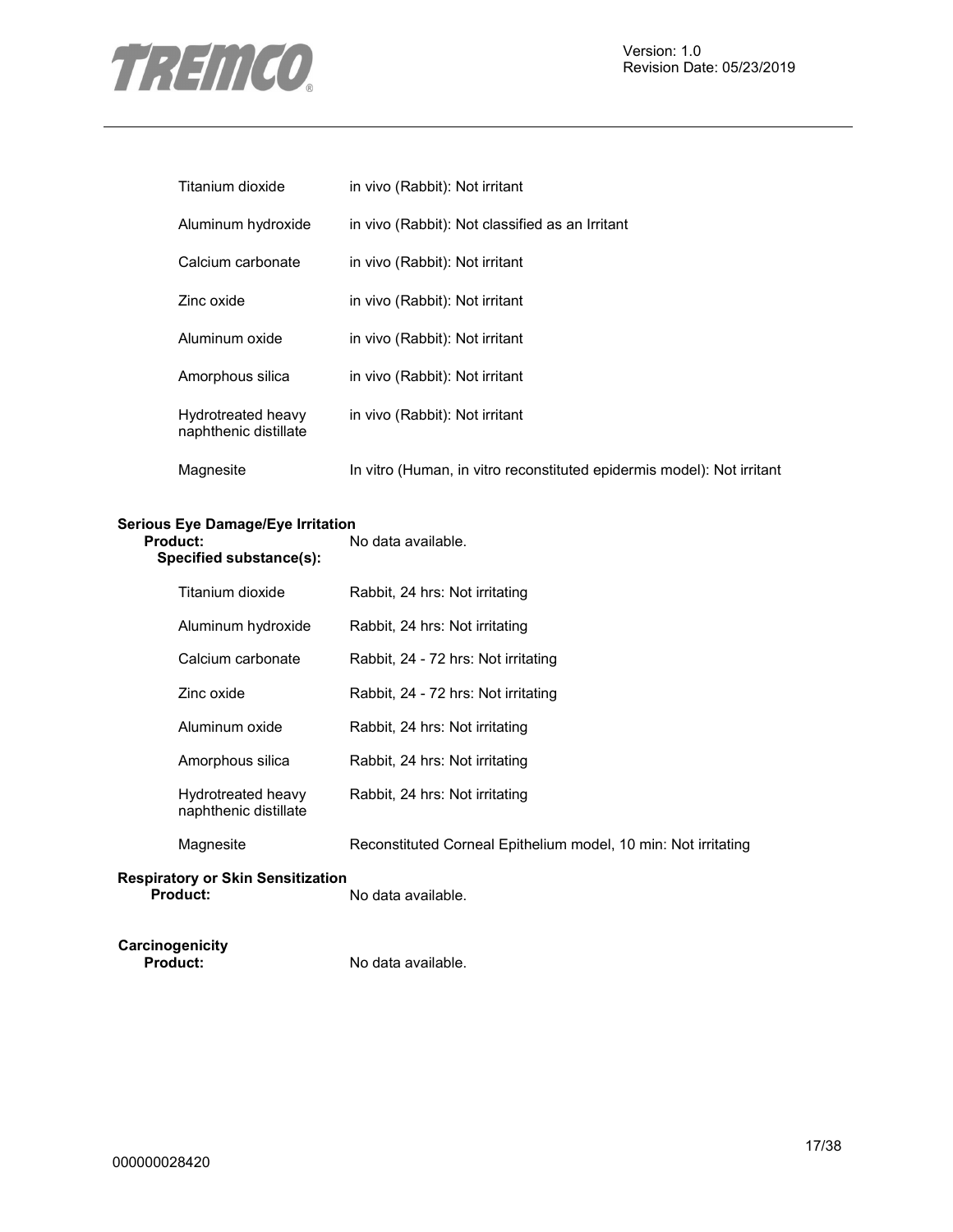

#### **IARC Monographs on the Evaluation of Carcinogenic Risks to Humans:**

|                                             | Titanium dioxide                                          | Overall evaluation: Possibly carcinogenic to humans.                                                                          |
|---------------------------------------------|-----------------------------------------------------------|-------------------------------------------------------------------------------------------------------------------------------|
|                                             | Talc                                                      | Overall evaluation: Not classifiable as to carcinogenicity to humans. Overall<br>evaluation: Possibly carcinogenic to humans. |
|                                             | Hydrotreated heavy<br>naphthenic distillate               | Overall evaluation: Not classifiable as to carcinogenicity to humans. Overall<br>evaluation: Carcinogenic to humans.          |
|                                             | naphthenic distillate                                     | US. National Toxicology Program (NTP) Report on Carcinogens:<br>Hydrotreated heavy Known To Be Human Carcinogen.              |
|                                             | No carcinogenic components identified                     | US. OSHA Specifically Regulated Substances (29 CFR 1910.1001-1050):                                                           |
| <b>Germ Cell Mutagenicity</b>               |                                                           |                                                                                                                               |
| In vitro<br>Product:                        |                                                           | No data available.                                                                                                            |
| In vivo<br>Product:                         |                                                           | No data available.                                                                                                            |
| <b>Reproductive toxicity</b><br>Product:    |                                                           | No data available.                                                                                                            |
| Product:                                    | <b>Specific Target Organ Toxicity - Single Exposure</b>   | No data available.                                                                                                            |
| <b>Product:</b>                             | <b>Specific Target Organ Toxicity - Repeated Exposure</b> | No data available.                                                                                                            |
| <b>Aspiration Hazard</b><br><b>Product:</b> |                                                           | No data available.                                                                                                            |
| Other effects:                              |                                                           | No data available.                                                                                                            |

# **12. Ecological information**

**Ecotoxicity:**

**Acute hazards to the aquatic environment:**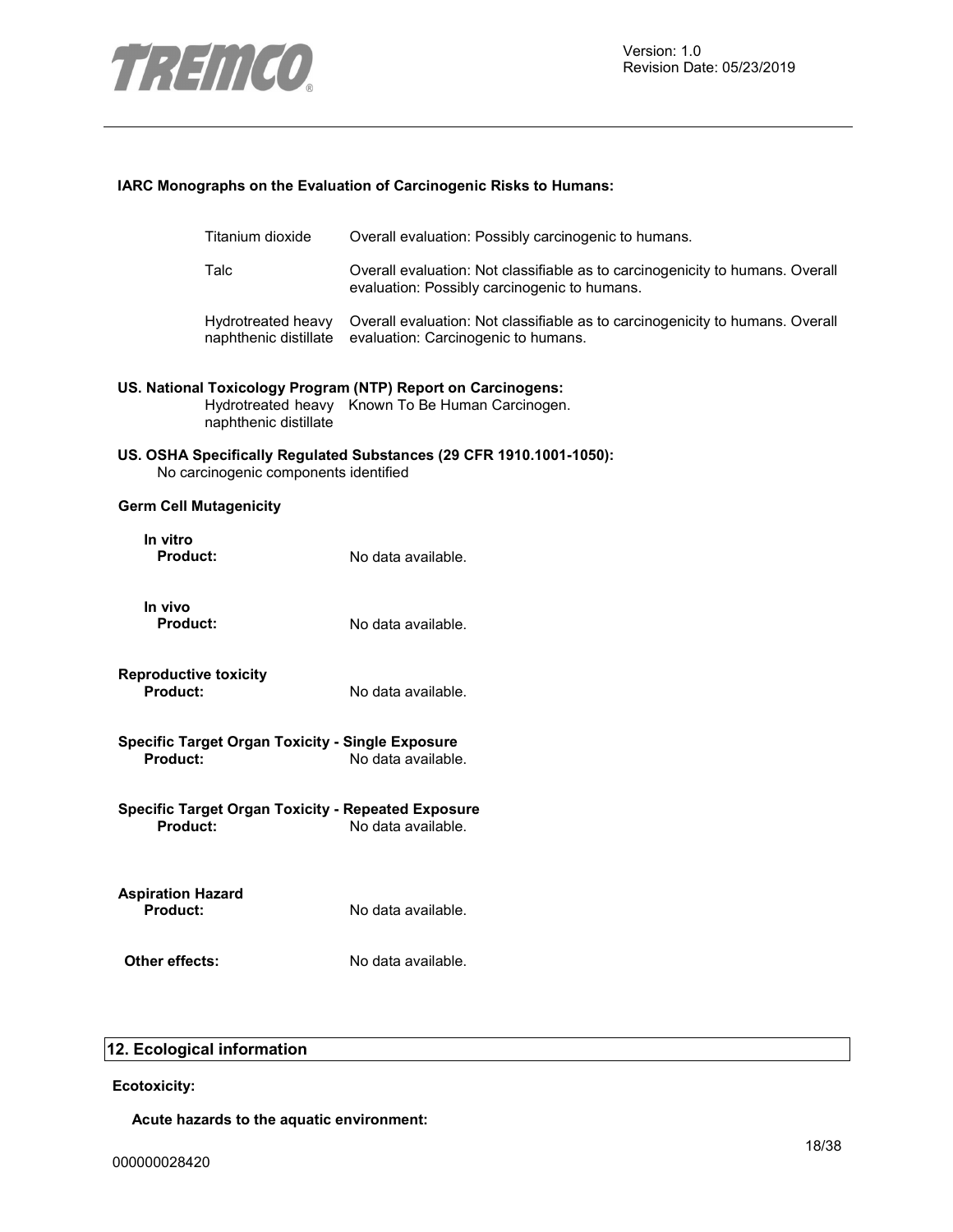

| Fish<br>Product:                                                                                     | No data available.                                                              |
|------------------------------------------------------------------------------------------------------|---------------------------------------------------------------------------------|
| Specified substance(s):<br>Zinc oxide                                                                | LC 50 (Fathead minnow (Pimephales promelas), 96 h): 2,246 mg/l Mortality        |
| <b>Aquatic Invertebrates</b><br><b>Product:</b>                                                      | No data available.                                                              |
| Specified substance(s):<br>Titanium dioxide                                                          | EC 50 (Water flea (Daphnia magna), 48 h): > 1,000 mg/l Intoxication             |
| Chronic hazards to the aquatic environment:                                                          |                                                                                 |
| <b>Fish</b><br><b>Product:</b>                                                                       | No data available.                                                              |
| Specified substance(s):<br>Hydrotreated heavy<br>naphthenic distillate                               | NOAEL (Oncorhynchus mykiss, 14 d): >= 1,000 mg/l QSAR QSAR,<br>Supporting study |
| <b>Aquatic Invertebrates</b><br><b>Product:</b>                                                      | No data available.                                                              |
| <b>Toxicity to Aquatic Plants</b><br><b>Product:</b>                                                 | No data available.                                                              |
| <b>Persistence and Degradability</b>                                                                 |                                                                                 |
| <b>Biodegradation</b><br><b>Product:</b>                                                             | No data available.                                                              |
| <b>BOD/COD Ratio</b><br><b>Product:</b>                                                              | No data available.                                                              |
| <b>Bioaccumulative potential</b><br><b>Bioconcentration Factor (BCF)</b><br><b>Product:</b> Product: | No data available.                                                              |
| Partition Coefficient n-octanol / water (log Kow)<br><b>Product:</b>                                 | No data available.                                                              |
| <b>Mobility in soil:</b>                                                                             | No data available.                                                              |
| Other adverse effects:                                                                               | No data available.                                                              |
| 13. Disposal considerations                                                                          |                                                                                 |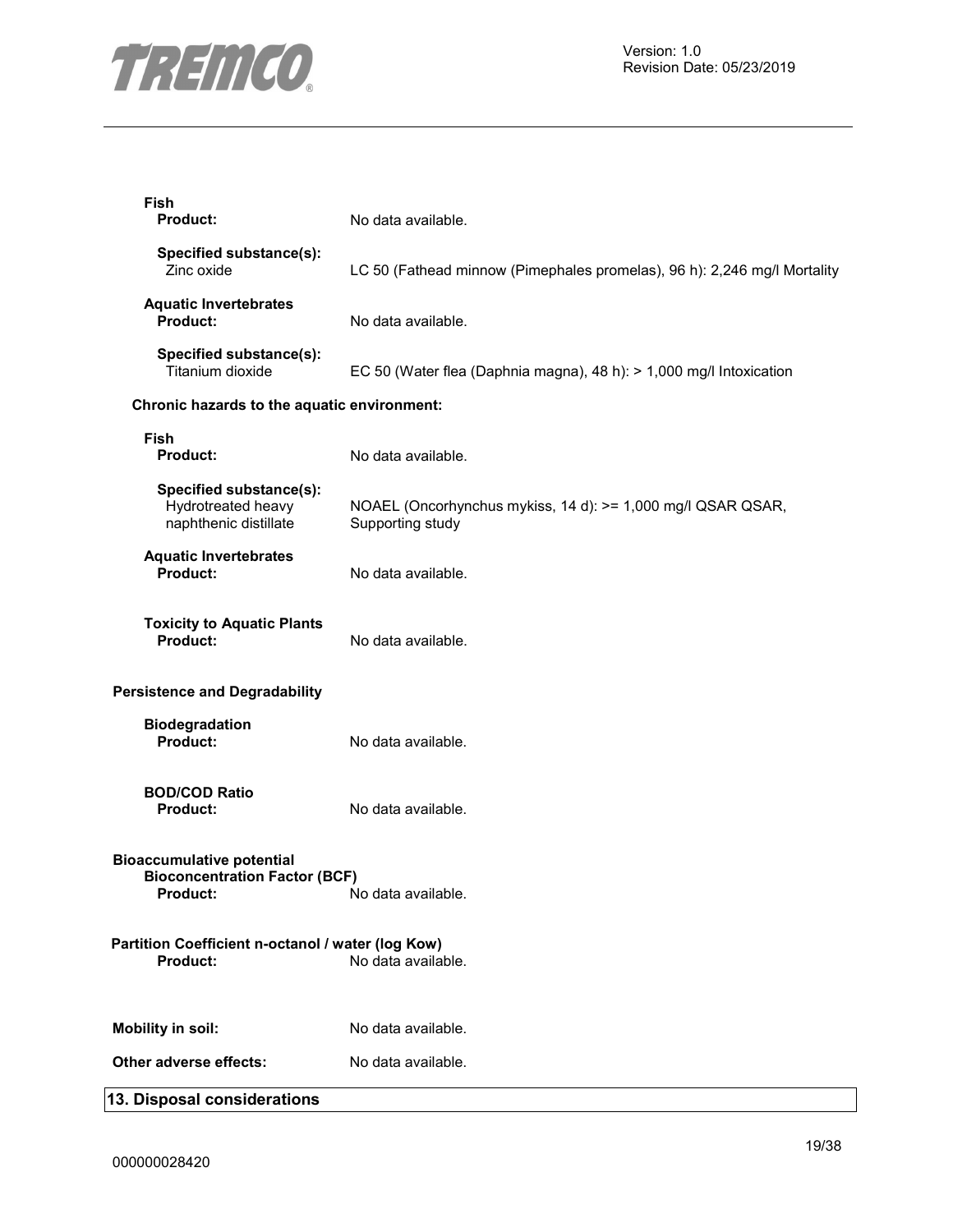

| Disposal methods:              | Dispose of waste at an appropriate treatment and disposal facility in<br>accordance with applicable laws and regulations, and product<br>characteristics at time of disposal. |
|--------------------------------|-------------------------------------------------------------------------------------------------------------------------------------------------------------------------------|
| <b>Contaminated Packaging:</b> | No data available.                                                                                                                                                            |

### **14. Transport information**

#### **TDG:**

Not Regulated

#### **CFR / DOT:**

Not Regulated

#### **IMDG:**

Not Regulated

| 15. Regulatory information |  |
|----------------------------|--|
|                            |  |

#### **US Federal Regulations**

#### **TSCA Section 12(b) Export Notification (40 CFR 707, Subpt. D)**

None present or none present in regulated quantities.

#### **US. Toxic Substances Control Act (TSCA) Section 5(a)(2) Final Significant New Use Rules (SNURs) (40 CFR 721, Subpt E)**

None present or none present in regulated quantities.

#### **US. OSHA Specifically Regulated Substances (29 CFR 1910.1001-1050)**

| <b>Chemical Identity</b><br>Crystalline Silica<br>(Quartz)/ Silica Sand | <b>OSHA hazard(s)</b><br>kidney effects<br>lung effects<br>immune system effects<br>Cancer |
|-------------------------------------------------------------------------|--------------------------------------------------------------------------------------------|
| Cadmium                                                                 | Acute toxicity<br>Lung<br>Kidney<br>Cancer                                                 |
| Lead and compounds<br>(inorganic)                                       | Kidney<br>Acute toxicity<br>Central nervous system<br>Blood<br>Reproductive toxicity       |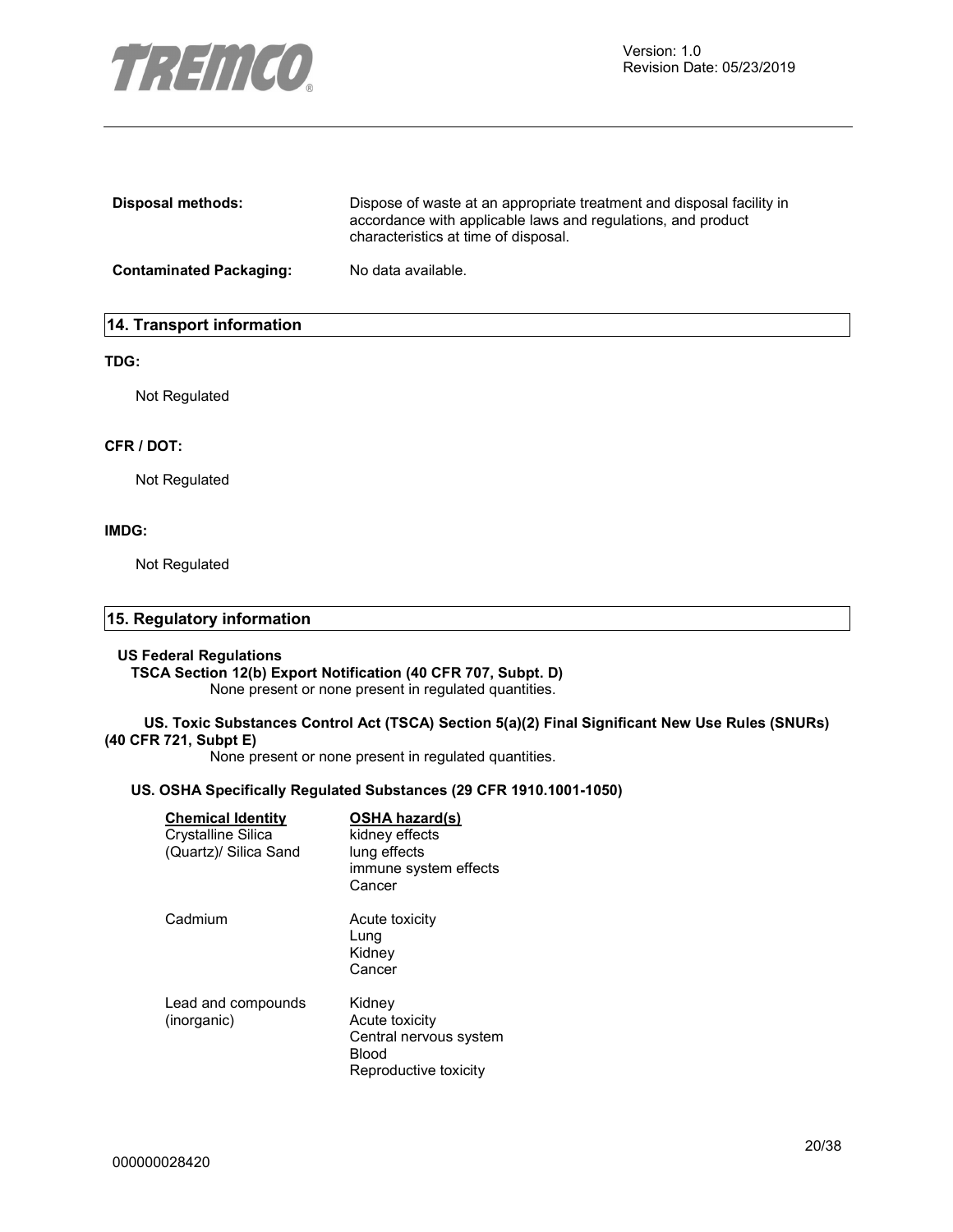

#### **CERCLA Hazardous Substance List (40 CFR 302.4):**

| <b>Chemical Identity</b> | Reportable quantity |
|--------------------------|---------------------|
| Methyl benzimidazole-2-  | $10$ lbs.           |
| yl carbamate             |                     |
| Propionic acid           | 5000 lbs.           |
| Cadmium                  | $10$ lbs.           |
| Lead and compounds       | $10$ lbs.           |
| (inorganic)              |                     |

#### **Superfund Amendments and Reauthorization Act of 1986 (SARA)**

#### **Hazard categories**

Fire Hazard Immediate (Acute) Health Hazards Delayed (Chronic) Health Hazard Flammable (gases, aerosols, liquids, or solids) Acute toxicity (any route or exposure) Skin Corrosion or Irritation Serious eye damage or eye irritation **Carcinogenicity** 

#### **SARA 302 Extremely Hazardous Substance**

None present or none present in regulated quantities.

#### **SARA 304 Emergency Release Notification**

| <b>Chemical Identity</b>        | Reportable quantity |  |
|---------------------------------|---------------------|--|
| Zinc oxide                      |                     |  |
| Methyl benzimidazole-2- 10 lbs. |                     |  |
| yl carbamate                    |                     |  |
| Propionic acid                  | 5000 lbs.           |  |
| Cadmium                         | $10$ lbs.           |  |
| Lead and compounds 10 lbs.      |                     |  |
| (inorganic)                     |                     |  |

### **SARA 311/312 Hazardous Chemical**

| <b>Chemical Identity</b>      | <b>Threshold Planning Quantity</b> |
|-------------------------------|------------------------------------|
| Low acid filtered neutral oil | 10000 lbs                          |
| Titanium dioxide              | 10000 lbs                          |
| Talc                          | 10000 lbs                          |
| Aluminum hydroxide            | 10000 lbs                          |
| Calcium carbonate             | 10000 lbs                          |
| Calcium oxide                 | 10000 lbs                          |
| Zinc oxide                    | 10000 lbs                          |
| Aluminum oxide                | 10000 lbs                          |
| Amorphous silica              | 10000 lbs                          |
| Hydrotreated heavy            | 10000 lbs                          |
| naphthenic distillate         |                                    |
| Dolomite                      | 10000 lbs                          |
| Magnesite                     | 10000 lbs                          |

#### **SARA 313 (TRI Reporting)**

**Chemical Identity**

Zinc oxide

**Clean Air Act (CAA) Section 112(r) Accidental Release Prevention (40 CFR 68.130)**  None present or none present in regulated quantities.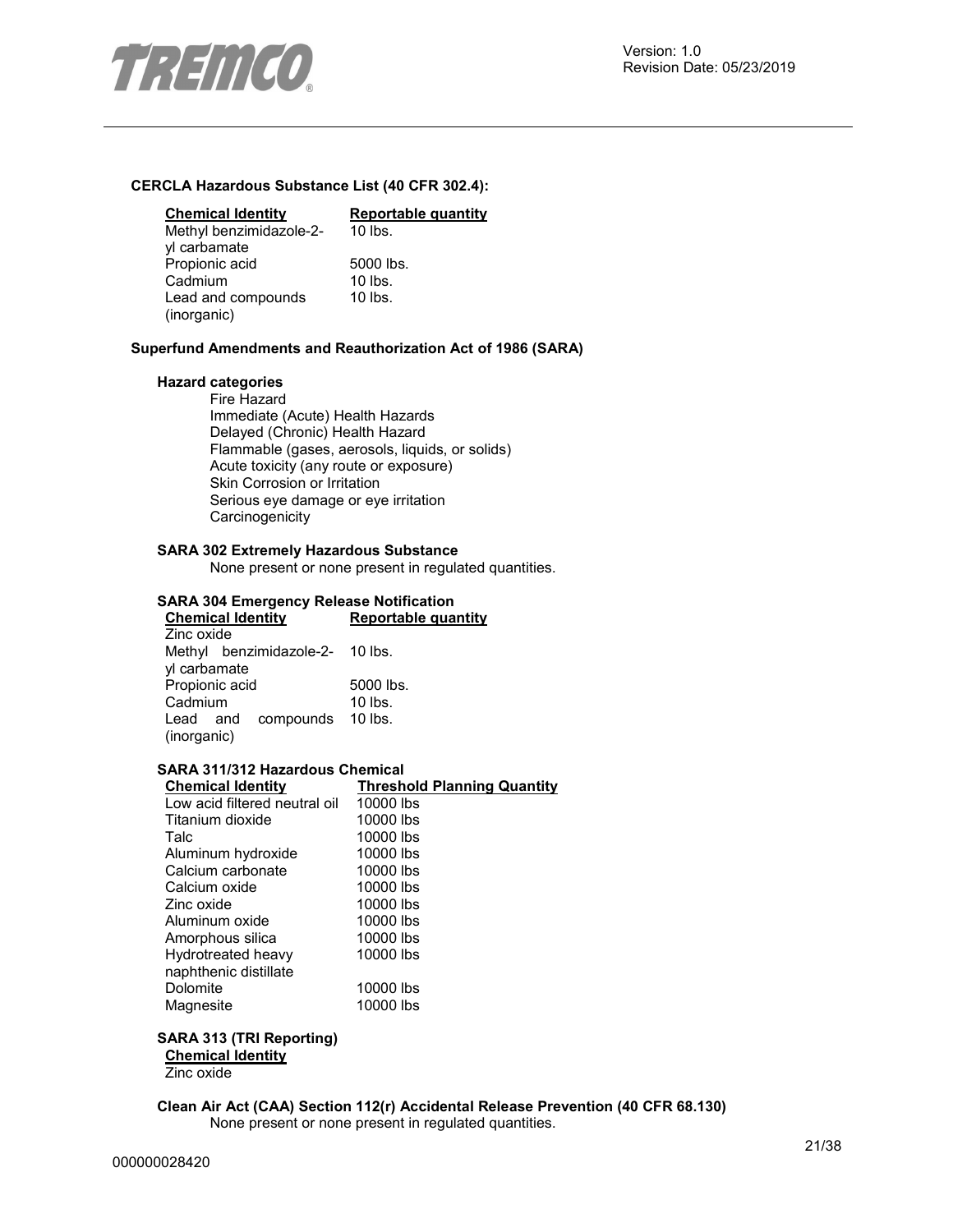

#### **Clean Water Act Section 311 Hazardous Substances (40 CFR 117.3)**  None present or none present in regulated quantities.

#### **US State Regulations**

#### **US. California Proposition 65**



#### **WARNING**

Cancer and Reproductive Harm - www.P65Warnings.ca.gov

#### **US. New Jersey Worker and Community Right-to-Know Act**

**Chemical Identity** Titanium dioxide Talc Calcium carbonate Calcium oxide Zinc oxide Hydrotreated heavy naphthenic distillate

#### **US. Massachusetts RTK - Substance List**

**Chemical Identity** Titanium dioxide Talc Calcium carbonate Zinc oxide Crystalline Silica (Quartz)/ Silica Sand

#### **US. Pennsylvania RTK - Hazardous Substances**

## **Chemical Identity**

Titanium dioxide Talc Calcium carbonate Calcium oxide Zinc oxide

### **US. Rhode Island RTK**

#### **Chemical Identity**

Titanium dioxide Talc Aluminum hydroxide Calcium carbonate Zinc oxide

#### **International regulations**

#### **Montreal protocol**

Not applicable

#### **Stockholm convention**

Not applicable

#### **Rotterdam convention**

Not applicable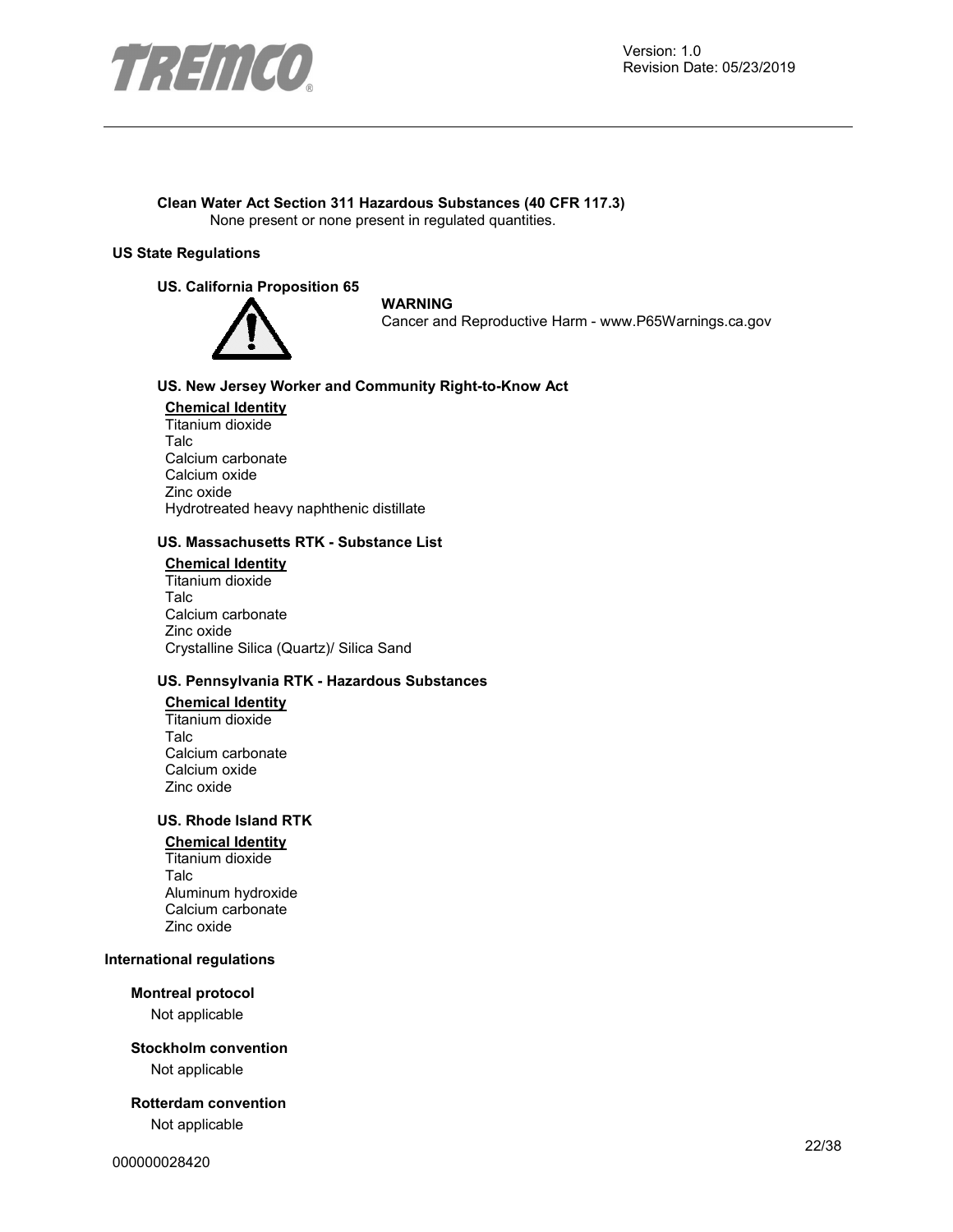

# **Kyoto protocol**

Not applicable

### **VOC:**

| Regulatory VOC (less water and<br>exempt solvent) | : 1 g/l  |
|---------------------------------------------------|----------|
| VOC Method 310                                    | $0.05\%$ |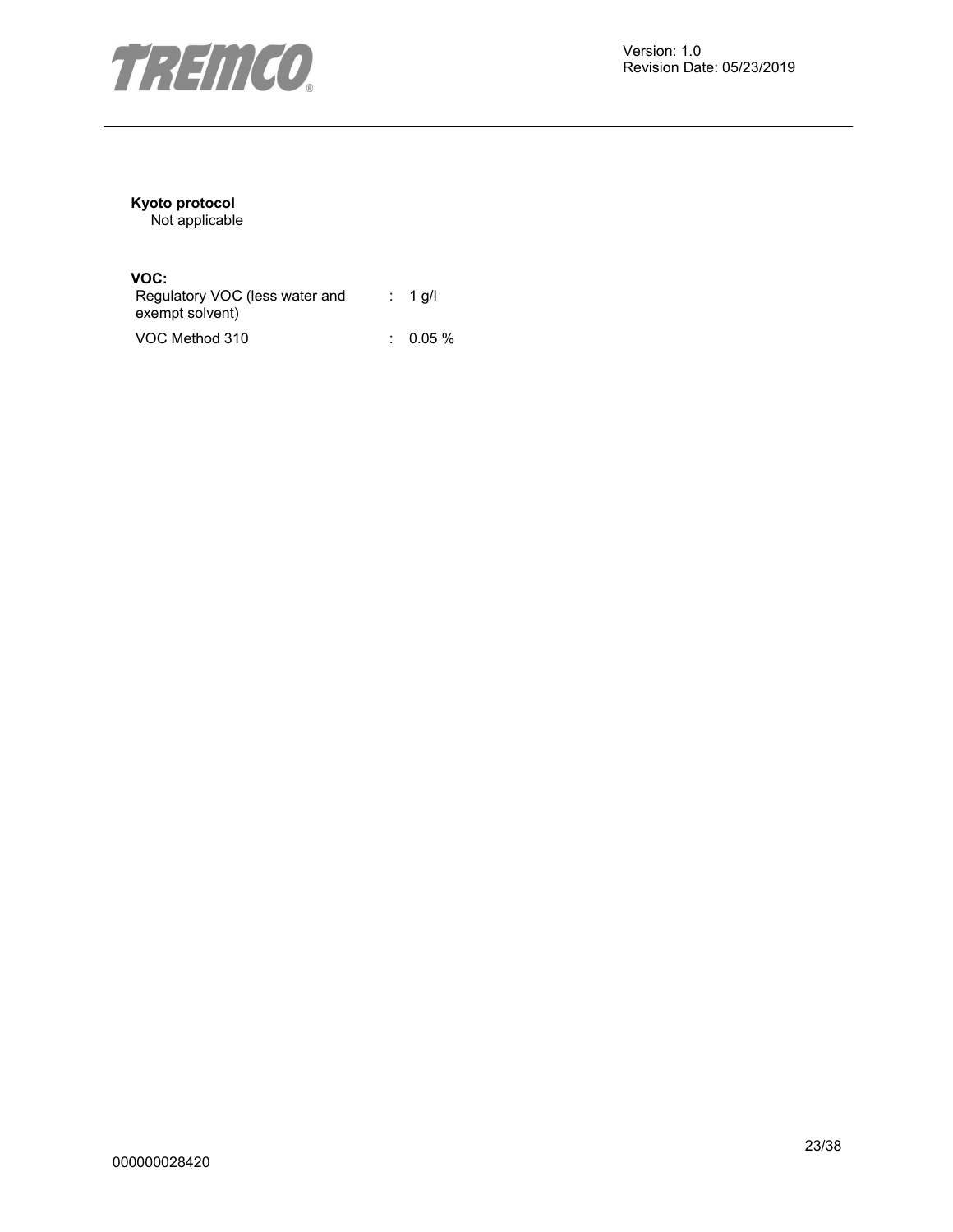

# **Inventory Status:**

Australia AICS: One or more components in this product are not listed on or exempt from the Inventory.

EINECS, ELINCS or NLP: One or more components in this product are not listed on or exempt from the Inventory.

Japan (ENCS) List: One or more components in this product are not listed on or exempt from the Inventory.

China Inv. Existing Chemical Substances: One or more components in this product are not listed on or exempt from the Inventory.

Korea Existing Chemicals Inv. (KECI): One or more components in this product are not listed on or exempt from the Inventory.

Canada NDSL Inventory: One or more components in this product are not listed on or exempt from the Inventory.

Philippines PICCS: One or more components in this product are not listed on or exempt from the Inventory.

New Zealand Inventory of Chemicals: One or more components in this product are not listed on or exempt from the Inventory.

Japan ISHL Listing: One or more components in this product are not listed on or exempt from the Inventory.

Japan Pharmacopoeia Listing: One or more components in this product are not listed on or exempt from the Inventory.

Canada DSL Inventory List: All components in this product are listed on or exempt from the Inventory.

US TSCA Inventory: **All components in this product are listed on or** All components in this product are listed on or exempt from the Inventory.

Mexico INSQ: One or more components in this product are not listed on or exempt from the Inventory.

Ontario Inventory: One or more components in this product are not listed on or exempt from the Inventory.

Taiwan Chemical Substance Inventory: One or more components in this product are not listed on or exempt from the Inventory.

#### **16.Other information, including date of preparation or last revision**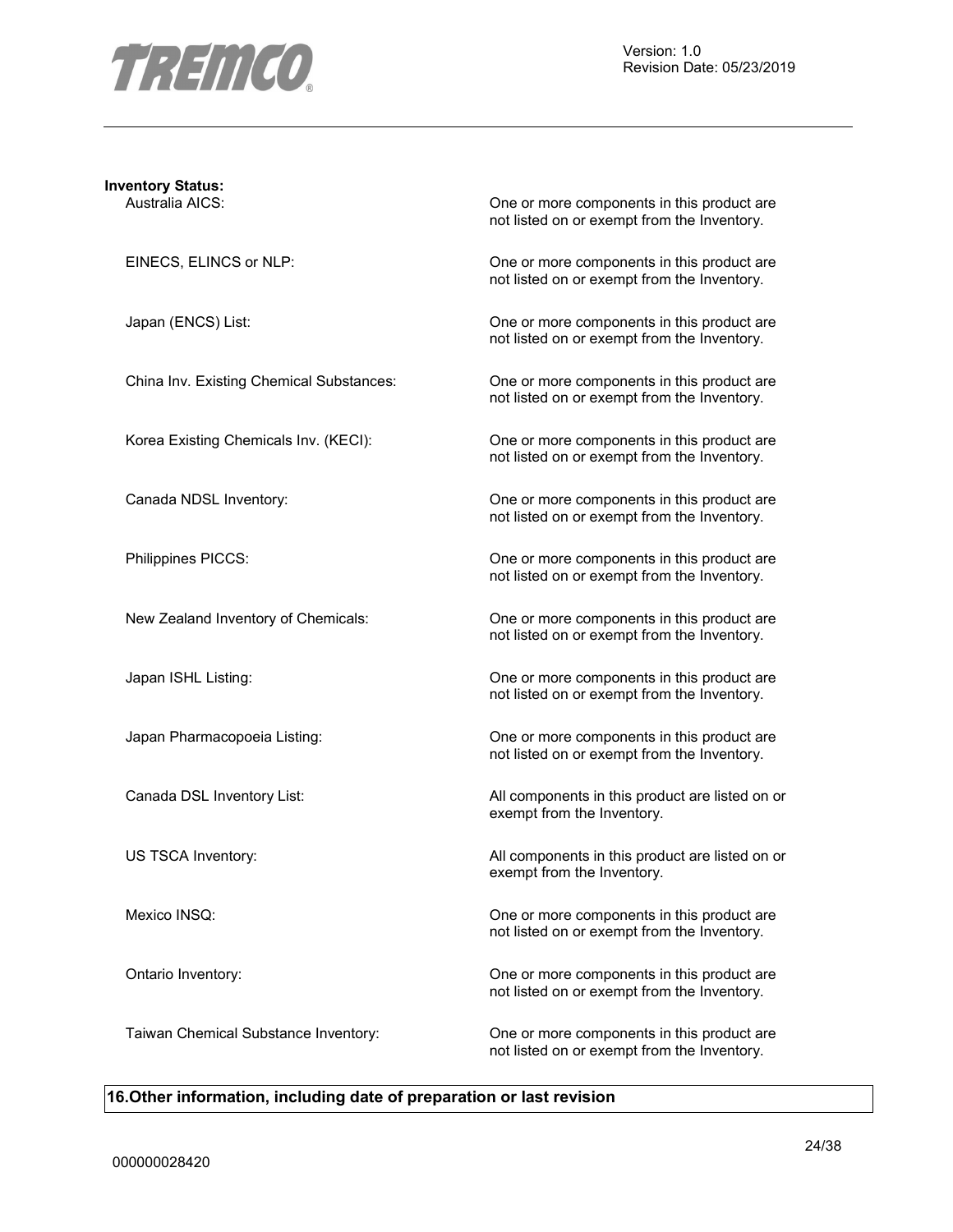

| <b>Revision Date:</b>       | 05/23/2019                                                                                                                                                                                                                                                                                                  |
|-----------------------------|-------------------------------------------------------------------------------------------------------------------------------------------------------------------------------------------------------------------------------------------------------------------------------------------------------------|
| <b>Version #:</b>           | 1.0                                                                                                                                                                                                                                                                                                         |
| <b>Further Information:</b> | No data available.                                                                                                                                                                                                                                                                                          |
| Disclaimer:                 | For Industrial Use Only. Keep out of Reach of Children. The hazard<br>information herein is offered solely for the consideration of the user, subject<br>to their own investigation of compliance with applicable regulations, including<br>the safe use of the product under every fore seeable condition. |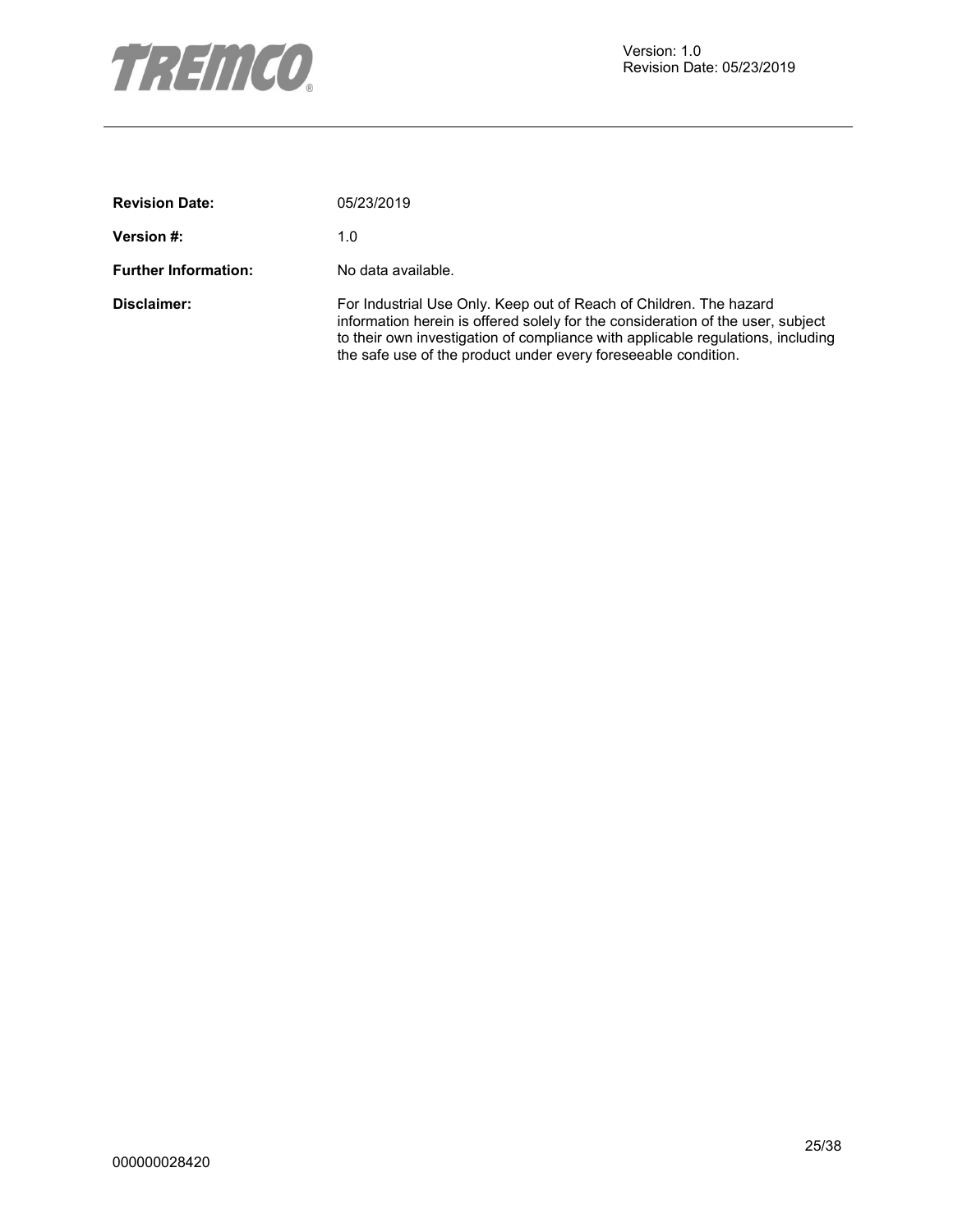

# **SAFETY DATA SHEET**

#### **1. Identification**

**Product identifier:** ALPHAGUARD BIO TOP COAT PART B 1 GAL **Product Code:** 351710T800

#### **Recommended use and restriction on use**

**Recommended use:** Coatings **Restrictions on use:** Not known.

#### **Manufacturer/Importer/Supplier/Distributor Information**

Tremco U.S. Roofing 3735 Green Road Beachwood OH 44122 US

**Contact person:** EH&S Department<br> **Telephone:** 216-292-5000 **Telephone:** 216-292-5000

**Emergency telephone number:** 1-800-424-9300 (US); 1-613-996-6666 (Canada)

#### **2. Hazard(s) identification**

#### **Hazard Classification**

#### **Health Hazards**

| Acute toxicity (Inhalation - dust and<br>mist) | Category 2 |
|------------------------------------------------|------------|
| Respiratory sensitizer                         | Category 1 |
| Acute toxicity (Inhalation - dust and<br>mist) | Category 2 |
| Respiratory sensitizer                         | Category 1 |
| Skin sensitizer                                | Category 1 |

#### **Unknown toxicity - Health**

| Acute toxicity, oral              | $0\%$    |
|-----------------------------------|----------|
| Acute toxicity, dermal            | $0\%$    |
| Acute toxicity, inhalation, vapor | 100 %    |
| Acute toxicity, inhalation, dust  | $0.1 \%$ |
| or mist                           |          |

#### **Label Elements**

**Hazard Symbol:**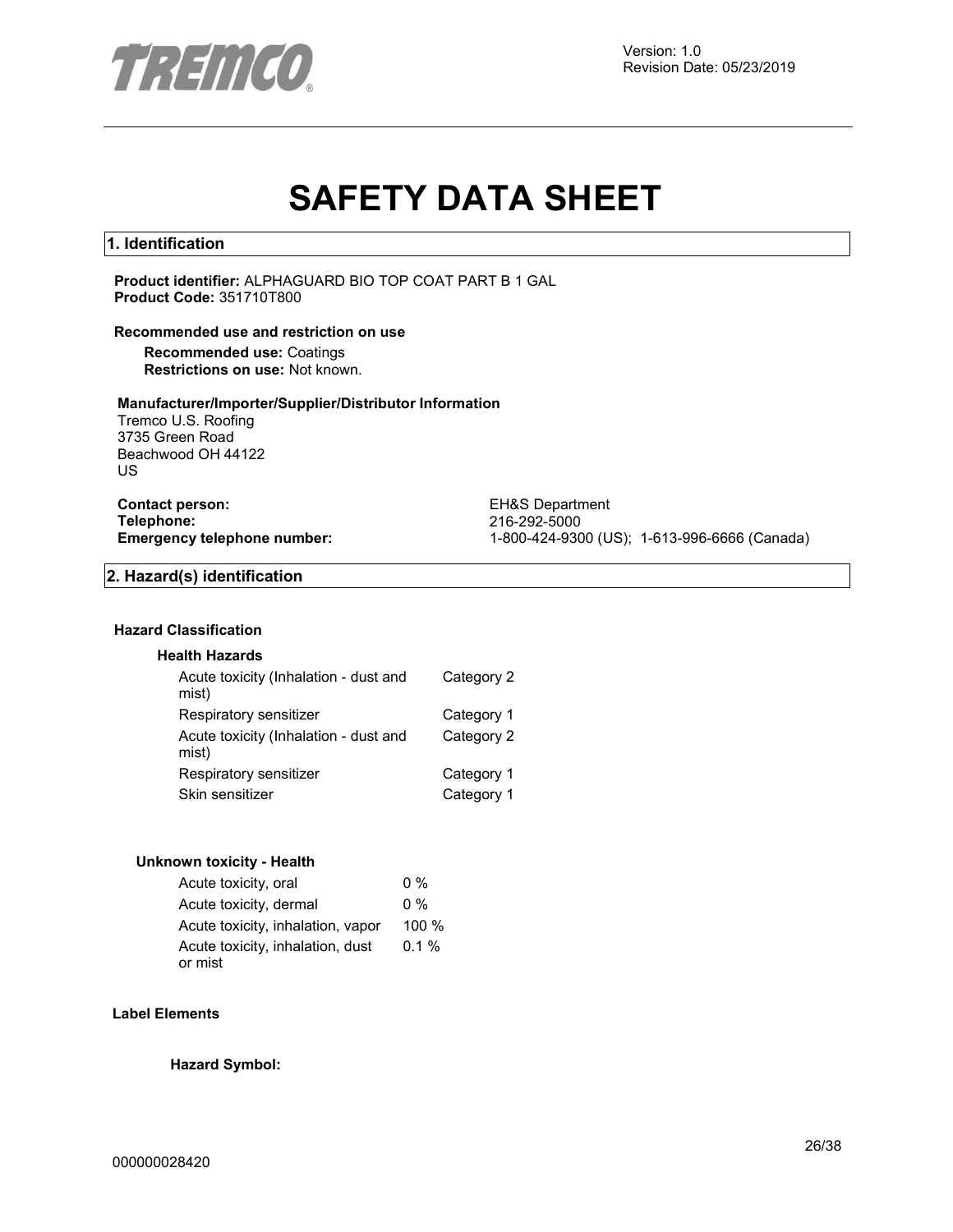

 $\blacktriangle$ 

木

| <b>Signal Word:</b>                           | Danger                                                                                                                                                                                                                                                                                                                                                                                                   |
|-----------------------------------------------|----------------------------------------------------------------------------------------------------------------------------------------------------------------------------------------------------------------------------------------------------------------------------------------------------------------------------------------------------------------------------------------------------------|
| <b>Hazard Statement:</b>                      | Toxic if inhaled.<br>May cause allergy or asthma symptoms or breathing difficulties if inhaled.<br>May cause an allergic skin reaction.                                                                                                                                                                                                                                                                  |
| Precautionary<br><b>Statements</b>            |                                                                                                                                                                                                                                                                                                                                                                                                          |
| <b>Prevention:</b>                            | Do not breathe dust or mists. Use only outdoors or in a well-ventilated area.<br>[In case of inadequate ventilation] wear respiratory protection. Contaminated<br>work clothing should not be allowed out of the workplace. Wear protective<br>gloves/protective clothing/eye protection/face protection.                                                                                                |
| <b>Response:</b>                              | IF INHALED: Remove person to fresh air and keep comfortable for<br>breathing. If experiencing respiratory symptoms: Call a POISON<br>CENTER/doctor. IF ON SKIN: Wash with plenty of water. If skin irritation or<br>rash occurs: Get medical advice/attention. Immediately call a POISON<br>CENTER/doctor. Specific treatment is urgent (see on this label). Wash<br>contaminated clothing before reuse. |
| Storage:                                      | Store in a well-ventilated place. Keep container tightly closed. Store locked<br>up.                                                                                                                                                                                                                                                                                                                     |
| Disposal:                                     | Dispose of contents/container to an appropriate treatment and disposal<br>facility in accordance with applicable laws and regulations, and product<br>characteristics at time of disposal.                                                                                                                                                                                                               |
| Hazard(s) not otherwise<br>classified (HNOC): | None.                                                                                                                                                                                                                                                                                                                                                                                                    |

#### **3. Composition/information on ingredients**

#### **Mixtures**

| <b>Chemical Identity</b>            | <b>CAS number</b> | Content in percent (%)* |
|-------------------------------------|-------------------|-------------------------|
| Homopolymer of HDI                  | 28182-81-2        | $60 - 100\%$            |
| Hexamethylene diisocyanate<br>(HDI) | 822-06-0          | $0.1 - 1\%$             |

\* All concentrations are percent by weight unless ingredient is a gas. Gas concentrations are in percent by volume.

#### **4. First-aid measures**

#### **Description of necessary first-aid measures**

**Inhalation:** Call a physician or poison control center immediately. If breathing stops, provide artificial respiration. Move to fresh air. If breathing is difficult, give oxygen.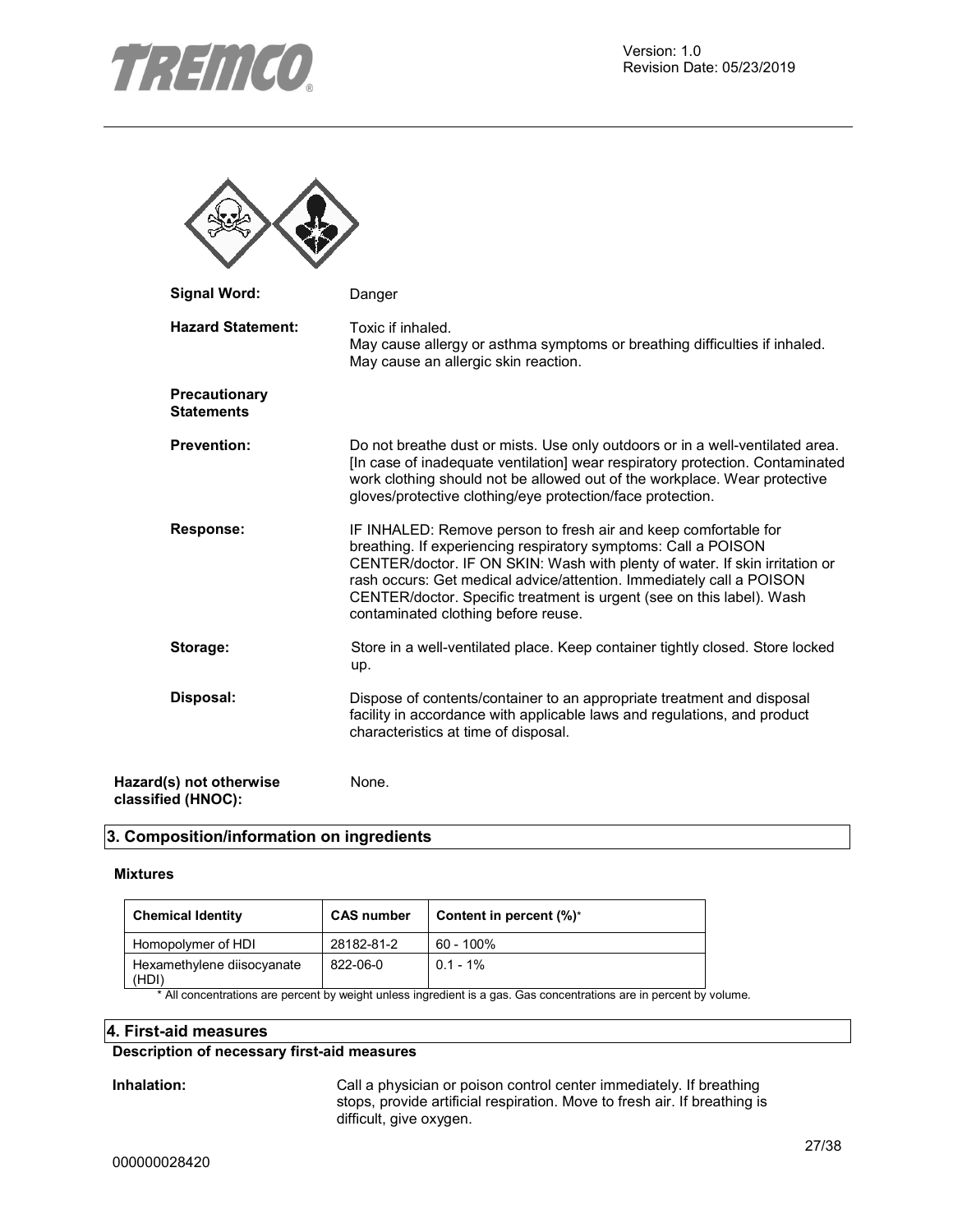

| <b>Skin Contact:</b>                                          | Destroy or thoroughly clean contaminated shoes. Immediately<br>remove contaminated clothing and shoes and wash skin with soap<br>and plenty of water. If skin irritation or an allergic skin reaction<br>develops, get medical attention. |  |
|---------------------------------------------------------------|-------------------------------------------------------------------------------------------------------------------------------------------------------------------------------------------------------------------------------------------|--|
| Eye contact:                                                  | Rinse immediately with plenty of water.                                                                                                                                                                                                   |  |
| Ingestion:                                                    | Rinse mouth thoroughly.                                                                                                                                                                                                                   |  |
| <b>Personal Protection for First-</b><br>aid Responders:      | Self-contained breathing apparatus and full protective clothing must<br>be worn in case of fire.                                                                                                                                          |  |
| Most important symptoms/effects, acute and delayed            |                                                                                                                                                                                                                                           |  |
| <b>Symptoms:</b>                                              | May cause skin and eye irritation.                                                                                                                                                                                                        |  |
| Hazards:                                                      | No data available.                                                                                                                                                                                                                        |  |
|                                                               | Indication of immediate medical attention and special treatment needed                                                                                                                                                                    |  |
| Treatment:                                                    | Symptoms may be delayed.                                                                                                                                                                                                                  |  |
| 5. Fire-fighting measures                                     |                                                                                                                                                                                                                                           |  |
| <b>General Fire Hazards:</b>                                  | No unusual fire or explosion hazards noted.                                                                                                                                                                                               |  |
| Suitable (and unsuitable) extinguishing media                 |                                                                                                                                                                                                                                           |  |
| <b>Suitable extinguishing</b><br>media:                       | Use fire-extinguishing media appropriate for surrounding materials.                                                                                                                                                                       |  |
| Unsuitable extinguishing<br>media:                            | Do not use water jet as an extinguisher, as this will spread the fire.                                                                                                                                                                    |  |
| Specific hazards arising from<br>the chemical:                | During fire, gases hazardous to health may be formed.                                                                                                                                                                                     |  |
| Special protective equipment and precautions for firefighters |                                                                                                                                                                                                                                           |  |
| <b>Special fire fighting</b><br>procedures:                   | No data available.                                                                                                                                                                                                                        |  |
| Special protective equipment<br>for fire-fighters:            | Self-contained breathing apparatus and full protective clothing must be<br>worn in case of fire.                                                                                                                                          |  |
| 6. Accidental release measures                                |                                                                                                                                                                                                                                           |  |

| Personal precautions,    | Ventilate closed spaces before entering them. Evacuate area. See Section                                                            |
|--------------------------|-------------------------------------------------------------------------------------------------------------------------------------|
| protective equipment and | 8 of the SDS for Personal Protective Equipment. Keep upwind. Keep                                                                   |
| emergency procedures:    | unauthorized personnel away. Do not touch damaged containers or spilled<br>material unless wearing appropriate protective clothing. |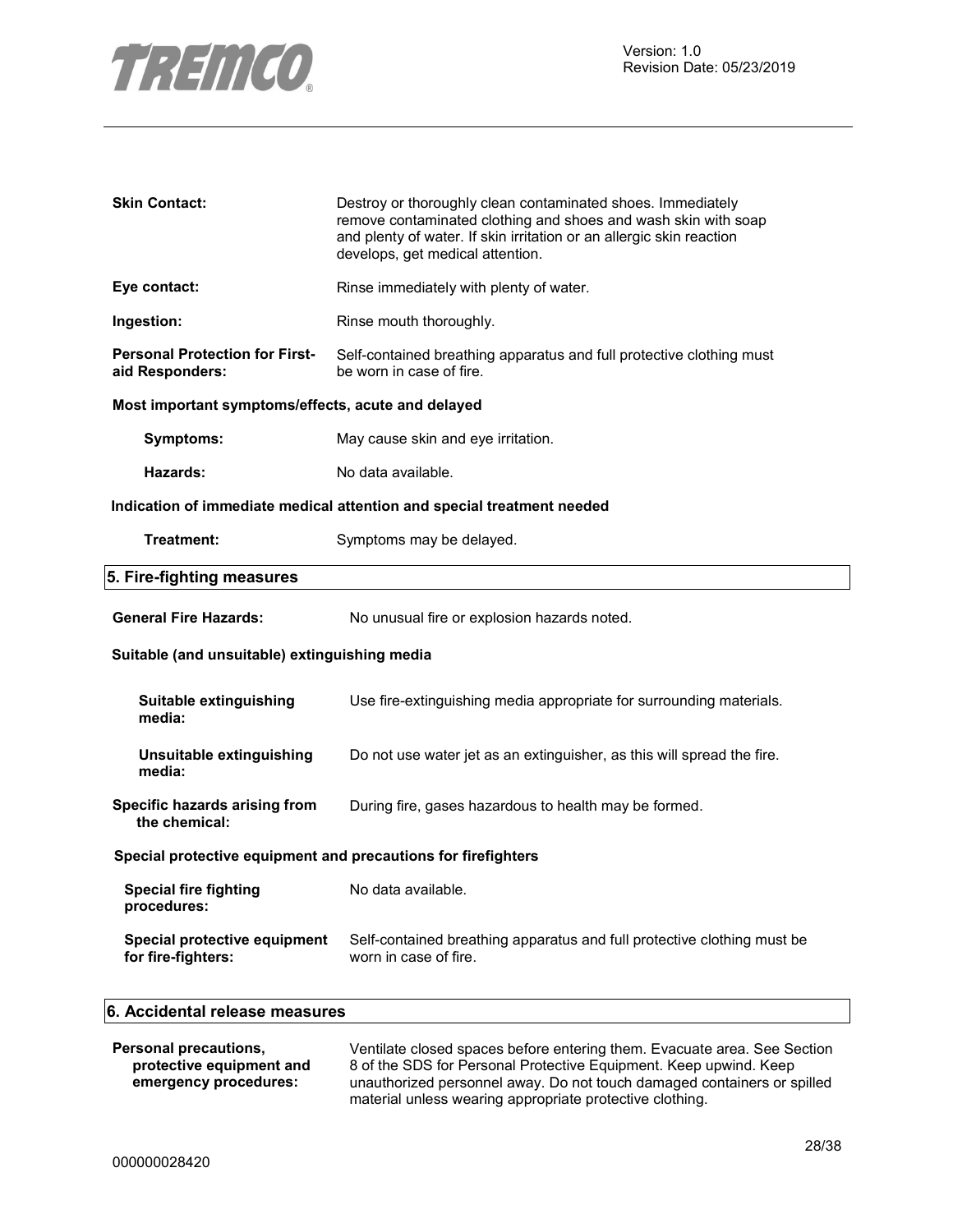

| Accidental release measures:                                       | In the event of a spill or accidental release, notify relevant authorities in<br>accordance with all applicable regulations.                                                                                                                                         |
|--------------------------------------------------------------------|----------------------------------------------------------------------------------------------------------------------------------------------------------------------------------------------------------------------------------------------------------------------|
| <b>Methods and material for</b><br>containment and cleaning<br>up: | Dam and absorb spillages with sand, earth or other non-combustible<br>material. Collect spillage in containers, seal securely and deliver for<br>disposal according to local regulations.                                                                            |
| <b>Environmental Precautions:</b>                                  | Avoid release to the environment. Prevent further leakage or spillage if safe<br>to do so. Do not contaminate water sources or sewer. Environmental<br>manager must be informed of all major spillages.                                                              |
| 7. Handling and storage                                            |                                                                                                                                                                                                                                                                      |
| <b>Handling</b>                                                    |                                                                                                                                                                                                                                                                      |
| <b>Technical measures (e.g. Local</b><br>and general ventilation): | Observe good industrial hygiene practices. Observe occupational exposure<br>limits and minimize the risk of inhalation of vapors and mist. Mechanical<br>ventilation or local exhaust ventilation may be required.                                                   |
| Safe handling advice:                                              | Do not breathe dust/fume/gas/mist/vapors/spray. Avoid contact with eyes,<br>skin, and clothing. Wash hands thoroughly after handling. Provide adequate<br>ventilation. Wear appropriate personal protective equipment. Observe good<br>industrial hygiene practices. |
| <b>Contact avoidance measures:</b>                                 | No data available.                                                                                                                                                                                                                                                   |
| <b>Hygiene measures:</b>                                           | Observe good industrial hygiene practices. Contaminated work clothing<br>should not be allowed out of the workplace. Avoid contact with skin.                                                                                                                        |
| <b>Storage</b>                                                     |                                                                                                                                                                                                                                                                      |
| Safe storage conditions:                                           | Store away from incompatible materials. Store in original tightly closed<br>container.                                                                                                                                                                               |

Safe packaging materials: No data available.

#### **8. Exposure controls/personal protection**

#### **Control Parameters**

#### **Occupational Exposure Limits**

| <b>Chemical Identity</b>            | Type       | <b>Exposure Limit Values</b> | Source                                  |
|-------------------------------------|------------|------------------------------|-----------------------------------------|
| Hexamethylene diisocyanate<br>(HDI) | <b>TWA</b> | $0.005$ ppm                  | US. ACGIH Threshold Limit Values (2011) |

| <b>Chemical name</b>                | Type           | <b>Exposure Limit Values</b> | Source                                                                                                                                                                 |
|-------------------------------------|----------------|------------------------------|------------------------------------------------------------------------------------------------------------------------------------------------------------------------|
| Hexamethylene diisocyanate<br>(HDI) | <b>CEILING</b> | $0.01$ ppm                   | Canada. British Columbia OELs. (Occupational<br>Exposure Limits for Chemical Substances.<br>Occupational Health and Safety Regulation<br>296/97, as amended) (07 2007) |
|                                     | <b>TWA</b>     | $0.005$ ppm                  | Canada. British Columbia OELs. (Occupational<br>Exposure Limits for Chemical Substances.<br>Occupational Health and Safety Regulation<br>296/97, as amended) (07 2007) |
| Hexamethylene diisocyanate<br>(HDI) | <b>TWA</b>     | $0.005$ ppm                  | Canada. Ontario OELs. (Control of Exposure to<br>Biological or Chemical Agents) (06 2015)                                                                              |
|                                     | <b>CEV</b>     | $0.02$ ppm                   | Canada. Ontario OELs. (Control of Exposure to                                                                                                                          |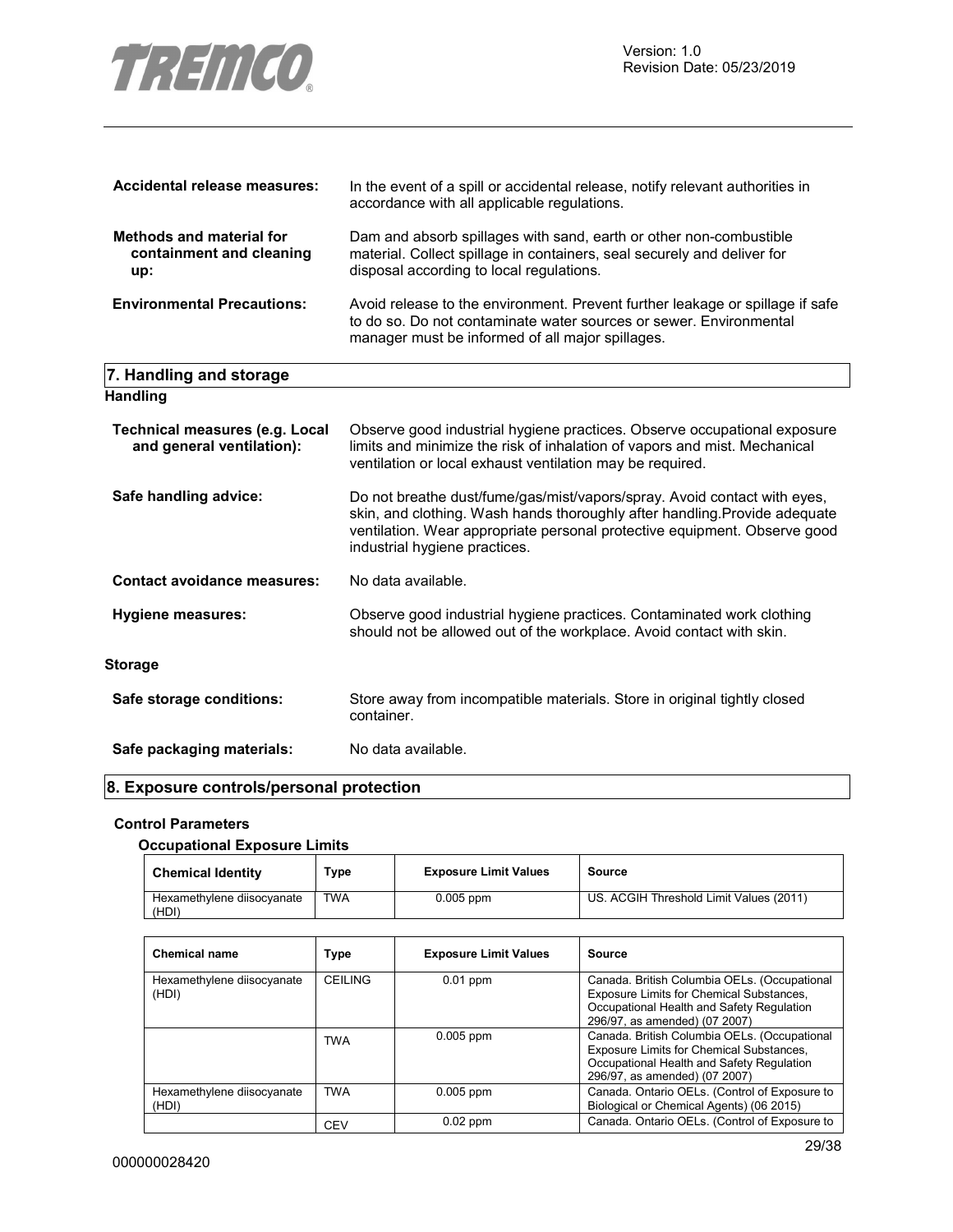

|                                     |            |                           | Biological or Chemical Agents) (06 2015)                                                                             |
|-------------------------------------|------------|---------------------------|----------------------------------------------------------------------------------------------------------------------|
| Hexamethylene diisocyanate<br>(HDI) | <b>TWA</b> | $0.005$ ppm $0.034$ mg/m3 | Canada. Quebec OELs. (Ministry of Labor -<br>Regulation Respecting the Quality of the Work<br>Environment) (09 2017) |

#### **Biological Limit Values**

| <b>Chemical Identity</b>                                                                                            | <b>Exposure Limit Values</b>  | <b>Source</b>       |
|---------------------------------------------------------------------------------------------------------------------|-------------------------------|---------------------|
| Hexamethylene diisocyanate<br>(HDI)<br>(Hexamethylenediamine<br>(with hydrolysis): Sampling<br>time: End of shift.) | 15 µg/g (Creatinine in urine) | ACGIH BEI (03 2015) |

#### **Appropriate Engineering Controls**

Observe good industrial hygiene practices. Observe occupational exposure limits and minimize the risk of inhalation of vapors and mist. Mechanical ventilation or local exhaust ventilation may be required.

#### **Individual protection measures, such as personal protective equipment**

| <b>General information:</b>                       | Use personal protective equipment as required.                                                                                                                                                                                                                                                                                                                                                                                                                                            |  |
|---------------------------------------------------|-------------------------------------------------------------------------------------------------------------------------------------------------------------------------------------------------------------------------------------------------------------------------------------------------------------------------------------------------------------------------------------------------------------------------------------------------------------------------------------------|--|
| <b>Eye/face protection:</b>                       | Wear goggles/face shield.                                                                                                                                                                                                                                                                                                                                                                                                                                                                 |  |
| <b>Skin Protection</b><br><b>Hand Protection:</b> | Use suitable protective gloves if risk of skin contact.                                                                                                                                                                                                                                                                                                                                                                                                                                   |  |
| Other:                                            | Wear chemical-resistant gloves, footwear, and protective clothing<br>appropriate for the risk of exposure. Contact health and safety professional<br>or manufacturer for specific information.                                                                                                                                                                                                                                                                                            |  |
| <b>Respiratory Protection:</b>                    | If engineering controls do not maintain airborne concentrations below<br>recommended exposure limits (where applicable) or to an acceptable level<br>(in countries where exposure limits have not been established), an<br>approved respirator must be worn. Air-purifying respirator with an<br>appropriate, government approved (where applicable), air-purifying filter,<br>cartridge or canister. Contact health and safety professional or<br>manufacturer for specific information. |  |
| <b>Hygiene measures:</b>                          | Observe good industrial hygiene practices. Contaminated work clothing<br>should not be allowed out of the workplace. Avoid contact with skin.                                                                                                                                                                                                                                                                                                                                             |  |

#### **9. Physical and chemical properties**

#### **Appearance**

| <b>Physical state:</b>                   | liquid                               |  |
|------------------------------------------|--------------------------------------|--|
| Form:                                    | liquid                               |  |
| Color:                                   | Pale yellow                          |  |
| Odor:                                    | Mild petroleum/solvent               |  |
| Odor threshold:                          | No data available.                   |  |
| pH:                                      | No data available.                   |  |
| Melting point/freezing point:            | No data available.                   |  |
| Initial boiling point and boiling range: | No data available.                   |  |
| <b>Flash Point:</b>                      | 174 °C 345 °F (Setaflash Closed Cup) |  |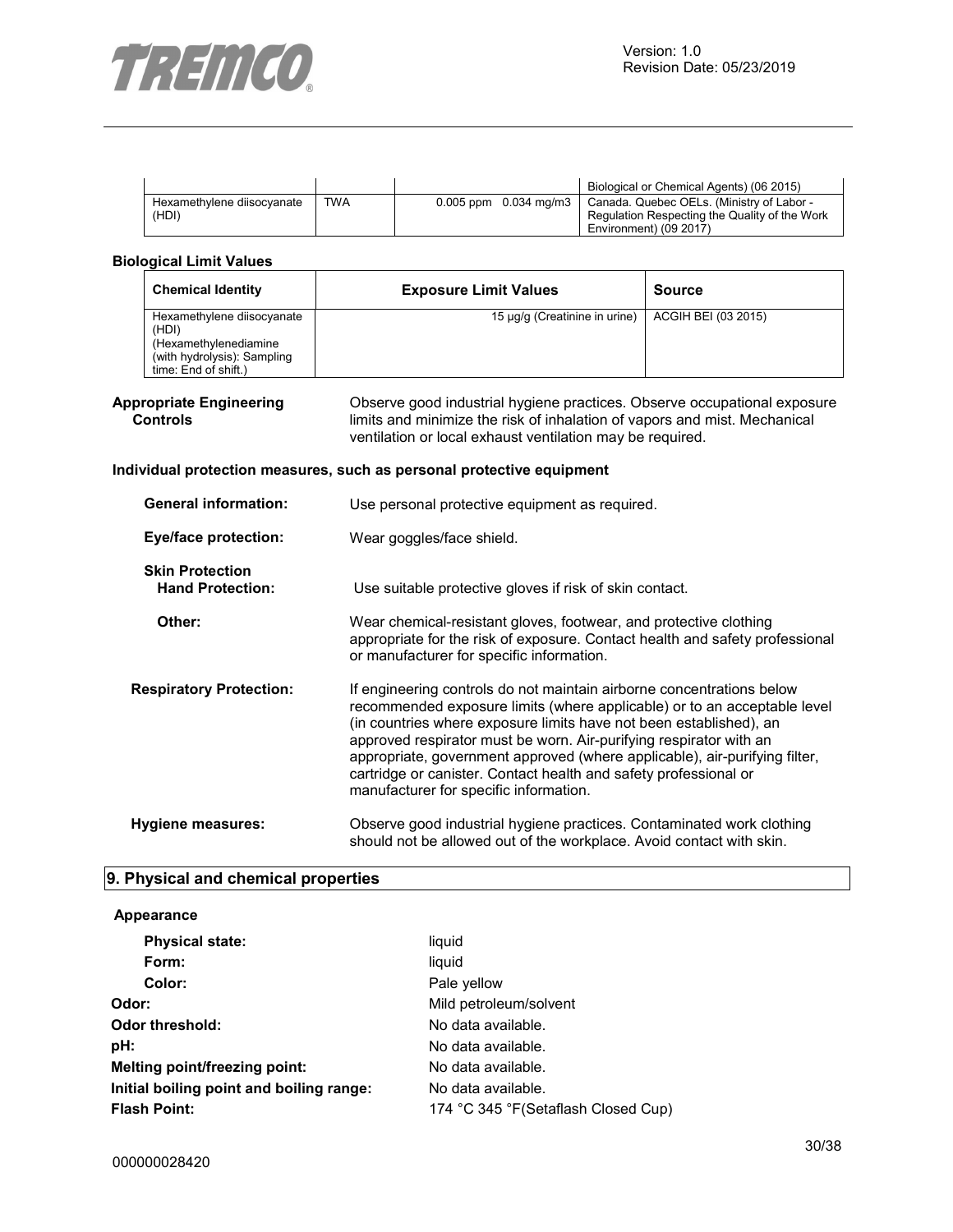

| <b>Evaporation rate:</b>                              | Slower than Ether                                                                              |
|-------------------------------------------------------|------------------------------------------------------------------------------------------------|
| Flammability (solid, gas):                            | No.                                                                                            |
| Upper/lower limit on flammability or explosive limits |                                                                                                |
| Flammability limit - upper (%):                       | No data available.                                                                             |
| Flammability limit - lower (%):                       | No data available.                                                                             |
| Explosive limit - upper $(\%)$ :                      | No data available.                                                                             |
| Explosive limit - lower (%):                          | No data available.                                                                             |
| Vapor pressure:                                       | No data available.                                                                             |
| Vapor density:                                        | Vapors are heavier than air and may travel along the floor and<br>in the bottom of containers. |
| <b>Relative density:</b>                              | 0.95                                                                                           |
| Solubility(ies)                                       |                                                                                                |
| Solubility in water:                                  | Practically Insoluble                                                                          |
| Solubility (other):                                   | No data available.                                                                             |
| Partition coefficient (n-octanol/water):              | No data available.                                                                             |
| Auto-ignition temperature:                            | No data available.                                                                             |
| <b>Decomposition temperature:</b>                     | No data available.                                                                             |
| Viscosity:                                            | No data available.                                                                             |

# **10. Stability and reactivity**

| <b>Reactivity:</b>                          | No data available.                                                                                 |
|---------------------------------------------|----------------------------------------------------------------------------------------------------|
| <b>Chemical Stability:</b>                  | Material is stable under normal conditions.                                                        |
| Possibility of hazardous<br>reactions:      | No data available.                                                                                 |
| Conditions to avoid:                        | Avoid heat or contamination.                                                                       |
| <b>Incompatible Materials:</b>              | Alcohols. Amines. Strong acids. Strong bases. Water, moisture.                                     |
| <b>Hazardous Decomposition</b><br>Products: | Thermal decomposition or combustion may liberate carbon oxides and<br>other toxic gases or vapors. |

# **11. Toxicological information**

#### **Information on likely routes of exposure**  In high concentrations, vapors, fumes or mists may irritate nose, throat and

| nntoms related to the nhysical, chemical and toxicological characteristics |                                                                          |  |
|----------------------------------------------------------------------------|--------------------------------------------------------------------------|--|
| Ingestion:                                                                 | May be ingested by accident. Ingestion may cause irritation and malaise. |  |
| Eye contact:                                                               | Eye contact is possible and should be avoided.                           |  |
| <b>Skin Contact:</b>                                                       | May cause an allergic skin reaction.                                     |  |
|                                                                            | mucus membranes.                                                         |  |

# **Symptoms related to the physical, chemical and toxicological characteristics**

| Inhalation: | No data available. |
|-------------|--------------------|
|             |                    |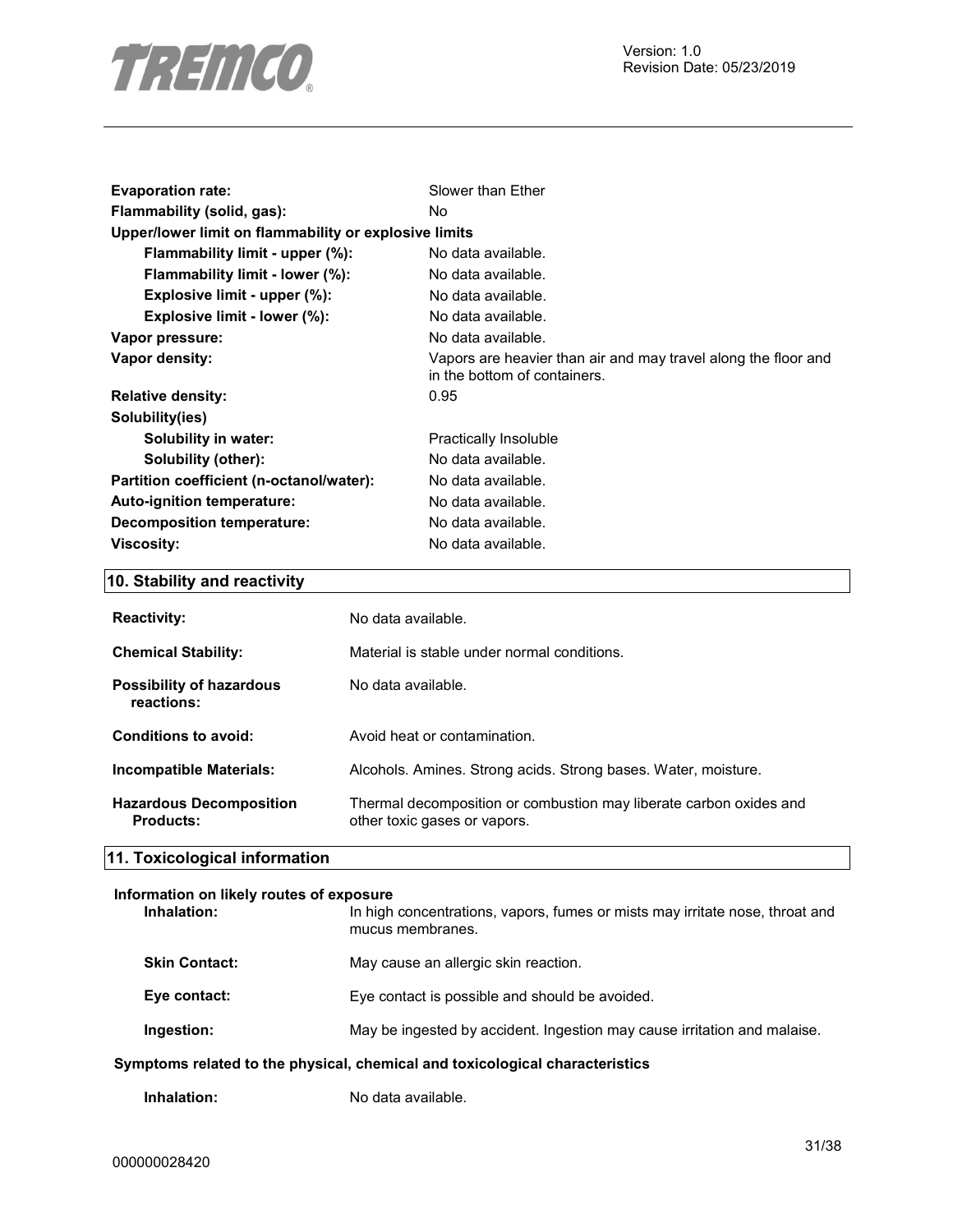

| <b>Skin Contact:</b> | No data available. |
|----------------------|--------------------|
| Eye contact:         | No data available. |
| Ingestion:           | No data available. |

#### **Information on toxicological effects**

#### **Acute toxicity (list all possible routes of exposure)**

| Oral<br><b>Product:</b>                                     | Not classified for acute toxicity based on available data. |
|-------------------------------------------------------------|------------------------------------------------------------|
| Specified substance(s):<br>Homopolymer of HDI               | LD 50 (Rat): > 5,000 mg/kg                                 |
| Hexamethylene<br>diisocyanate (HDI)                         | LD 50 (Rat): 746 mg/kg                                     |
| <b>Dermal</b><br><b>Product:</b>                            | Not classified for acute toxicity based on available data. |
| Specified substance(s):<br>Homopolymer of HDI               | LD 50 (Rabbit): > 15,800 mg/kg                             |
| Hexamethylene<br>diisocyanate (HDI)                         | LD 50 (Rat): > 7,000 mg/kg                                 |
| <b>Inhalation</b><br>Product:                               | ATEmix: 0.43 mg/l                                          |
| <b>Repeated dose toxicity</b><br><b>Product:</b>            | No data available.                                         |
| <b>Skin Corrosion/Irritation</b><br><b>Product:</b>         | No data available.                                         |
| Specified substance(s):<br>Homopolymer of HDI               | in vivo (Rabbit): Not irritant                             |
| Hexamethylene<br>diisocyanate (HDI)                         | in vivo (Rabbit): Corrosive                                |
| <b>Serious Eye Damage/Eye Irritation</b><br><b>Product:</b> | No data available.                                         |
| Dooniratory or Clin Concitization                           |                                                            |

May cause allergy or asthma symptoms or breathing difficulties if inhaled. May cause sensitization by inhalation.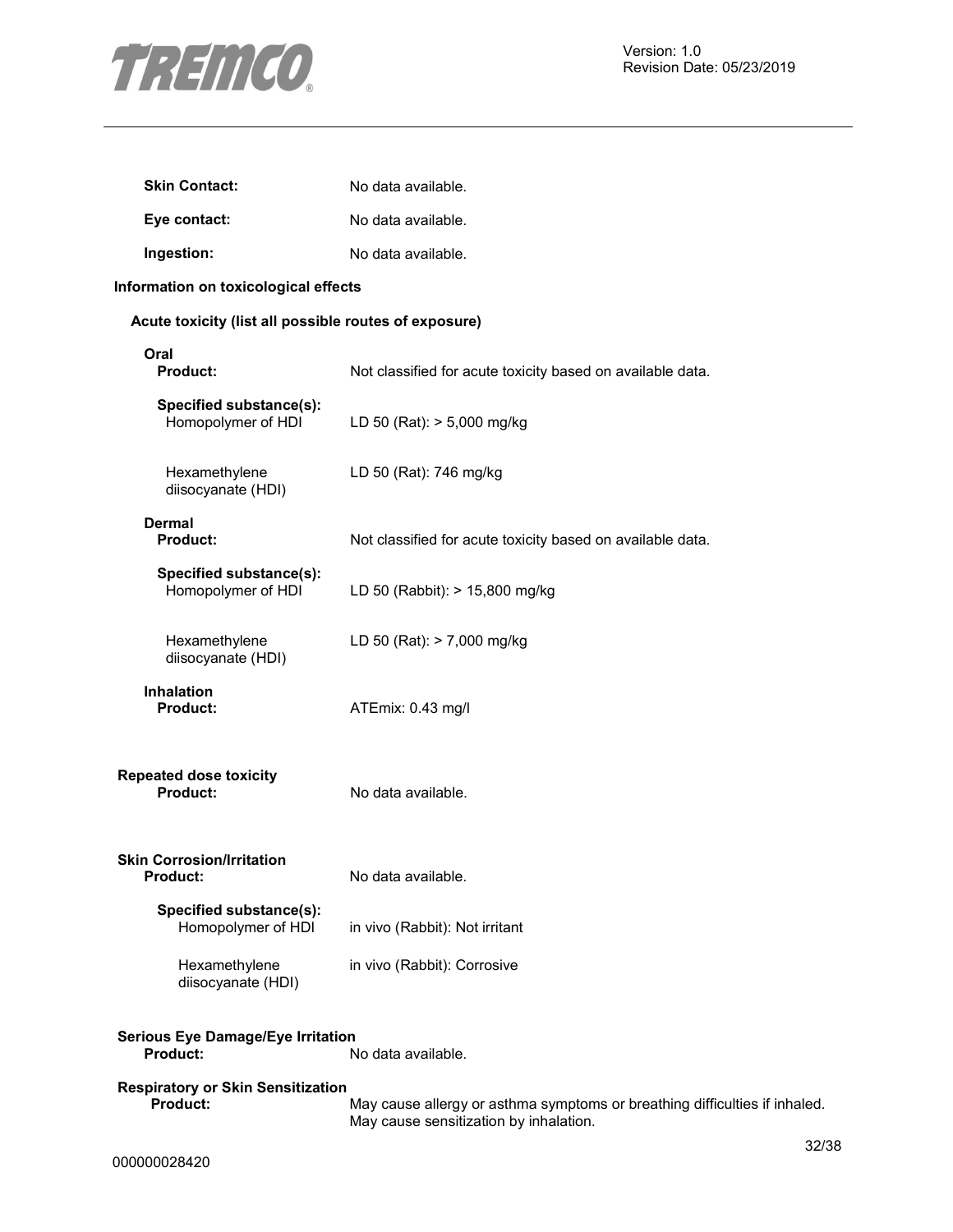

| No carcinogenic components identified<br>No carcinogenic components identified<br>US. OSHA Specifically Regulated Substances (29 CFR 1910.1001-1050):<br>No carcinogenic components identified<br><b>Germ Cell Mutagenicity</b><br>In vitro<br><b>Product:</b><br>No data available.<br>In vivo<br>Product:<br>No data available.<br><b>Reproductive toxicity</b><br>Product:<br>No data available.<br><b>Specific Target Organ Toxicity - Single Exposure</b><br>Product:<br>No data available.<br><b>Specific Target Organ Toxicity - Repeated Exposure</b><br><b>Product:</b><br>No data available.<br><b>Aspiration Hazard</b><br>Product:<br>No data available.<br>Other effects:<br>No data available. | Carcinogenicity<br>Product:                                        | No data available.                                           |  |  |
|--------------------------------------------------------------------------------------------------------------------------------------------------------------------------------------------------------------------------------------------------------------------------------------------------------------------------------------------------------------------------------------------------------------------------------------------------------------------------------------------------------------------------------------------------------------------------------------------------------------------------------------------------------------------------------------------------------------|--------------------------------------------------------------------|--------------------------------------------------------------|--|--|
|                                                                                                                                                                                                                                                                                                                                                                                                                                                                                                                                                                                                                                                                                                              | IARC Monographs on the Evaluation of Carcinogenic Risks to Humans: |                                                              |  |  |
|                                                                                                                                                                                                                                                                                                                                                                                                                                                                                                                                                                                                                                                                                                              |                                                                    | US. National Toxicology Program (NTP) Report on Carcinogens: |  |  |
|                                                                                                                                                                                                                                                                                                                                                                                                                                                                                                                                                                                                                                                                                                              |                                                                    |                                                              |  |  |
|                                                                                                                                                                                                                                                                                                                                                                                                                                                                                                                                                                                                                                                                                                              |                                                                    |                                                              |  |  |
|                                                                                                                                                                                                                                                                                                                                                                                                                                                                                                                                                                                                                                                                                                              |                                                                    |                                                              |  |  |
|                                                                                                                                                                                                                                                                                                                                                                                                                                                                                                                                                                                                                                                                                                              |                                                                    |                                                              |  |  |
|                                                                                                                                                                                                                                                                                                                                                                                                                                                                                                                                                                                                                                                                                                              |                                                                    |                                                              |  |  |
|                                                                                                                                                                                                                                                                                                                                                                                                                                                                                                                                                                                                                                                                                                              |                                                                    |                                                              |  |  |
|                                                                                                                                                                                                                                                                                                                                                                                                                                                                                                                                                                                                                                                                                                              |                                                                    |                                                              |  |  |
|                                                                                                                                                                                                                                                                                                                                                                                                                                                                                                                                                                                                                                                                                                              |                                                                    |                                                              |  |  |
|                                                                                                                                                                                                                                                                                                                                                                                                                                                                                                                                                                                                                                                                                                              |                                                                    |                                                              |  |  |

# **12. Ecological information**

**Ecotoxicity:**

**Acute hazards to the aquatic environment:** 

**Fish** 

No data available.

**Aquatic Invertebrates**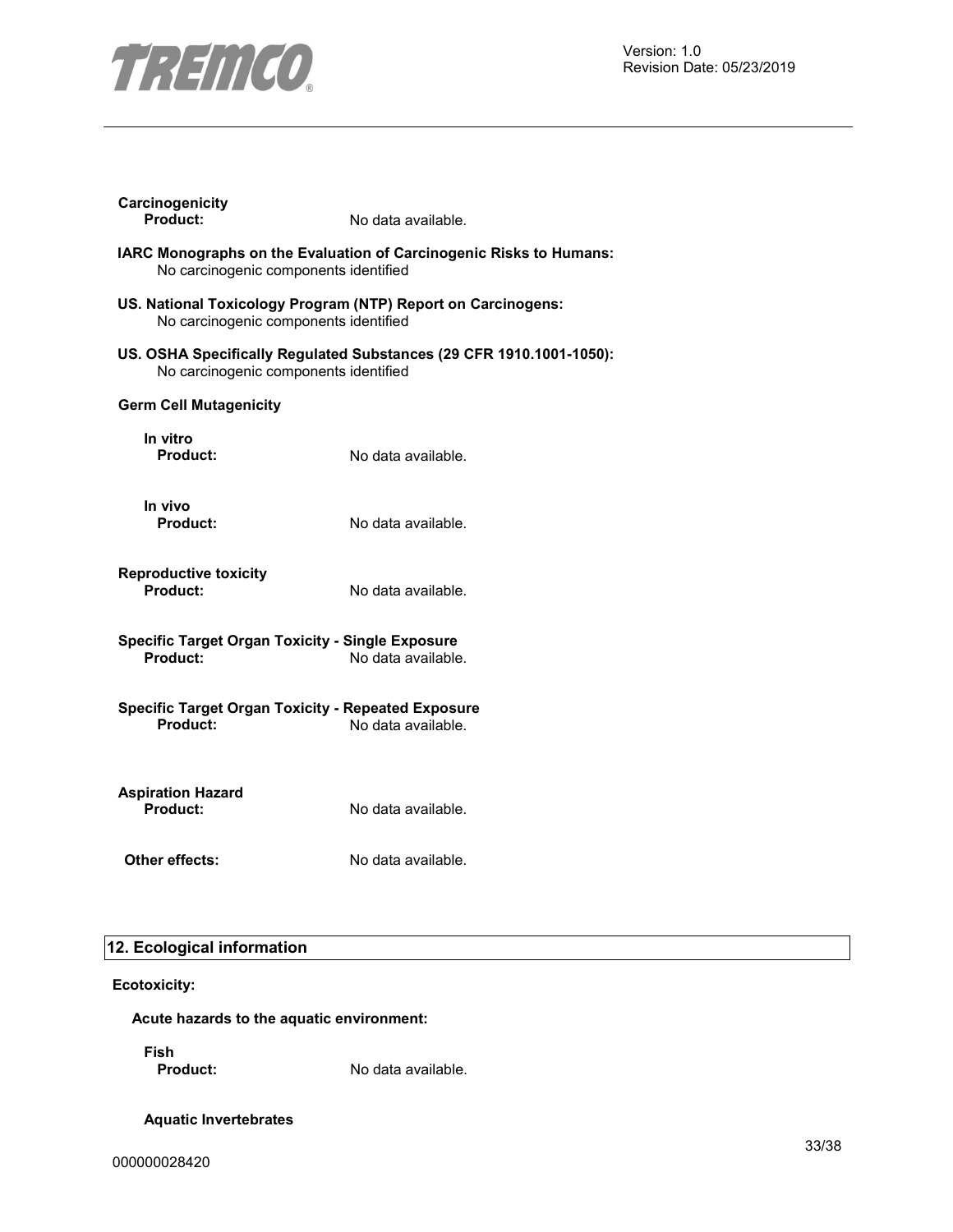

| <b>Product:</b>                                                                      | No data available.                                                                                                                                                            |
|--------------------------------------------------------------------------------------|-------------------------------------------------------------------------------------------------------------------------------------------------------------------------------|
| Chronic hazards to the aquatic environment:                                          |                                                                                                                                                                               |
| Fish<br><b>Product:</b>                                                              | No data available.                                                                                                                                                            |
| <b>Aquatic Invertebrates</b><br>Product:                                             | No data available.                                                                                                                                                            |
| <b>Toxicity to Aquatic Plants</b><br>Product:                                        | No data available.                                                                                                                                                            |
| <b>Persistence and Degradability</b>                                                 |                                                                                                                                                                               |
| <b>Biodegradation</b><br>Product:                                                    | No data available.                                                                                                                                                            |
| <b>BOD/COD Ratio</b><br>Product:                                                     | No data available.                                                                                                                                                            |
| <b>Bioaccumulative potential</b><br><b>Bioconcentration Factor (BCF)</b><br>Product: | No data available.                                                                                                                                                            |
| Partition Coefficient n-octanol / water (log Kow)<br>Product:                        | No data available.                                                                                                                                                            |
| Mobility in soil:                                                                    | No data available.                                                                                                                                                            |
| Other adverse effects:                                                               | No data available.                                                                                                                                                            |
| 13. Disposal considerations                                                          |                                                                                                                                                                               |
| <b>Disposal methods:</b>                                                             | Dispose of waste at an appropriate treatment and disposal facility in<br>accordance with applicable laws and regulations, and product<br>characteristics at time of disposal. |
| <b>Contaminated Packaging:</b>                                                       | No data available.                                                                                                                                                            |
|                                                                                      |                                                                                                                                                                               |

#### **14. Transport information**

#### **TDG:**

Not Regulated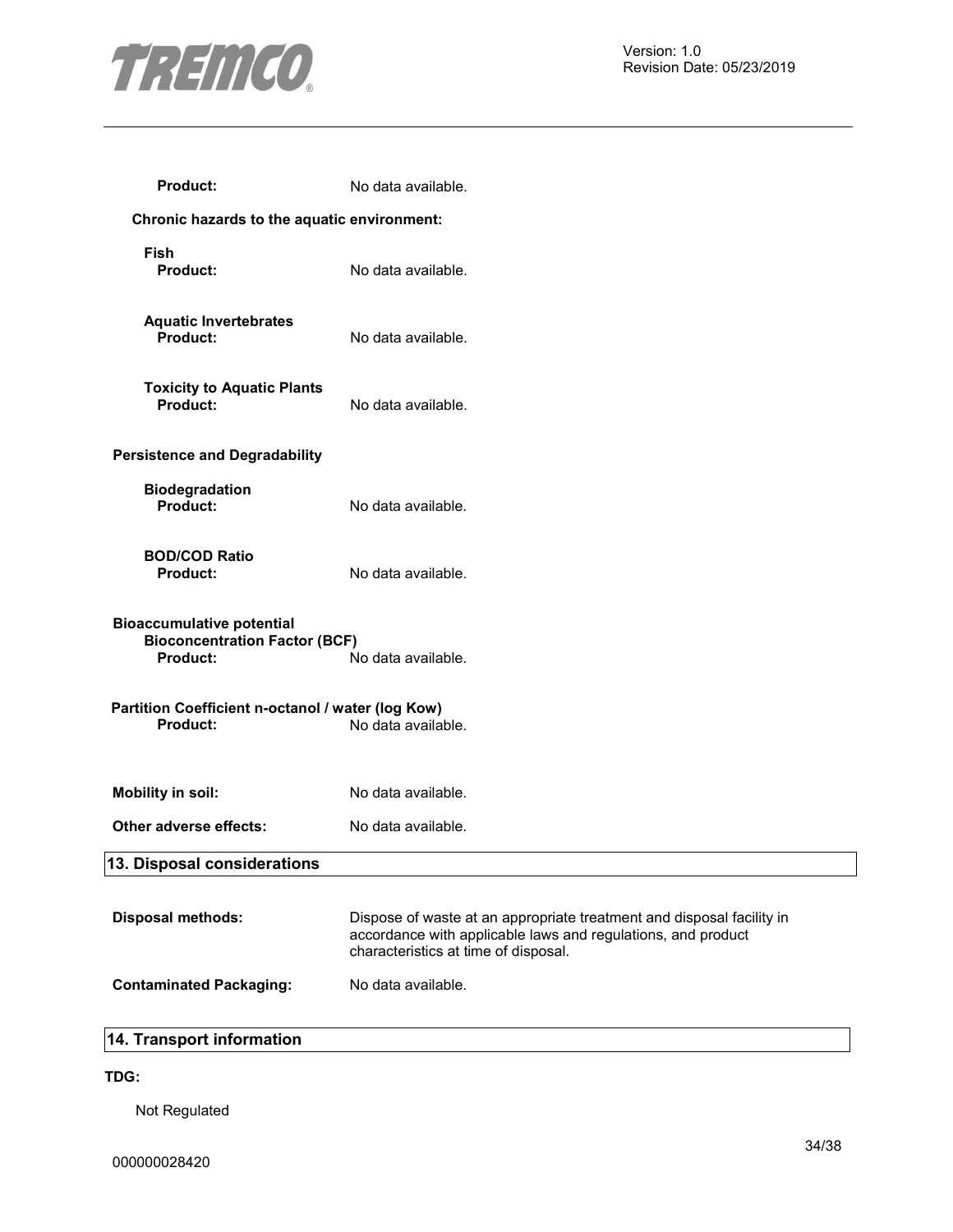

#### **CFR / DOT:**

Not Regulated

#### **IMDG:**

Not Regulated

#### **15. Regulatory information**

#### **US Federal Regulations**

**TSCA Section 12(b) Export Notification (40 CFR 707, Subpt. D)**  None present or none present in regulated quantities.

#### **US. Toxic Substances Control Act (TSCA) Section 5(a)(2) Final Significant New Use Rules (SNURs) (40 CFR 721, Subpt E)**

None present or none present in regulated quantities.

#### **US. OSHA Specifically Regulated Substances (29 CFR 1910.1001-1050)**  None present or none present in regulated quantities.

#### **CERCLA Hazardous Substance List (40 CFR 302.4):**

| <b>Chemical Identity</b> | Reportable quantity |
|--------------------------|---------------------|
| Hexamethylene            | $100$ lbs.          |
| diisocyanate (HDI)       |                     |

#### **Superfund Amendments and Reauthorization Act of 1986 (SARA)**

#### **Hazard categories**

Immediate (Acute) Health Hazards Delayed (Chronic) Health Hazard

#### **SARA 302 Extremely Hazardous Substance**

None present or none present in regulated quantities.

#### **SARA 304 Emergency Release Notification**

| <b>Chemical Identity</b> | Reportable quantity |
|--------------------------|---------------------|
| Hexamethylene            | 100 lbs.            |
| diisocyanate (HDI)       |                     |

**SARA 311/312 Hazardous Chemical Threshold Planning Quantity**<br>10000 lbs Homopolymer of HDI Hexamethylene diisocyanate (HDI) 10000 lbs

#### **SARA 313 (TRI Reporting)**

None present or none present in regulated quantities.

#### **Clean Air Act (CAA) Section 112(r) Accidental Release Prevention (40 CFR 68.130)**  None present or none present in regulated quantities.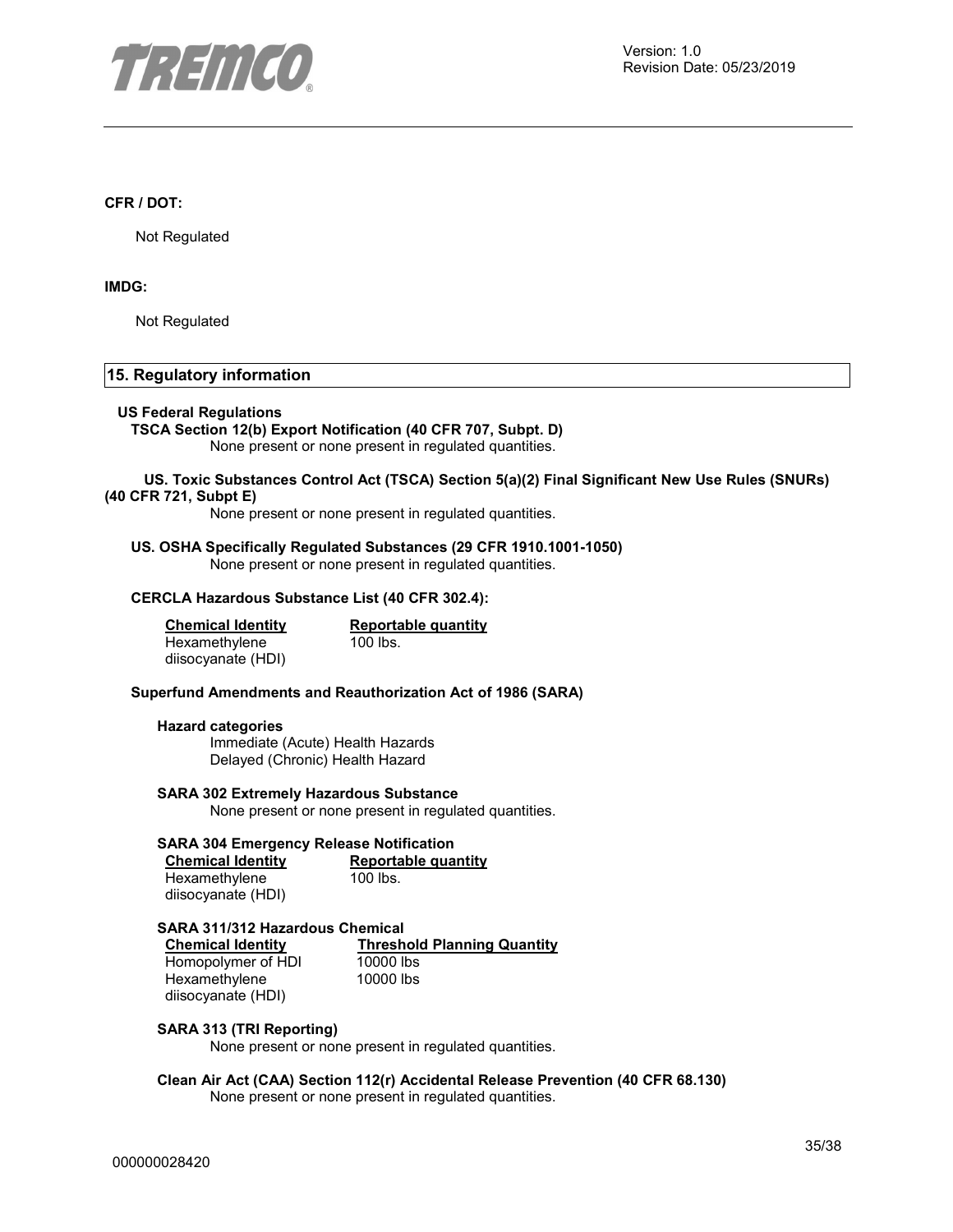

#### **Clean Water Act Section 311 Hazardous Substances (40 CFR 117.3)**

None present or none present in regulated quantities.

#### **US State Regulations**

#### **US. California Proposition 65**

No ingredient requiring a warning under CA Prop 65.

- **US. New Jersey Worker and Community Right-to-Know Act**  No ingredient regulated by NJ Right-to-Know Law present.
- **US. Massachusetts RTK Substance List**  No ingredient regulated by MA Right-to-Know Law present.
- **US. Pennsylvania RTK Hazardous Substances**  No ingredient regulated by PA Right-to-Know Law present.

#### **US. Rhode Island RTK**

No ingredient regulated by RI Right-to-Know Law present.

#### **International regulations**

#### **Montreal protocol**

Not applicable

#### **Stockholm convention**

Not applicable

#### **Rotterdam convention**

Not applicable

#### **Kyoto protocol**

Not applicable

**VOC:** When appropriately mixed with the other part, product has a VOC less water and exempt solvent of: 6 g/l

| Regulatory VOC (less water and | $: 1$ q/l  |
|--------------------------------|------------|
| exempt solvent)                |            |
| VOC Method 310                 | $0.10\ \%$ |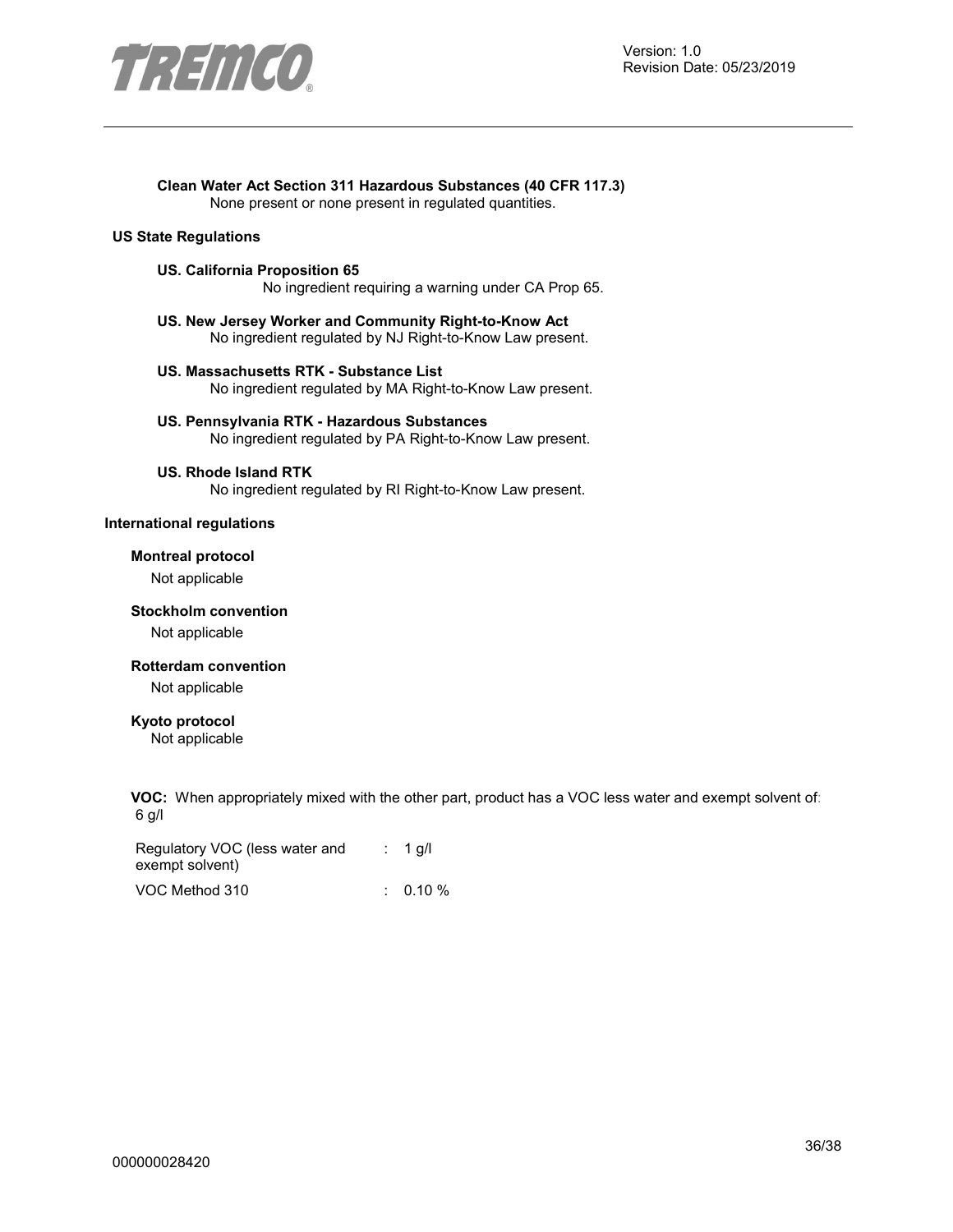

## **Inventory Status:**

Australia AICS: Australia AICS: All components in this product are listed on or exempt from the Inventory.

Canada DSL Inventory List: All components in this product are listed on or exempt from the Inventory.

EINECS, ELINCS or NLP:  $\qquad \qquad$  All components in this product are listed on or exempt from the Inventory.

Japan (ENCS) List: One or more components in this product are not listed on or exempt from the Inventory.

China Inv. Existing Chemical Substances: All components in this product are listed on or exempt from the Inventory.

Korea Existing Chemicals Inv. (KECI): All components in this product are listed on or exempt from the Inventory.

Canada NDSL Inventory: One or more components in this product are not listed on or exempt from the Inventory.

Philippines PICCS: and the state of the All components in this product are listed on or exempt from the Inventory.

US TSCA Inventory: example a set of the All components in this product are listed on or exempt from the Inventory.

New Zealand Inventory of Chemicals: All components in this product are listed on or exempt from the Inventory.

Japan ISHL Listing: One or more components in this product are not listed on or exempt from the Inventory.

Japan Pharmacopoeia Listing: One or more components in this product are not listed on or exempt from the Inventory.

#### **16.Other information, including date of preparation or last revision**

| <b>Revision Date:</b>       | 05/23/2019                                                                                                                                                                                                                                                                                                          |
|-----------------------------|---------------------------------------------------------------------------------------------------------------------------------------------------------------------------------------------------------------------------------------------------------------------------------------------------------------------|
| <b>Version #:</b>           | 1.0                                                                                                                                                                                                                                                                                                                 |
| <b>Further Information:</b> | No data available.                                                                                                                                                                                                                                                                                                  |
| Disclaimer:                 | For Industrial Use Only. Keep out of Reach of Children. The hazard<br>information herein is offered solely for the consideration of the user, subject<br>to their own investigation of compliance with applicable regulations, including<br>the safe use of the product under every foreseeable condition.<br>37/38 |